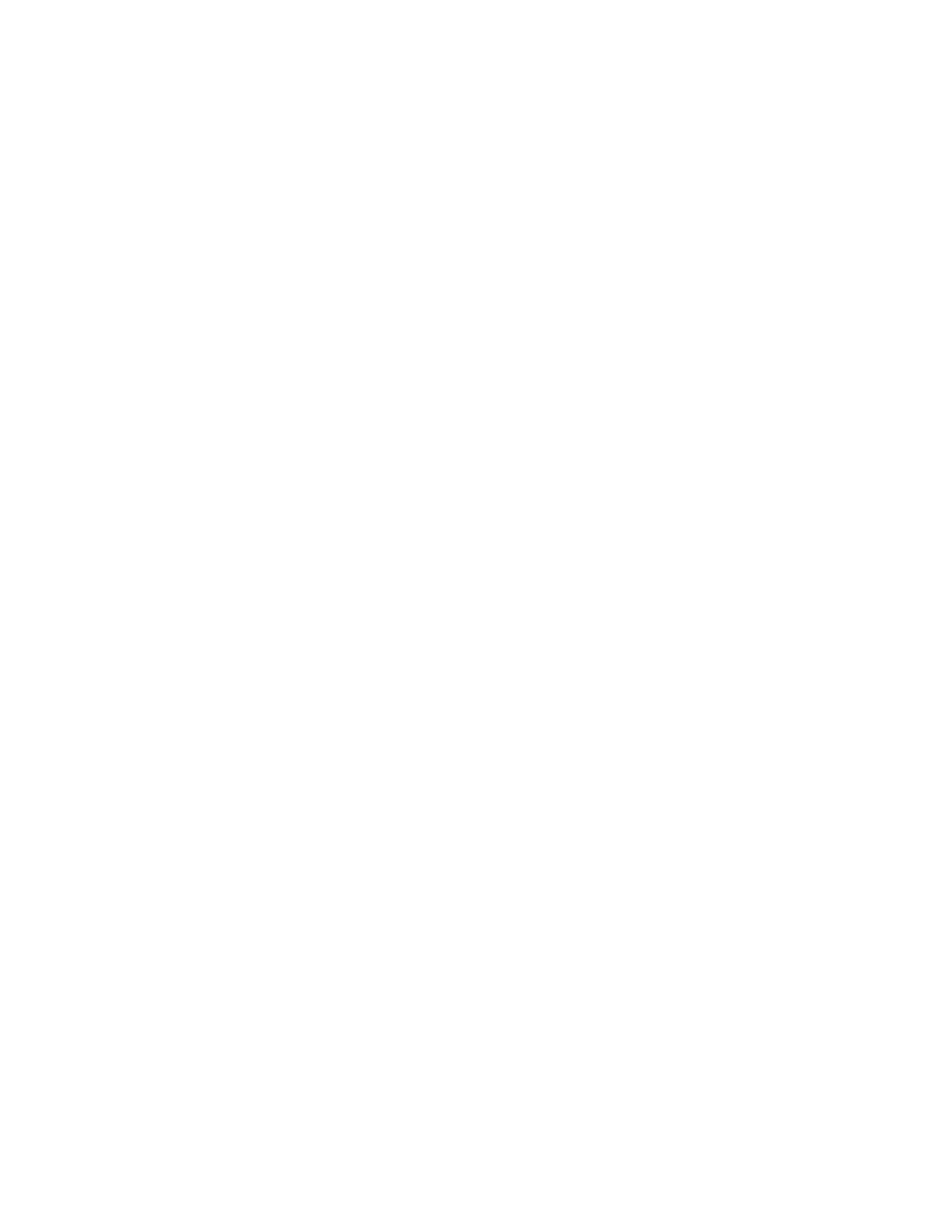# **CONTENTS**

| Acknowledgements                                                                                                                    | $\overline{\mathbf{u}}$ |
|-------------------------------------------------------------------------------------------------------------------------------------|-------------------------|
| <b>Executive Summary</b>                                                                                                            | iii                     |
| Chapter 1. Introduction<br>Organization of the Report<br>Review of the Literature                                                   | 1<br>$\mathbf{1}$<br>1  |
| Chapter 2. Responding to Domestic Violence in Brooklyn<br>The Brooklyn Misdemeanor Domestic Violence Court<br>The Batterer Programs | 5<br>5<br>6             |
| Chapter 3. Research Methodology<br>Case Identification<br><b>Selection Bias</b><br>Analysis                                         | 9<br>9<br>9<br>9        |
| Chapter 4. Defendant Characteristics<br>The Population<br>Differences by Program Assignment                                         | 15<br>15<br>15          |
| Chapter 5. Outcomes: Program Completion                                                                                             | 19                      |
| Chapter 6. Outcomes: Recidivism<br>Program Effect<br>Other Predictors of Recidivism                                                 | 21<br>21<br>22          |
| Chapter 7. Policy Implications and Conclusion<br>Performance of the Hypotheses<br>Discussion                                        | 25<br>25<br>26          |
| Works Cited                                                                                                                         | 29                      |
| Appendix A. Data Matching Techniques                                                                                                | 34                      |
| Appendix B. Bivariate Analyses                                                                                                      | 35                      |
| Appendix C. Multivariate Analyses (Including Prior Drug Convictions)                                                                | 37                      |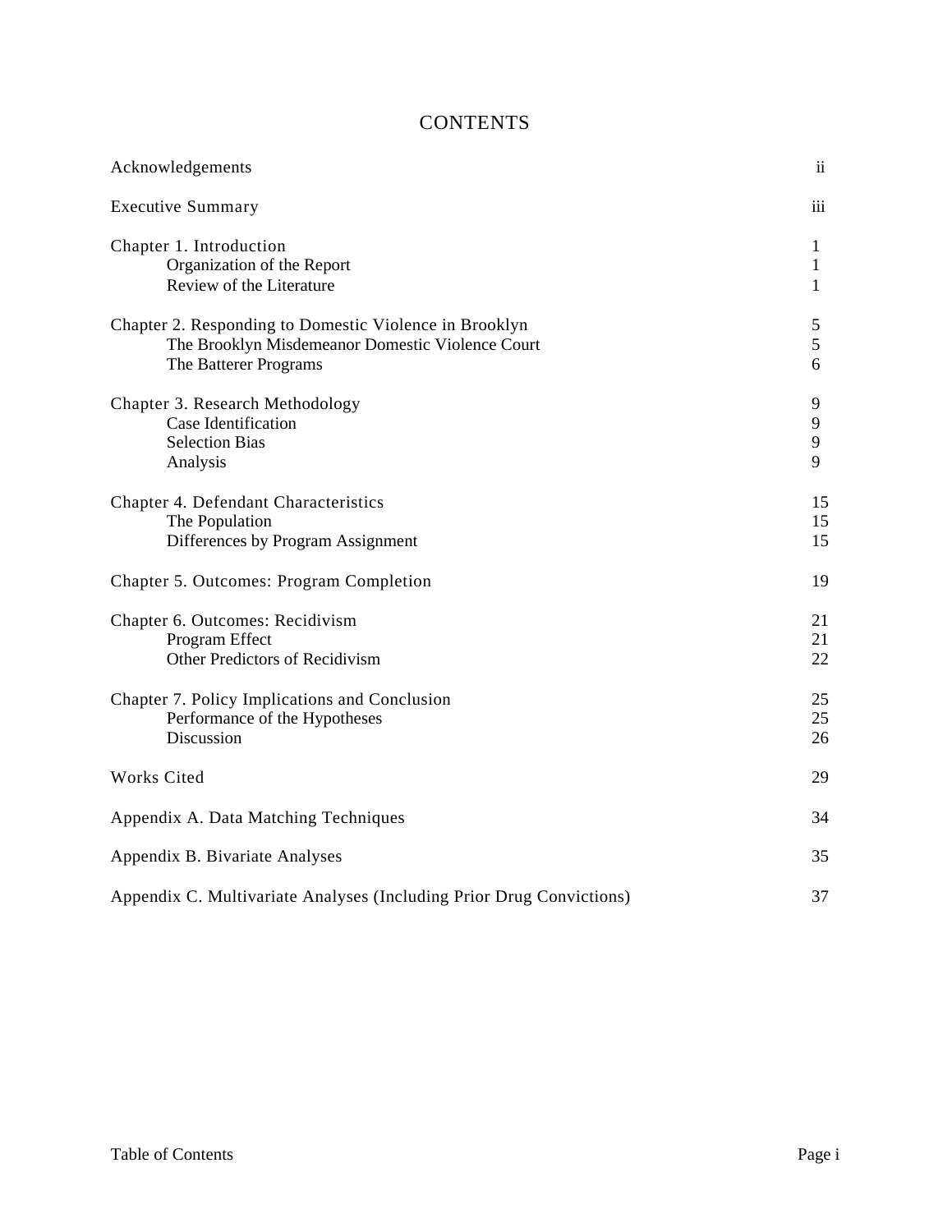# ACKNOWLEDGEMENTS

The authors would like to thank the staff at the Brooklyn Misdemeanor Domestic Violence Court, the Domestic Violence Accountability Program, and Interborough Developmental Consultation Center for their help in facilitating this research. Thanks to Liz Bracco for her work reviewing case files for this research and to Michael Rempel, Liberty Aldrich, and Greg Berman from the Center for Court Innovation for their valuable feedback on earlier drafts of this report and throughout the project. Thanks also to the staff at Safe Horizon for their valuable feedback on an earlier draft. This research is supported by funding from the Office on Violence Against Women, U.S. Department of Justice, under award # 97-WE-VX-0128. Any opinions or interpretations are those of the authors and do not necessarily represent the official position of the Office on Violence Against Women or the Center for Court Innovation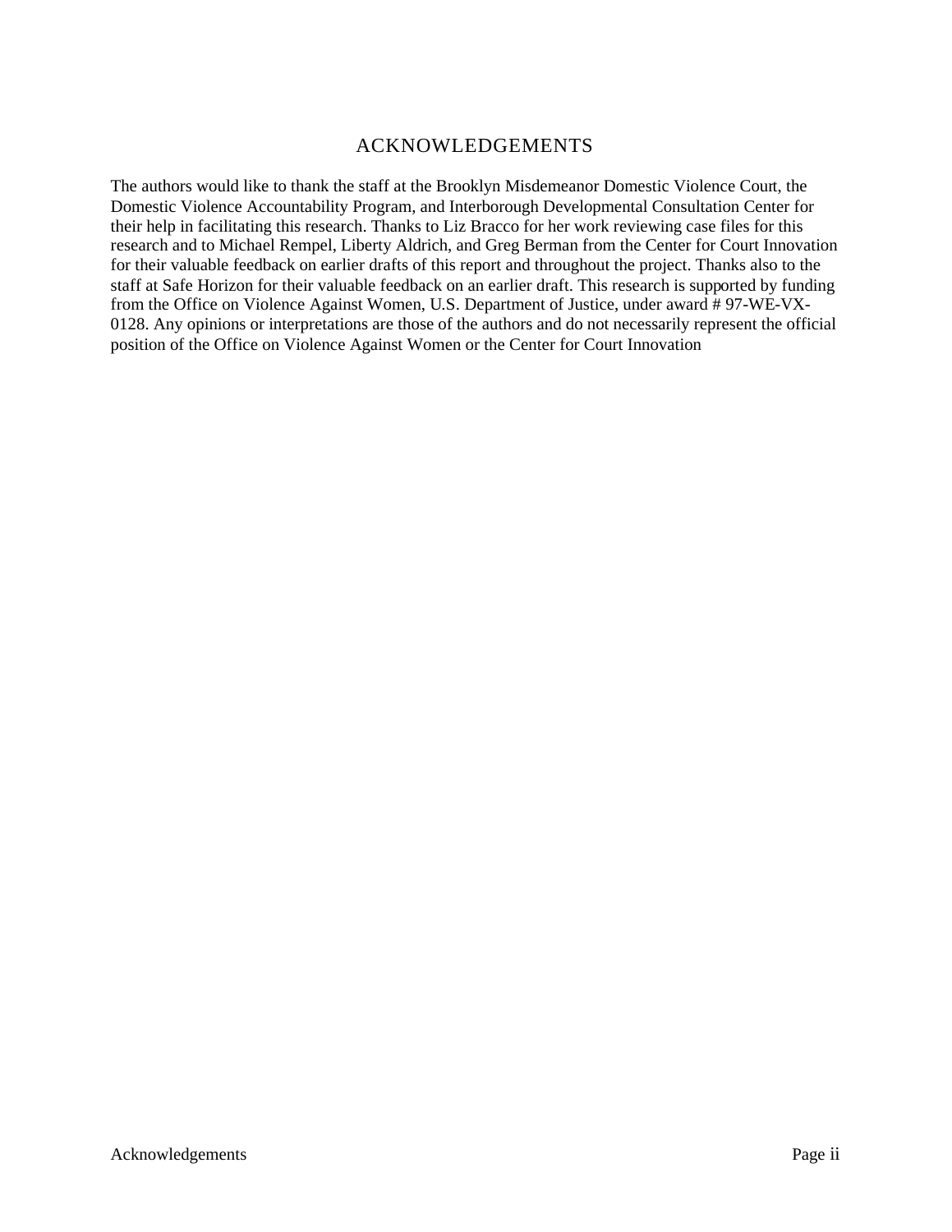# EXECUTIVE SUMMARY

Despite the growing reliance of courts on batterer program mandates for defendants charged with domestic violence, there is little evidence pointing to the efficacy of one program model over another. While others have examined the effectiveness of batterer programs versus no intervention, few have focused on the impact of various program models on outcomes. This report contributes by examining program completion and recidivism outcomes for defendants mandated to two batterer programs with disparate curricula, underlying philosophies, and program lengths.

The study takes place at the Brooklyn Misdemeanor Domestic Violence Court (BkMDVC), a specialized part opened in 1997 and designed to provide an immediate, certain, and consistent response to domestic violence. Batterer programs provide one of the key tools utilized by this court and others like it to ensure defendant accountability. During the period of this study, the court relied on two batter programs for mandated defendants. The Domestic Violence Accountability Program (DVAP) is a 26-week program designed to educate men on the social context of domestic violence and teach them responsibility for their violent behavior. Interborough Developmental Consultation Center (IDCC) is a 12-week program which relies on a cognitive-behavioral therapeutic focus to change problematic behaviors.

# Research Methodology

This study includes 291 defendants mandated to the two batterer programs during 2001 and 2002. Of these defendants, 84 (28%) were mandated to DVAP and 207 (71%) were mandated to IDCC. As indicated by this distribution, defendants were more likely to be mandated to IDCC. Analyses indicate that defendants mandated to the shorter IDCC program had a less serious criminal history and were convicted of less severe charges.

Outcomes were compared on six key measures:

- *Program Completion*: Did the defendant complete the batterer program mandate?
- *In-Program Recidivism*: Did the defendant have a new arrest on any charge during program participation?
- One Year Post-Sentence Recidivism: Did the defendant have a new arrest on any charge in the year after sentencing?
- *One Year Post-Program Recidivism*: Did the defendant have a new arrest on any charge in the year after program completion or failure?
- *Criminal Contempt Recidivism*: Was the defendant re-arrested on a new criminal contempt charge in the year after sentencing, signifying a new domestic violence incident with the same victim?
- *Violent Offense Recidivism*: Was the defendant re-arrested on a new violent offense at any time between initial arrest and the end of the one year post-program period?

Independent variables included program assignment (DVAP or IDCC), demographic and other defendant characteristics, criminal case characteristics, and in-program compliance.

# Program Completion

Seventy percent of all defendants completed their program mandate. Program assignment did not significantly predict program completion, although the raw percentages suggest that, as expected, defendants mandated to the shorter 12-week IDCC program may have been somewhat more likely to complete their mandate than those mandated to the 26-week DVAP program. Controlling for the disparate defendant characteristics of defendants mandated to the two programs, 68% of DVAP participants and 77% of IDCC participants completed their program mandate.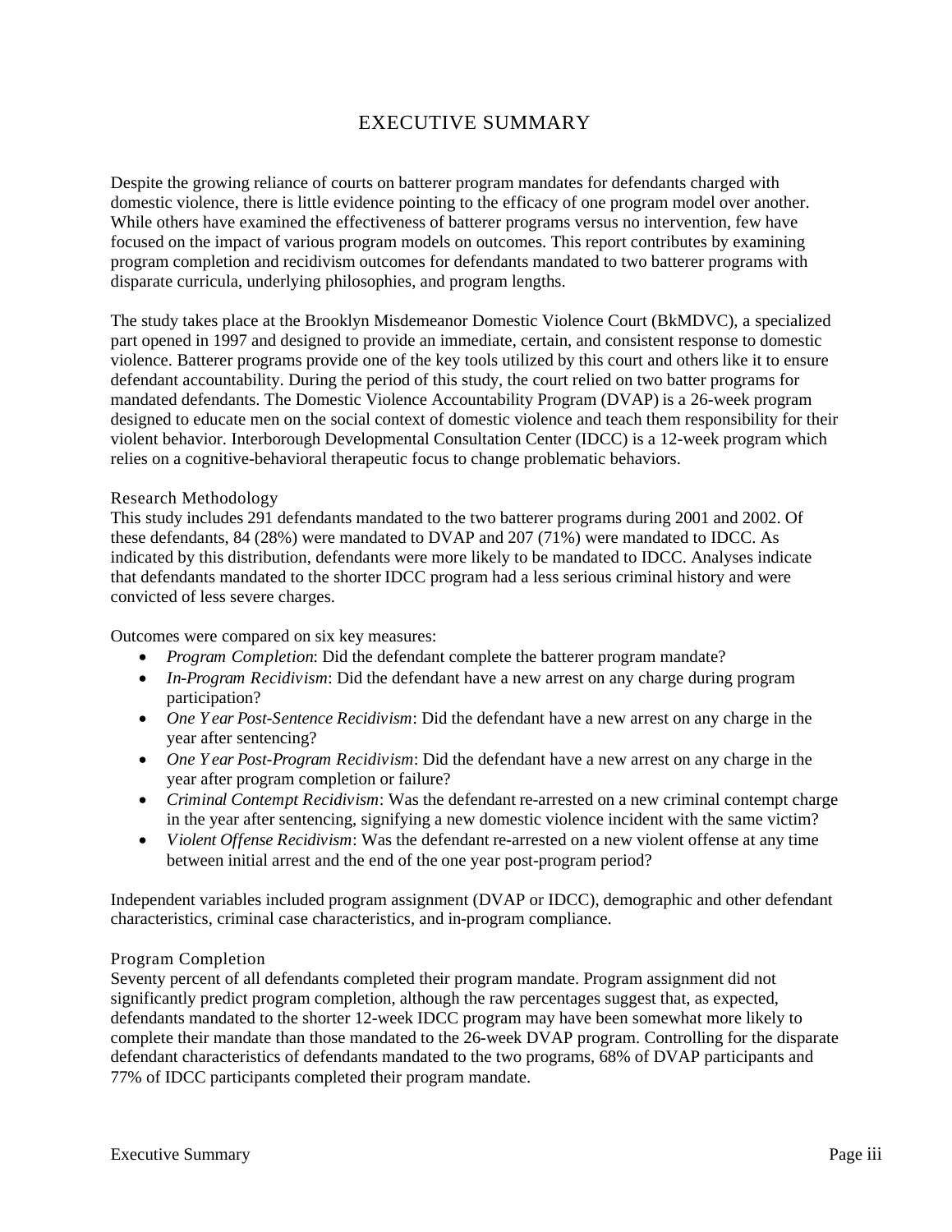Black defendants and unemployed defendants were both significantly less likely to complete the program mandate, as were defendants whose cases took longer to process from arrest to sentencing. However, the strongest predictor of program failure was early non-compliance: defendants who had not enrolled in the program by the time of their first compliance appearance in court were significantly less likely to complete the mandate.

### Recidivism

### Recidivism Rates

New arrests were broken down into three categories: re-arrests during program participation, re-arrests within the year following sentencing, and re-arrests within the year following program completion or failure. Twenty-eight percent of all defendants were re-arrested during program participation; 34% were re-arrested within one year of sentencing (a longer period than the time of program participation); and 24% were re-arrested within one year of program completion or failure.<sup>1</sup> There were no significant differences between defendants mandated to DVAP and defendants mandated to IDCC in any of these time periods. Similarly, significant differences were not evident when isolating re-arrests for criminal contempt offenses or re-arrests for any new violent offenses. The raw percentages suggest that, while not reaching statistical significance, defendants mandated to IDCC are somewhat more likely to have a new arrest when defendant characteristics are controlled.

## Predictors of Recidivism

The single strongest predictor of re-arrest, consistent with other areas of criminal justice research, is criminal history. Defendants with prior criminal convictions are consistently more likely to have new arrests. Other consistent predictors of re-arrest were defendant age, with younger defendants more likely to be re-arrested; and defendant race, with black defendants more likely to be re-arrested.

## Conclusion

Prior to this study, the research examining the impact of underlying program philosophy on outcomes generally found no impact on future violence (e.g., Brannen and Rubin 1996; Dunford 2000; Edleson and Syers 1990; Gondolf 1999; Gondolf 2005; Jones and Gondolf, 1997; O'Leary, Heyman, and Neidig 1999; Saunders 1996). The effect of program length on outcomes was less conclusive, with some studies finding that batterers attending longer programs, while less likely to complete their program mandate, are also somewhat less likely to commit future violence (Davis, Taylor, and Maxwell 2000; Gondolf 1999). Others found no impact of program length on future violence (Edleson and Syers 1990; Hanson and Wallace-Capretta 2000).

The findings presented here further suggest that neither underlying program philosophy nor program length alone predict either program completion or future violence. When coupled with findings from the growing literature indicating that batterer programs are not a successful intervention for reducing future violence (e.g., Dunford 2000; Feder and Dugan 2002; Labriola, Rempel, and Davis 2005), these results may indicate that such programs are best conceived of as tools to ensure defendant accountability rather than as mechanisms for rehabilitation.

<sup>&</sup>lt;sup>1</sup> Because the final time period (post-program recidivism) begins upon program completion, new arrests during program participation (in-program arrests) are not included in this count.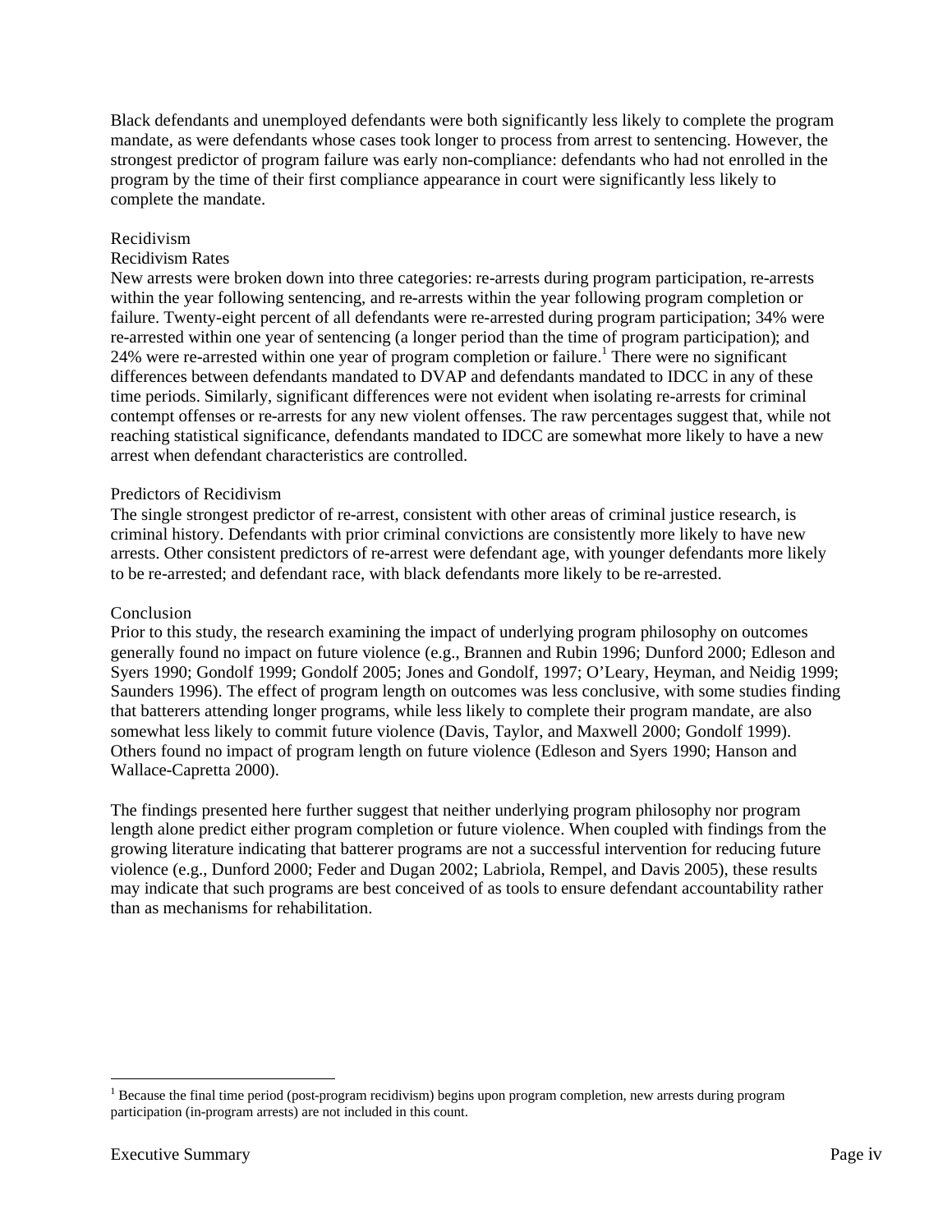# CHAPTER 1 INTRODUCTION

While several studies have examined the effectiveness of batterer programs versus no intervention (e.g., Dunford 2000; Feder and Dugan 2002; Labriola, Rempel, and Davis 2005; Palmer, Brown, and Barerra 1992), only a few studies have examined the impact of specific batterer program curricula and underlying philosophy on participant success. Among those studies that look at the influence of batterer program curricula on reducing future violence and/or arrest, few have found substantial differences, despite widely varying program requirements and curricula (e.g., Brannen and Rubin 1996; Dunford 2000; Edleson and Syers 1990; Gondolf 1999; Gondolf 2005; Jones and Gondolf, 1997; O'Leary, Heyman, and Neidig 1999; Saunders 1996).

By taking advantage of the sentencing patterns at the Brooklyn Misdemeanor Domestic Violence Court, where the District Attorney has traditionally relied on two batterer programs with differing philosophies and curricula, this study further examines the impact of program type on completion rates and recidivism. This study compares outcomes between defendants sentenced to a 26-week batterer program with an educational orientation (the Domestic Violence Accountability Program) and a 12-week batterer program with a psychoeducational orientation, in which three of five curricular clusters have a cognitive-behavioral therapeutic focus (Interborough Developmental and Consultation Center).

### Organization of the Report

The first three chapters provide background information on the project. The remainder of this chapter briefly reviews the relevant literature. The next chapter describes the Brooklyn Misdemeanor Domestic Violence Court and the two programs to which it mandates offenders. Chapter Three describes the project's methodology and the hypotheses that form the basis of the current study. The three following chapters present descriptive data and project findings. Chapter Four compares the characteristics of offenders mandated to the two batterer programs. Chapter Five reports on predictors of program completion, while Chapter Six reports on predictors of recidivism. Finally, Chapter Seven concludes with a discussion of the findings as related to proposed hypotheses, as well as noting the policy implications.

#### Review of the Literature

### The Rise of Batterer Programs

The late 1970s saw the creation of the first batterer programs (Gondolf 1997). As feminists and victim advocates came to realize that the cycle of domestic violence was not curtailed through the services they provided to victims who then returned to the same abusive relationships, activists sought to develop more effective means of addressing domestic abuse (Healey, Smith and O'Sullivan 1998). Early service providers felt group treatment to be more appropriate than individual or couples counseling, as the group setting provided peer support for those trying to end their abusive behavior (Crowell and Burgess 1996). In addition, couples counseling was thought to run the risk of blaming the victim, while group treatment can be used to encourage offender accountability (e.g., Healey et al. 1998). Initially run primarily as consciousness-raising groups to promote anti-sexist messages, the early batterer programs gradually incorporated cognitive-behavioral therapeutic techniques and exercises. Over time, the groups also drew on skill-building exercises developed by social workers and clinical psychologists (Gondolf 1997).

Pro-arrest legislation of the 1980s and 1990s led to increased use of batterer program mandates by courts, increasing both the quantity and diversity of available programs (Feazell, Mayers, and Deschner 1984; Ganley 1987; Gondolf 1991, 1997) as well as the number of batterers attending programs; one study estimates that approximately 80% of those in batterer programs were court-mandated (Healey et al. 1998).

Courts' rationale for using such programs varies. Some courts hope that batterer programs will rehabilitate offenders, reducing offending among those who participate. Other courts may not believe that programs have long-term impacts on batterers' behavior, but use programs as one of several tools to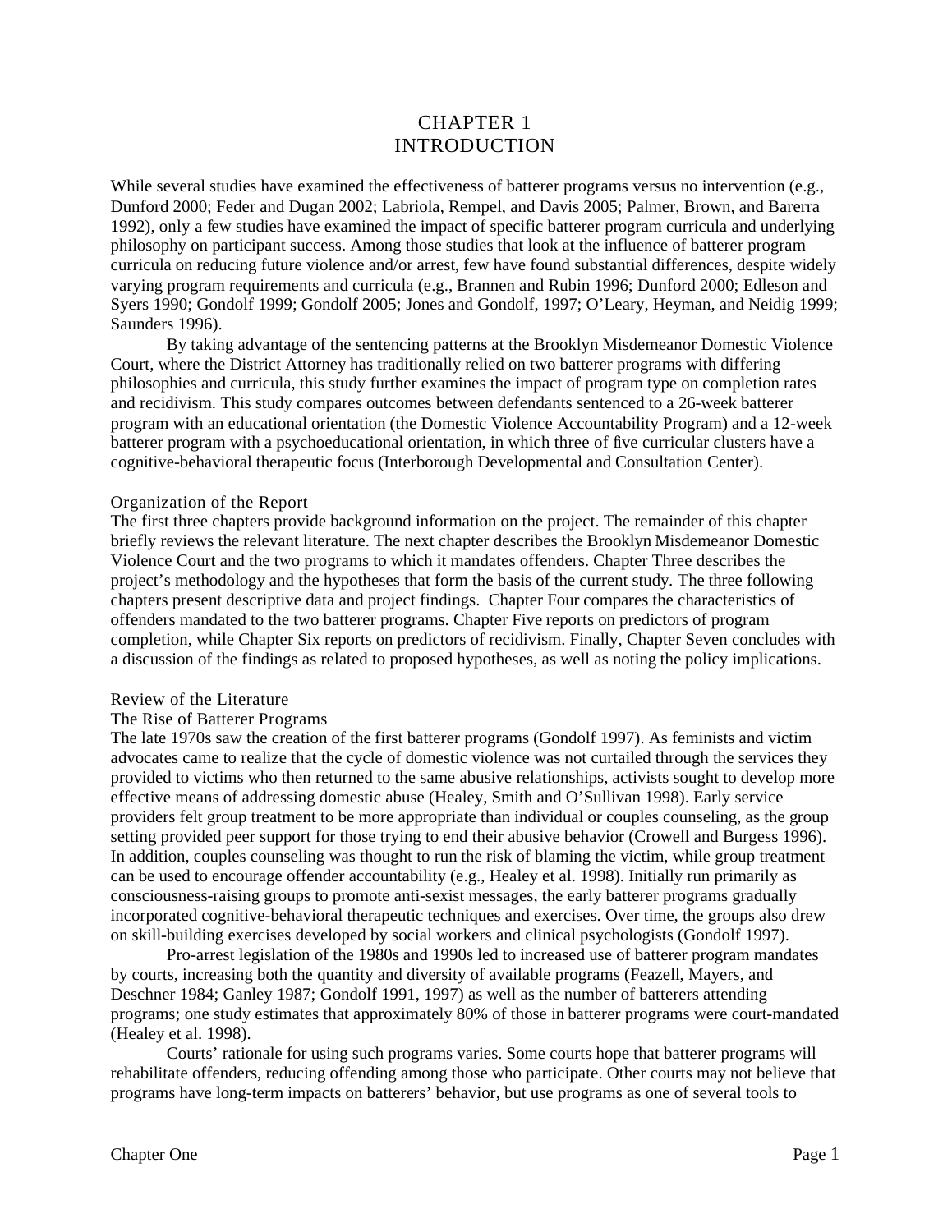enhance defendant monitoring; as long as defendants are attending a program, they are subject to increased supervision and, therefore, new infractions are more likely to be detected. The judges at the BkMDVC are well aware of the debate over the rehabilitative impact of batterer programs, but regard programs as an effective tool for defendant monitoring and accountability.

# Program Models

As the number of batterer programs has increased, the breadth of philosophies encompassed by these programs has likewise expanded. Writers in the area characterize the philosophies somewhat differently (e.g., Association of the Bar of the City of New York 2004; Gondolf 1990; Healy et al. 1998). Gondolf (1990) classifies three models:

- Therapeutic programs, which focus on the treatment of emotional pain and/or psychological problems, which are perceived to be the root of battering;
- Psychoeducational programs, which provide instruction in cognitive and social skills to address a deficit of communication and other social skills, which are perceived to be the cause of battering; and
- Didactic/Confrontational programs, which seek to teach batterers the consequences of abuse and encourage offenders to take responsibility for their abusive behavior. The model emphasizes the sexism underlying abuse and stresses batterer accountability.

Healy and colleagues (1998) likewise identify three principal program classifications, but their characterization differs somewhat:

- x The Individual Model includes all forms of individual psychotherapy (including group programs that use the group setting to stimulate change within each individual offender). Two of the most prevalent programs utilizing this model are the Cognitive model, which focuses on addressing the thoughts and feelings underlying abusive behaviors, and the Compassion model, which focuses on providing batterers with an emotional vocabulary beyond violence.
- The Family Model views domestic violence as one of many symptoms of dysfunctional interpersonal dynamics within a family. The model relies on couples' counseling and avoids assigning blame or guilt for violence.
- The Society and Culture Model is based in feminist theory, and emphasizes the role of social structures in supporting batterers' abusive behavior. This educational model stresses accountability and requires batterers to take responsibility for their own abusive behavior. The Duluth curriculum stems from this model, but in many variants may include cognitive-behavioral components as well (including aspects of the Individual Model).

Another model that has become particularly common in New York State may be termed the Accountability Model, or simply the New York Model, as many of its adherents refer to it. The New York Model was developed by the Domestic Violence Program for Men. The purpose of programs following the New York Model is to extend judicial monitoring and to hold perpetrators of violence accountable for their actions. Programs following the New York Model stress monitoring and accountability, maintaining that batterer programs should not be thought of as a rehabilitative tool. Viewing programs as a method for ending abusive behavior is seen as unrealistic at best, dangerous at worst. Like the Didactic/Confrontational model and the Society and Culture model, the New York model emphasizes the sexism underlying domestic abuse and stresses batterer accountability; however, this model holds that the curricular content of the batterer program classes are less important than the fact that the men are held accountable for attending (Frank 2005).

Regardless of how they classify program models, researchers seemingly agree that most programs rely on a combination of models. Healey and colleagues (1998) maintain that psychoeducational models based on skill-building coupled with pro-feminist attitude change are the most commonly used. Likewise,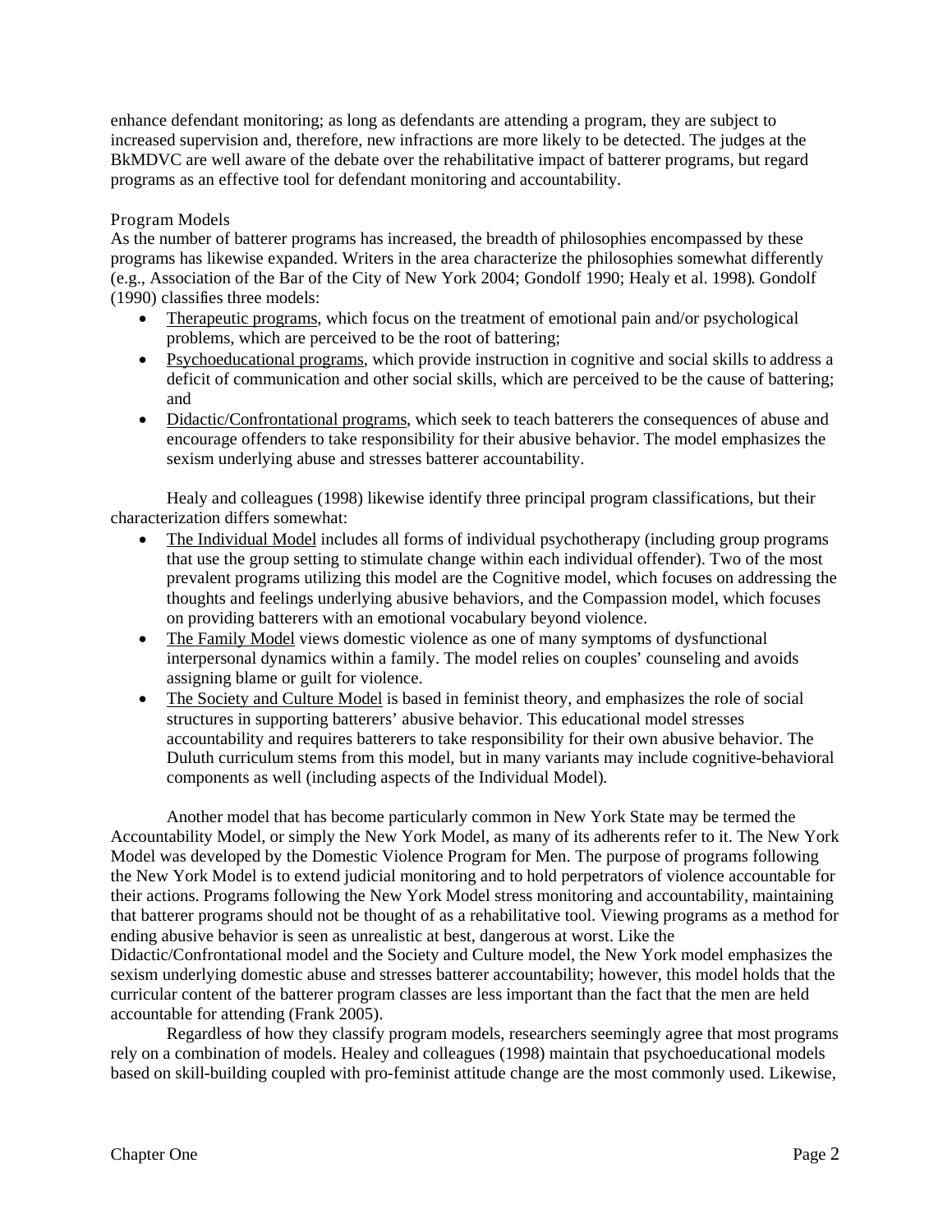in a review of thirty batterer programs, Gondolf (1990) finds that the majority of programs can be classified as psychoeducational, although many of these include didactic/confrontational elements as well.

The eclectic nature of most batterer programs may help to explain the dearth of studies of differential impacts by program model – it is nearly impossible to locate ideal types of any program model. Additionally, programs vary on far more than their ideological orientation: they may differ in program implementation, program duration, linkages to the court, monitoring, payment policies, and victim advocacy (Gondolf 1997). They may also differ in their level of fidelity to the model with which they publicly affiliate themselves.

Several studies have nonetheless been performed comparing alternate models. One study finds reductions in recidivism for couples attending multi-group therapy sessions versus those attending more traditional couples counseling sessions. Participants in this study were not, however, involved in the criminal justice system (Stith, Rosen, McCollum, and Thomsen 2004). Several other studies examining the effectiveness of couples counseling as compared to psycho-educational batterer programming found no significant differences between the two models (Brannen and Rubin 1996; Dunford 2000; O'Leary et al. 1999). Similarly, Edelson and Syers (1990) found no significant differences in outcomes among batterers assigned to psychoeducational programming, those assigned to a self-help group, and those assigned to a program combining the two approaches. Saunders (1996) found no difference in victimreported violence or fear of violence between batterers assigned to a cognitive-behavioral program and those assigned to a process-psychodynamic group, although results did vary based on batterers' psychological profile (e.g., dependent versus antisocial). Overall, in the limited literature to date there exists little evidence illustrating an impact of program orientation upon outcomes.

Results have been mixed when examining the impact of program length on outcomes. One study finds that the length of the program, regardless of content, may influence reassault; while those assigned to a shorter program were more likely to complete the program mandate, those in a longer program were less likely to be re-arrested. The authors of this particular study, however, attribute its findings not to an impact of the longer batterer program, but to the longer period of court control over the men attending the longer program (Davis, Taylor, and Maxwell 2000).<sup>2</sup> Findings from another study suggest that batterers attending longer, more intensive programs were significantly less likely to have a new severe reassault than those attending shorter, less intensive programs, even when other background factors were held constant (Gondolf 1999). However, there were no significant differences in terms of general re-arrest, controlling behavior, or victim perceptions of safety in this study. Others have found no significant differences between outcomes for defendants mandated to programs with different lengths (Edleson and Syers 1990; Hanson and Wallace-Capretta 2000).

Many states have or are developing guidelines to regulate both program content and length (Gondolf 1995). While most state guidelines favor programs based on the Duluth curriculum, some maintain that such a "one size fits all" approach may ignore the diversity of batterers (Healey et al. 1998). Such critiques have led to the creation of specialized programs targeting different batterer types based on personality, history of violence, or substance abuse. Likewise, increasingly common are programs designed to accommodate socio-cultural differences among batterers (e.g., race, ethnicity, income, and sexual orientation). However, a recent study found no benefit of such culturally tailored programming in terms of either program completion or new offenses (Gondolf 2005).

### The Impact of Batterer Programs

While there has been little conclusive research examining which batterer program models are most effective in reducing re-offense, there is a sizeable literature examining the general effectiveness of batterer programs on future violence, as compared with the absence of any such programming. Early research in this area suffered from weak methodologies and/or inappropriate comparison groups. However, five recent randomized trials of batterer programs avoid the pitfalls of poorly matched or non-

 $2$  Defendants in both programs were mandated to attended 39 hours of treatment, but one group attended weekly sessions over 26 weeks, while the other group attended longer biweekly sessions over 8 weeks.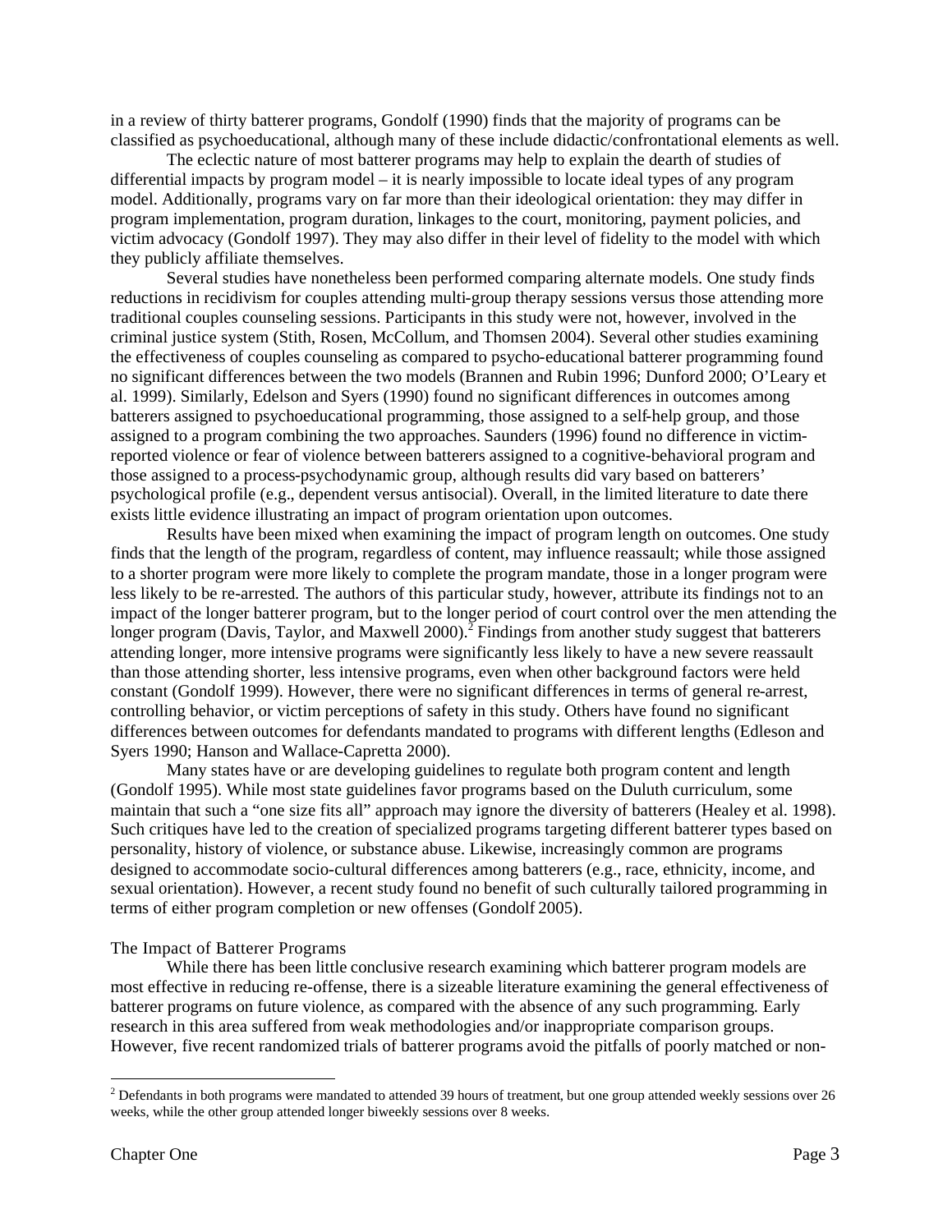existent comparison samples. Of these five studies, one found that programs led to decreased rates of reoffending (Palmer, Brown, and Barerra 1992); three found no impact on re-offending (Dunford 2000; Feder and Dugan 2002; Labriola, Rempel, and Davis 2005); and the final study reached somewhat ambiguous results. In this study, although those mandated to attend programs initially appeared to be less likely to re-offend, actually attending a batterer program had no impact on future abuse. Moreover, there was no difference between men mandated to the program and those receiving no treatment in terms of cognitive changes, indicating that participants' attitudes toward abuse were not altered by their program attendance (Davis et al. 2000). Taken together, these studies cast doubt on the overall effectiveness of batterer programs in reducing future violence (See also meta-analyses in Babcock, Green, and Robie 2004; Feder and Wilson 2005).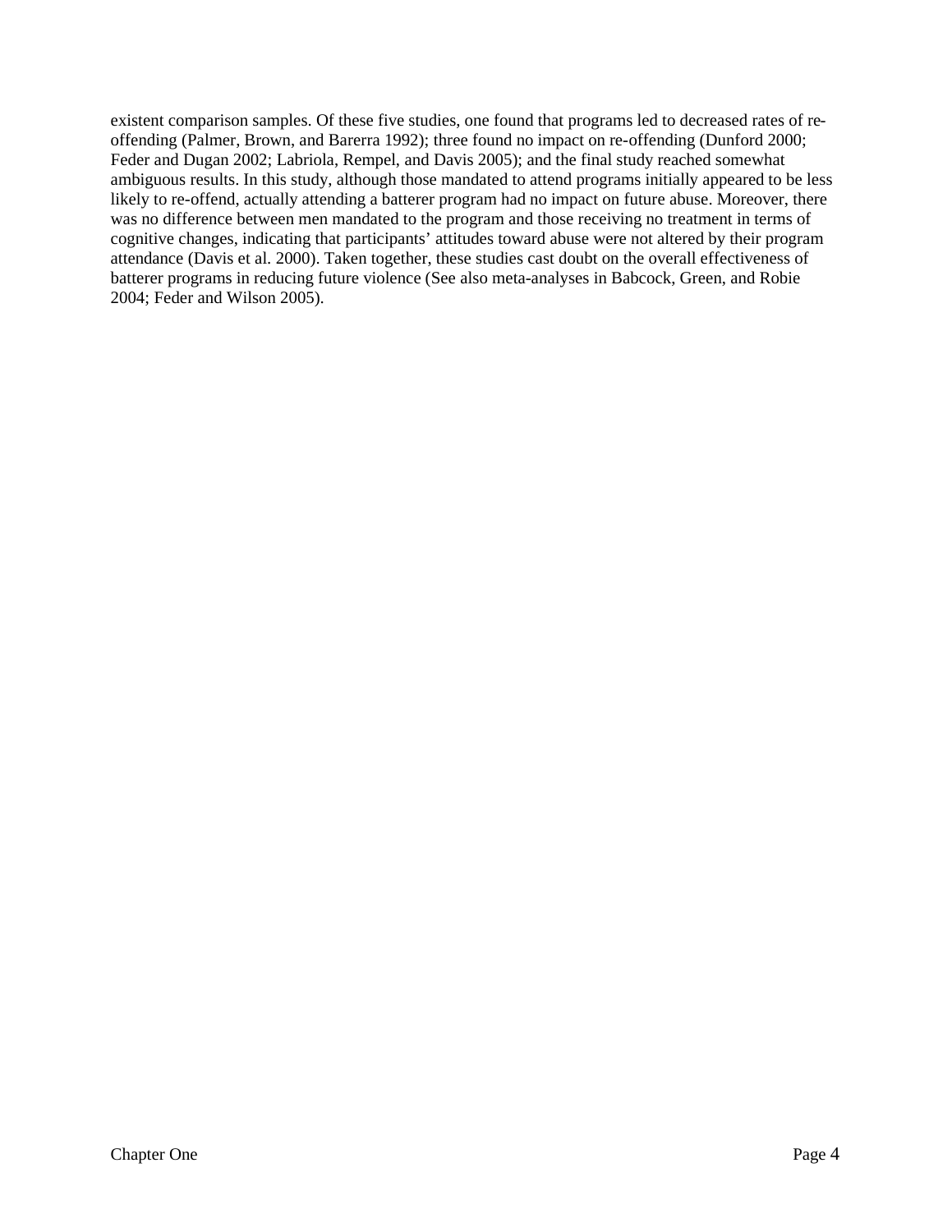# CHAPTER 2 RESPONDING TO DOMESTIC VIOLENCE IN BROOKLYN

Responding to national trends in policing, prosecuting, and adjudicating domestic violence crimes, New York State passed the Family Protection and Domestic Violence Intervention Act in 1994, instituting mandatory arrest in all domestic violence incidents. In part prompted by the increase in domestic violence cases brought about by these new policies, the Kings County (Brooklyn) District Attorney, who had already established a specialized Domestic Violence Bureau, further introduced a victim advocacy program and a no-drop policy, under which virtually all domestic violence cases are prosecuted, whether or not the victim decides to proceed with the case. The rationale behind this prosecution strategy is multifaceted. First, it takes the prosecution decision out of the hands of the victim, and thus, hopefully, eliminates any incentive for the batterer to harass the victim to drop the case. Second, it gives the District Attorney's Office the opportunity to reach out to victims and connect them to services during the extended period that the case is pending. It is hoped that, even if the case is ultimately dismissed, the victim will be safer in light of the services she has received. Third, by keeping cases open, it keeps batterers under the watchful eye of the court longer. Thus, it is hoped that victim safety can be ensured for a longer period of time, as the court will respond quickly to any new incidents (Peterson 2003).

In 1996, the Kings County Supreme Court opened a specialized court part to adjudicate felony domestic violence cases. This court's successful implementation led to the opening of a misdemeanor court, the Brooklyn Misdemeanor Domestic Violence Court, in 1997.

### The Brooklyn Misdemeanor Domestic Violence Court

The BkMDVC is made up of three court parts – two that adjudicate all of the borough's domestic violence cases, and a third that monitors defendants' compliance with court orders. This monitoring is accomplished primarily by bringing defendants back to court for frequent, regular appearances as a condition of sentence. Defendants are often ordered to attend batterer programs simultaneous with the monitoring period, and program compliance is often a principal focus during the compliance monitoring appearance.

Each of the two all-purpose (adjudicating) court parts is presided over by a dedicated, specially trained judge, while a specially trained judicial hearing officer (usually a retired judge) sits in the compliance part. The court also employs a resource coordinator, who is charged with tracking cases in all three court parts, obtaining compliance reports from service providers, and providing the judge with compliance information. Beyond specialized staffing, the court relies on technology systems to facilitate defendant tracking. Linkages between the court and victim service agencies, which provide on-site victim advocacy, and batterer programs are also crucial to court operations.

The court's goals include the following:

- x *Immediacy, certainty, and consistency:* The court seeks to provide an immediate, certain, and consistent response to domestic violence;
- *Safety:* By linking victims to victim advocacy and other services, the court seeks to enhance victim safety and provides victims with up-to-date case information;
- *Accountability:* Regular judicial monitoring of compliance with court-mandated programs and other court orders, such as Orders of Protection, results in prompt response to violations, enabling judges to ensure defendant accountability;
- *Coordination:* Case history and compliance information are shared across criminal justice agencies and community-based service providers, allowing for a uniform and coordinated response to violations; and
- *Technology:* Data systems designed especially for the court provide judges with updated case and compliance information, intended to help judges to make informed decisions.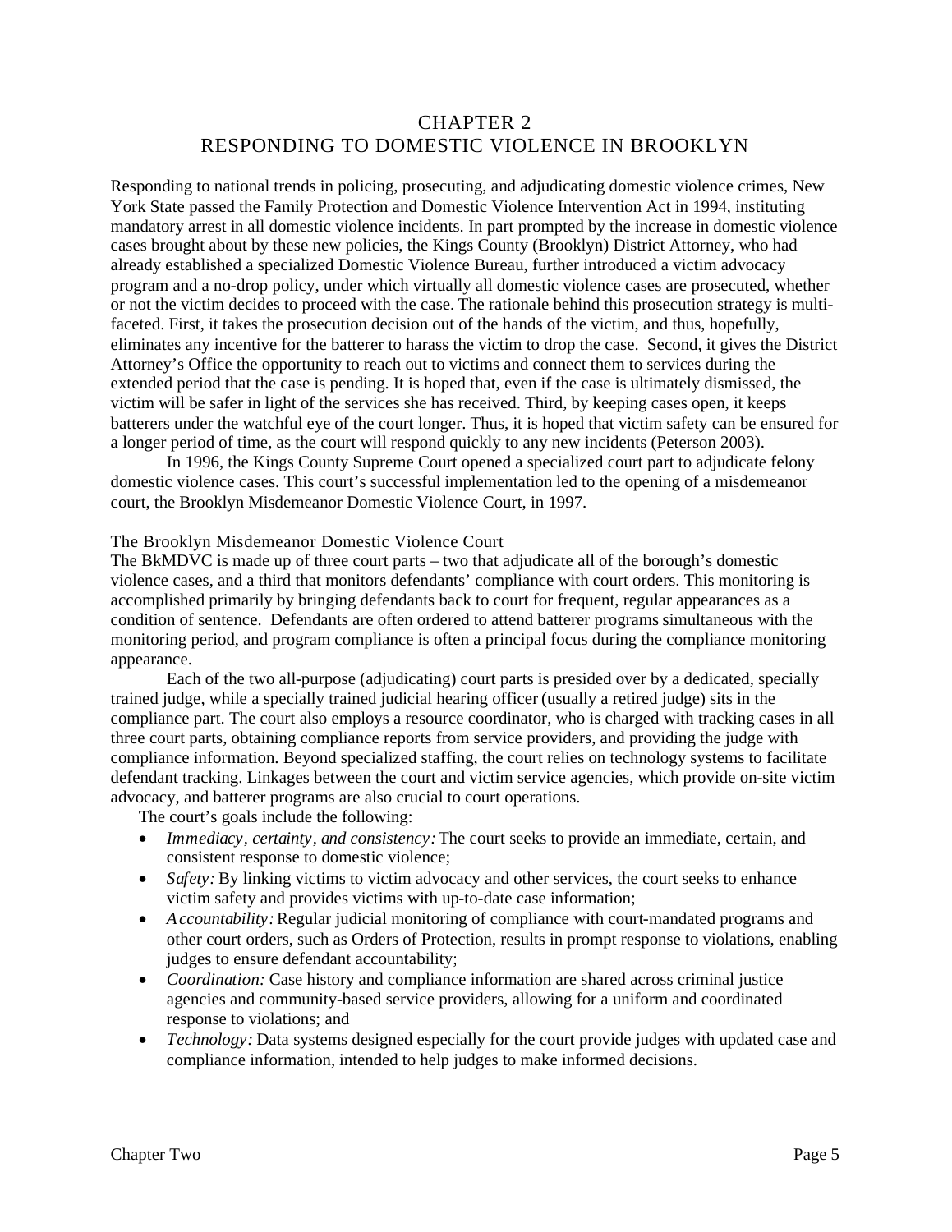In 2002, the BkMDVC disposed 9,157 domestic violence cases. Of these cases, 18% pled guilty or were convicted, 30% received an adjournment in contemplation of dismissal (an interim disposition that is usually changed to a dismissal six or twelve months later if the defendant stays out of trouble), and 51% were dismissed. Of those pleading guilty or convicted, 51% received a conditional discharge, 35% received jail time, 7% received probation, 5% were mandated to community service, and 1% received a fine. It is unknown what percentage of those receiving a conditional discharge also received a program mandate.

## The Batterer Programs

During the period covered by this research, the BkMDVC relied principally on two batterer programs. Key characteristics of the two programs are outlined below in Table 1.

# The Domestic Violence Accountability Program

The Domestic Violence Accountability Program (DVAP) follows an educational model incorporating many of the tenets of the New York Accountability Model. According to the participant handbook, DVAP is designed to educate men on the social and political context of domestic violence and to teach men responsibility for their own violent and abusive behavior. The classes are designed to help participants understand their beliefs about violence and other forms of abuse. The program emphasizes accountability and compliance with program requirements. DVAP does not claim rehabilitation as one of its intended goals, focusing more exclusively on the goals of accountability and monitoring. Like the traditional Duluth model of batterer programming, DVAP intends itself to serve as one part of a larger coordinated community response, working with the criminal justice system to facilitate judicial monitoring.

DVAP is run by a New York City victim service agency, Safe Horizon, and is a 26-week program that meets once a week for an hour and fifteen minutes. The program accepts only court-mandated men, who are required to pay \$35 a week in addition to a \$30 registration fee, although documentation of low income may result in a reduced fee. Classes are available in both English and Spanish. Classes are conducted in a classroom format, with group leaders facilitating discussions, keeping participants ontopic, and encouraging them to question their own assumptions. Throughout, participants are encouraged to take responsibility for their abusive behavior.

In order to encourage defendant accountability, DVAP participants are required to comply with a number of program rules, which are explained to participants at an initial orientation session. Participants must complete a total of 26 classes with no more than three absences, and no consecutive absences. Absences are excused only when documentation of in-patient hospitalization of the participant or a family member, death of a family member, or religious observation is provided. Participants arriving late to class are considered absent. Participants are not allowed to leave the classroom during sessions for any reason. Class fees are paid by money order by all participants at the beginning of each session. No drugs or alcohol are permitted; participants who are suspected of coming to class under the influence of drugs or alcohol may be asked by instructors to leave. Weapons, cellular phones, and pagers are also prohibited in class. All participants are expected to actively contribute to class discussions. Participants may be asked to leave the class for aggression, sleeping in class, and other disruptive behavior.

Researchers attended both a DVAP orientation session and a class to get a better sense of how the program was conducted. During the orientation session, which began within five minutes of the scheduled time, the orientation leader gave participants a copy of the program handbook and explained the program rules in detail. Participants were required to sign in and pay the program fee at the beginning of class and to sign out at the end of the session. One participant came to class without the program fee and was asked to leave and return the following week with a money order. After reviewing the program rules, the program representative instructed participants that anyone who did not feel that they could comply with the rules should return to the judge who mandated them to the program and ask for another mandate. He reminded participants that it is better to be honest with the judge early on than to begin the program and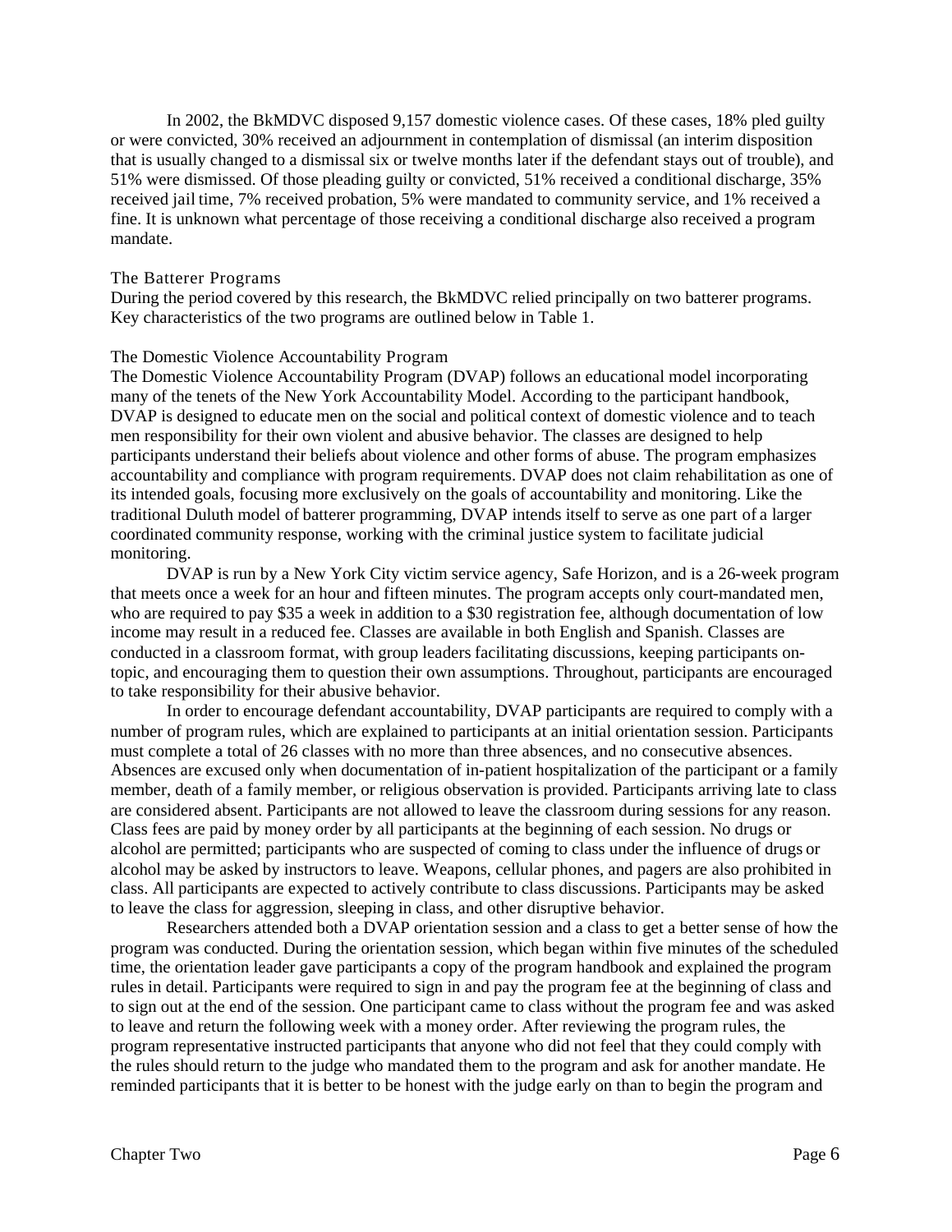fail to complete the 26 weeks. Participants were then free to ask questions prior to signing out of the orientation session.

The class attended by researchers also began promptly. The class was facilitated by two instructors, one male and one female. Participants signed in and paid their program fees prior to beginning the day's lesson. The lesson plan involved a video reenacting a domestic abuse incident that resulted in the husband's murder of the wife. However, due to difficulties with the video equipment, the video could not be played. Instead, the instructors summarized the video for the class. In addition, instructors read from another account of domestic abuse, this one describing the abuse of a prostitute by her pimp. The class was then opened up for discussion, with instructors calling on participants who had their hands raised, and occasionally asking for input from the less vocal participants. They asked participants to reflect on each others' comments as well as on the course materials. The instructors emphasized that, although the examples given in the course materials were extremes, violence in all its forms is inappropriate. However, it was not clear that participants grasped this message; many seemed to focus on the particulars of the very graphic examples. The instructors maintained control over participants throughout the class period. For the most part, participants appeared to be engaged in the discussion.

### Interborough Developmental Consultation Center

The second program primarily used by the court during this time period, Interborough Developmental Consultation Center (IDCC), draws on a psychoeducational model. Like DVAP, IDCC is designed to reeducate participants about the roles of power and control in domestic abuse. However, this program also seeks to effect behavioral change by helping participants to identify abusive behaviors and replace them with healthy alternative actions. Much of IDCC's focus is on communications, with activities intended to help participants recognize ineffective methods of communication and replace them with more effective tools.

The program includes five topic "clusters." During the first cluster, participants are introduced to the program rules and guidelines, invited to tell their own story, and encouraged to begin thinking about violence as one means of communication that failed. Discussion during this cluster focuses on the role that power and control play in communications. Participants are asked to reflect on their own patterns of communication in an anger journal and are instructed to take a "time out" when they recognize that they are getting angry. In the second cluster, participants are introduced to the idea that violence is a choice and are encouraged to explore the reasons behind their own choice of violence. Participants and instructors discuss distorted beliefs and displaced anger that may be at the root of "inappropriate communications" and violence. In cluster three, participants identify patterns and themes behind their violence and are encouraged to take responsibility for both the violence and the decision to change their violent behavior. In addition, barriers to direct communication (e.g., cultural, familial) and effective ways of coping with these barriers are explored. The impact of violence on children and patterns of response to women beginning in childhood are also discussed. In cluster four, reasons for seeking out and staying with certain partners are explored. The responsibility of the participant to change abusive behavior is reinforced to avoid projection of responsibility onto the partner. In the final cluster, participants identify areas of continued vulnerability and develop plans for maintaining non-aggressive behavior.

IDCC is a free twelve-week program designed to help batterers identify and change abusive patterns in their relationships. It is open to both court-mandated and voluntary participants, though the majority of participants are court-mandated. The group meets weekly and is led by a single therapist. Groups are open-ended and rely on participants who have been in the program longer to model appropriate behavior for those participants who are newer to the program. Although the curriculum is defined by the five clusters described above, because groups are open to participant discussion, clusters may not be discussed in the same order each time. For instance, if in the course of the group discussion of the first cluster, participants bring up something related to cluster four, the next week's discussion might address cluster four before the group returns to cluster two.

During the researchers' site visit to IDCC, the class was scheduled to begin at 9:15 a.m. However, only four participants had arrived by this time, so the therapist waited another fifteen minutes to begin.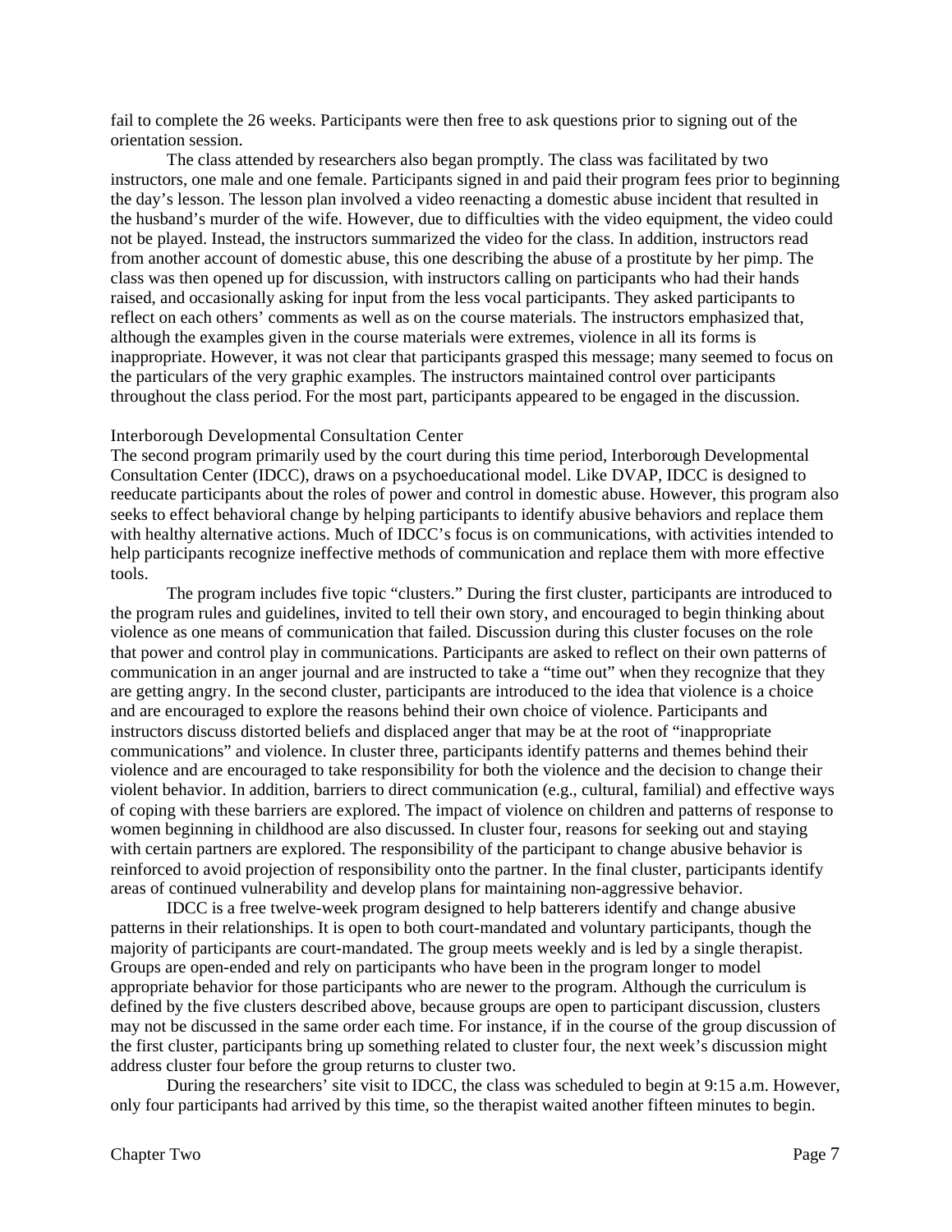When no additional participants had arrived by 9:30, the class began. Over the course of the session, three additional participants arrived, each of them at least half an hour late. The therapist reminded the first two late arrivals that they should try to be on time. When the final arrival arrived, he had a question for the instructor and she stepped into the hall to discuss the issue with him, encouraging the participants to continue their conversation in her absence.

The class began with the therapist asking participants to talk about what they learned from their homework. None of the participants recalled their homework, so the therapist distributed copies of a handout, entitled "The Anger Episode Model." Participants were then given a few minutes to review the handout, which described how a trigger leads to general arousal and anger. After participants had reviewed the information, the therapist asked for volunteers to describe an incident that triggered their anger and to tell the group how they dealt with the situation. The therapist then asked volunteers to identify alternative ways that they might have dealt with the trigger.

Throughout the session, the participants controlled the direction of the conversation. Although some of the suggested ways to deal with triggers were more appropriate than others, the therapist seemed reluctant to evaluate the suggestions of participants. The conversation veered off-topic several times, at one point resulting in the detailed discussion of a movie plot to serve as evidence that the police target certain populations. Despite the digressions from the lesson plan and the movie synopsis, the therapist did not intervene to curtail what ultimately became a session of shared grievances. In addition, when a new referral to the group was invited to tell his story, he related an extremely implausible scenario in which his girlfriend was responsible for his arrest, which neither the group leader nor the other participants challenged.

Shortly after this site visit, court staff from BkMDVC attended an IDCC session and had a similar experience to that of the researchers. Based on this observation, the court determined that IDCC was not an appropriate service for the court's mandated defendants and ceased using it.<sup>3</sup> As of this writing, the court continues to look for an alternative local free program for low-income defendants.

Because the court no longer mandates defendants to IDCC, the policy implications of the findings reported here are not program-specific recommendations for BkMDVC. Instead, the findings should be interpreted as a general examination of the impact of program structure, philosophy, and mandate length on outcomes. As such, this report offers insight into programs beyond the specific programs utilized by BkMDVC during the period in question.

|                                            | <b>DVAP</b>                                            | <b>IDCC</b>                                         |
|--------------------------------------------|--------------------------------------------------------|-----------------------------------------------------|
| <b>Program Length</b>                      | 26 weeks                                               | 12 weeks                                            |
| Cost                                       | $$30/week + $35$<br>registration                       | Free                                                |
| <b>Accepts Voluntary Participants</b>      | No                                                     | Yes                                                 |
| <b>Accepts Court-Mandated Participants</b> | Yes                                                    | Yes                                                 |
| <b>Absence Policy</b>                      | No more than 3<br>absences, no<br>consecutive absences | No more than 3<br>absences without<br>documentation |
| <b>Class Format</b>                        | Classroom                                              | Open-Ended Discussion                               |
| Emphasis                                   | Education;<br>Accountability                           | Communication                                       |

# Table 1. Program Descriptions

 $3$  Because the data for this research pre-dated the court's decision to cease mandating defendants to the IDCC program, this decision did not impact the current study.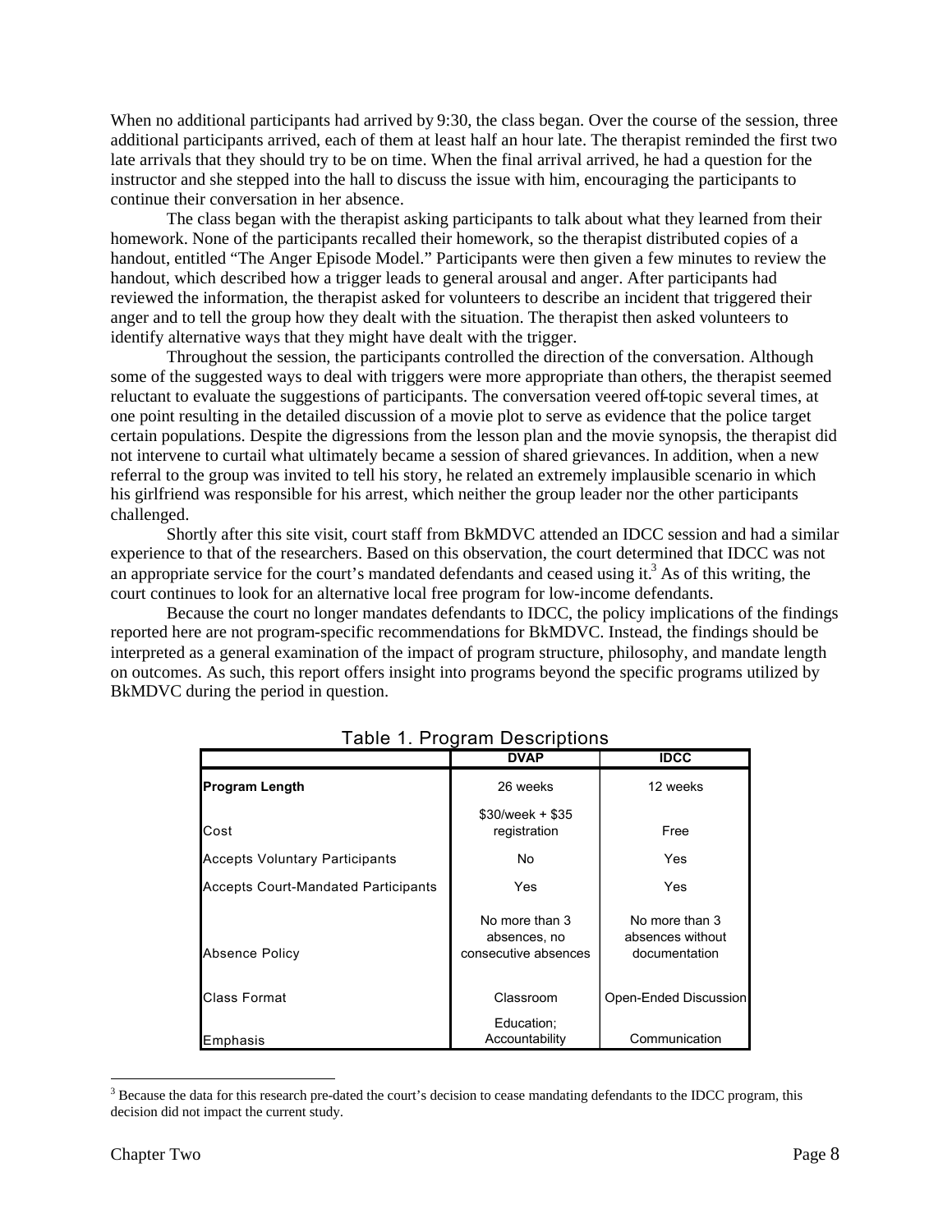# CHAPTER 3 RESEARCH METHODOLOGY

# Case Identification

The subjects of this research are defendants adjudicated in the Brooklyn Misdemeanor Domestic Violence Court in 2001 and 2002. Through a review of court files, researchers identified 296 male defendants who were sentenced to one of the two batterer programs. Key identifiers, including New York State Identification Number, date of arrest, and docket number were obtained for all defendants. These identifiers were then submitted to the New York State Division of Criminal Justice Services (DCJS). DCJS was able to provide complete criminal records files for 291 of the defendants (98% of the original population). Of these, 84 (28%) had been sentenced to DVAP and 207 (71%) had been sentenced to IDCC. In addition to information on criminal history and new arrests, DCJS provided demographic data (e.g., date of birth, race).

# Selection Bias

Defendants were much more likely to be sentenced to IDCC, the free twelve-week psychoeducational program, than to DVAP. However, court staff reported that the decision to sentence defendants to DVAP or IDCC was fairly arbitrary. If this were the case, we would expect to see few significant differences between defendants sentenced to DVAP and those sentenced to IDCC. As illustrated in Table 2 below (see Chapter 3), this is not the case – there are, indeed, a number of significant differences between the DVAP and IDCC populations.

In order to reduce the differences between the two populations, several techniques to match the groups were implemented. These techniques are described in detail in Appendix A. Ultimately, we controlled for selection bias by applying standard multivariate regression techniques to the full DVAP and IDCC samples. The result of these regression analyses are equations predicting each outcome of interest (i.e., program failure, recidivism) for each of the two samples. Average defendant characteristics (i.e., the mean value of each of the independent variables) are then inserted into the regression equations and the likelihood that defendants in either of the two programs will fail to complete their program mandate and/or will recidivate in a given time period is calculated.

# Analysis

The analyses in this report rely on bivariate comparisons to determine whether there are statistically significant differences in outcomes (i.e., program completion and recidivism) based on program assignment and other key variables (e.g., demographics, criminal history, current charges, case processing). Those variables that prove significant in these bivariate comparisons are then used to develop multivariate regression models that control for the impact of other independent variables. For consistency, similar independent variables are used in all of these models, taking into account the results from the bivariate analyses. For dichotomous dependent variables (e.g., completed the program mandate or not, recidivated within a given time period or not), logistic regressions are used. However, Poisson regression, which is tailored for outcome measures that are heavily right-skewed (that is, a large number of zeros and a decreasing amount of higher numbers), is used to predict in-program recidivism, measured in new arrests per month.

For each dependent variable, the results of two regression models are presented. The first model includes baseline variables only and the second model adds relevant in-program variables.<sup>4</sup>

### Dependent Variables for the Current Analysis

All recidivism analyses in this study rely on official reports of new arrests. This undoubtedly underestimates the actual incidence of new violence; however, it is a measure commonly used, as it is likely to be more accurate than defendants' self-reports and more easily obtained than victim reports.

<sup>&</sup>lt;sup>4</sup> With the exception of the in-program analysis, which excludes in-program variables.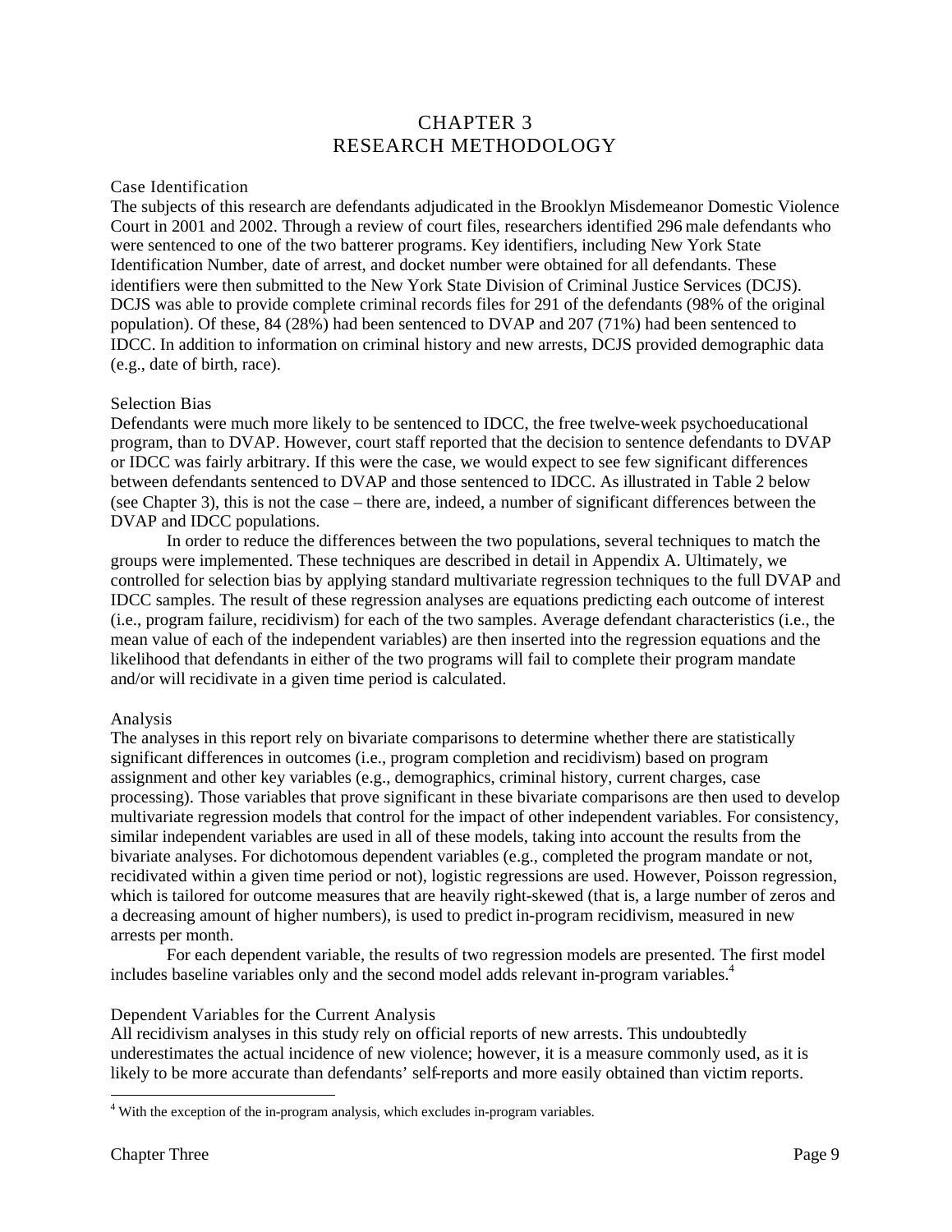There are six key dependent variables of interest:

- **Program Completion:** Did the defendant complete the program mandate? (Of those who did not complete, reasons include: termination by the program (48%); conditional discharge extended<sup>5</sup> (23%); conditional discharge expired (12%); violation of conditional discharge with new sentence imposed (3%); violation of conditional discharge, time served or other (7%); resentenced for some other reason (5%); and unspecified non-completion (2%));
- **In-Program Recidivism:** Did the defendant have a new arrest on any charge during program participation?
- One Year Post-Sentence Recidivism: Did the defendant have a new arrest on any charge in the year after sentencing?
- One Year Post-Program Recidivism: Did the defendant have a new arrest on any charge in the year after program completion or failure/non-completion (program completion date is measured as final court appearance<sup>6</sup>)?
- x **Criminal Contempt Recidivism:** Was the defendant re-arrested on a new charge of criminal contempt (violation of a protective order) in the year after sentencing, signifying a new domestic violence incident with the same victim? Although we cannot determine whether new arrests are domestic violence incidents with 100% accuracy, criminal contempt is a good proxy. And
- Violent Offense Recidivism: Was the defendant re-arrested on a new violent offense at any time between initial arrest and the end of the one year post-program period?<sup>7</sup>

# Predictors of Program Non-Compliance and Recidivism

The research to date has identified a variety of demographic, criminological, and psychological factors thought to potentially influence program non-compliance and recidivism. Generally, factors associated with non-compliance and/or program failure, not surprisingly, tend also to be associated with recidivism (Bennett and Williams 2001). However, findings vary across studies, leading to some debate over whether a single group of predictors is accurate for all populations (Hamberger, Lohr, and Gottlieb 2000).

# Demographic and Socioeconomic Characteristics

As in other criminal justice literature, younger age has been found to be a significant predictor of both program non-completion and recidivism (Baba, Galaka, Turk-Bicakci and Asquith 1999; Buttell and Carney 2002; Cadsky, Hanson, Crawford and Lalonde 1996; DeMaris 1989; Hamberger and Hastings 1989; Hanson and Wallace-Capretta 2001; Labriola et al. 2005; Puffett and Gavin 2004; Saunders and Parker 1989). However, at least one study found no significant relationship between age and target outcomes (Daly, Power and Gondolf 2001).

In considering race, some research has indicated that African-American men are less likely to complete program mandates than Caucasian men (Gondolf and Williams 2001; Hamberger and Hastings 1989; Saunders and Parker 1989; Taft, Murphy, Elliot and Keaser 2001). While some have argued that this may indicate a need for culturally-specific programming, Gondolf's (2005) recent randomized trial found that culturally-specific programming had no positive impact on either program completion or

<sup>&</sup>lt;sup>5</sup> Although these defendants did not complete their program mandate in the allotted time, their conditional discharge was extended and the condition of a program mandate was eliminated.

<sup>&</sup>lt;sup>6</sup> Because only 3% of all participants received a jail sentence in addition to a program mandate and, of those who received jail time, the average estimated incarceration time was less than ten days, time incarcerated for program failure is not included in the in-program time. Instead, the count for post-program time begins on the final court date for all defendants.

 $7$  "Violent" charges include murder, rape, robbery, aggravated assault, and simple assault. These charges were selected after examining defendants' new arrest charges. Because there were relatively few new arrests for violent offenses, we included all such new arrests occurring any time between the initial arrest resulting in the defendant's inclusion in the study and one-year post-program rather than limiting them to a select period (e.g., one year post-program). Imposing such a time limit would have resulted in a sample too small to allow for identification of significant predictors.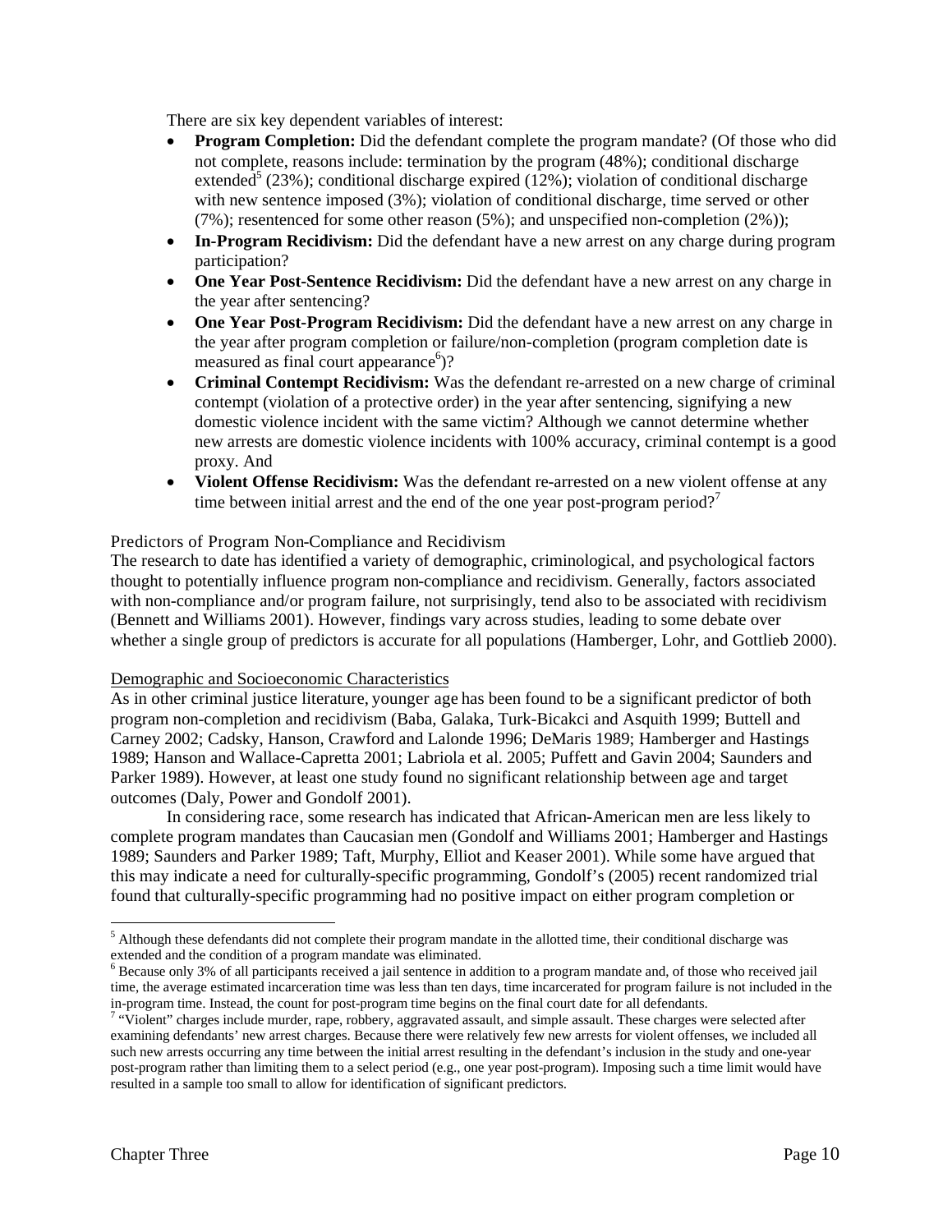recidivism for African-American men. Moreover, other studies have found no significant relationship between race and outcomes (Buttell and Carney 2002; Daly et al. 2001; Gerlock 2001) and one study found Caucasian participants less likely to complete programs (Pirog-Good and Stets-Kealey 1986).

Unemployment has been found by many studies to be significantly related to outcomes, with unemployed participants significantly less likely to complete program mandates and significantly more likely to recidivate (Baba et al. 1999; Cadsky et al. 1996; Daly et al. 2001; DeMaris 1989; Feder and Forde 2000; Gerlock 2001; Grusznski and Carrillo 1988; Hamberger and Hastings 1989; Labriola et al. 2005; Peterson 2003; Pirog-Good and Stets-Kealey 1986; Rooney and Hanson 2001; Saunders and Parker 1989; Sherman 1993; Taft et al. 2001). Other studies have found no significant relationship between employment and outcomes (Brown, Feldbau and O'Leary 1997; Buttell and Carney 2002; Jones and Gondolf 2001; Puffett and Gavin 2004), although this finding may be due to a high level of employment among participants in at least one of the studies (Jones and Gondolf 2001).

Education level and income have also been found to be significantly associated with program retention and recidivism in several studies (Baba et al. 1999; Cadsky et al. 1996; Daly et al. 2001; DeMaris 1989; Feder and Forde 2000; Gondolf and White 2001; Grusznski and Carrillo 1988; Rooney and Hanson 2001; Saunders and Parker 1989). That is, those with higher education and income levels are more likely to complete program mandates and less likely to recidivate, with some exceptions (Brown et al. 1997; Buttell and Carney 2002).

Marital status has been found to be significantly related to program completion and recidivism in some studies, with married defendants being more likely than single or divorced defendants to complete program mandates, and less likely to recidivate (Baba et al. 1999; Cadsky et al. 1996; DeMaris 1989; Feder and Forde 2000; Gondolf and Foster 1991; Harrell 1991). Other studies have found no significant relationship in this regard (Berk, Campbell, Klap and Western 1992; Buttell and Carney 2002; Gondolf and White 2001; Pate and Hamilton 1992).

Earlier findings regarding the relationship between compliance, employment, marital status and other demographic factors can be used as a proxy for the degree to which defendants have a stake in conformity. That is, those defendants with relatively "more to lose" through non-compliance – e.g., those who are employed, married, and have a high degree of residential stability (as measured by time at current residence) – may be more likely to be compliant (Sherman and Smith 1992).

### Mental Health and Substance Abuse Issues

Although the available data for the current project do not allow for a close examination of addiction or mental health issues, it is worth noting that these factors have predicted outcomes in other studies. Participants with alcohol and drug abuse problems and those with severe personality disorders have been found to be less likely to complete program mandates and more likely to recidivate (Baba et al. 1999; Daly et al. 2001; DeMaris 1989; DeMaris and Jackson 1987; Dutton et al. 1997; Gondolf 2002; Grusznski and Carrillo 1988; Hamberger and Hastings 1990; Hanson and Wallace-Capretta 2001; Saunders and Parker 1989). As a proxy for drug abuse, prior drug charges have also been found to be a significant predictor of program failure by some (DeMaris 1989; Grusznski and Carrillo 1988; Hamberger and Hastings 1989; Saunders and Parker 1989).

# Criminal History

Consistent with other areas of criminal justice research, much of the literature has found prior criminal history to predict both program failure and recidivism (Baba et al. 1999; Bocko, Cicchetti, Lempicki and Powell 2004; Cadsky et al. 1996; Feder and Forde 2000; Gerlock 2001; Hamm 1991; Hanson and Wallace-Capretta 2001; Harrell 1991; Peterson 2003; Pirog-Good and Stets-Kealey 1986; Puffett and Gavin 2004; Saunders and Parker 1989; Tolman and Bhosley 1991). While participants' history of domestic violence charges has sometimes been found to be predictive of recidivism (Gondolf and White 2001; Hamberger and Hastings 1993), this is not always the case (Murphy, Musser and Maton 1998). History of domestic violence – as distinct from a history of arrest for domestic violence – has not been shown to predict program failure (Gerlock 2001).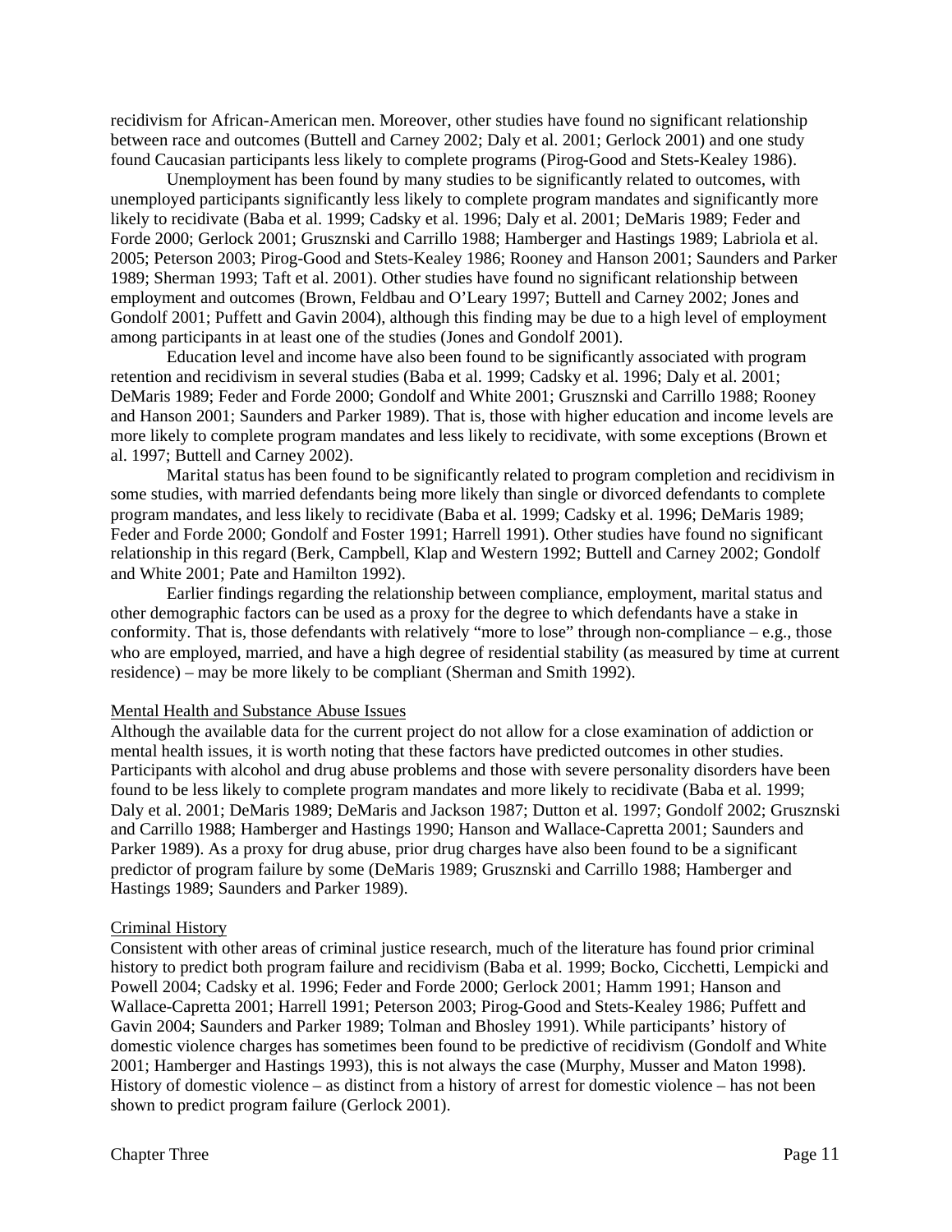# Legal Coercion

In studies of court-based interventions with substance-abusing offenders, courts have sometimes been found to have a larger impact on compliance where the court has more coercive power over defendants (Rempel and DeStefano 2001; Young and Belenko 2002). That is, the court has a greater amount of legal leverage over defendants who are facing higher charge severity, those with an extensive criminal history, and generally any defendants for whom the repercussions of non-compliance are higher (e.g., higher jail alternatives). Consequently, defendants facing this greater legal leverage have more to gain through compliance with court orders and are, therefore, more likely to complete program mandates and less likely to recidivate.

Indeed, previous batterer program research indicates that the very fact that a program is court mandated (versus voluntary) leads to reduced drop-out rates (Daly 2001; Rosenbaum, Gearan and Ondovic 2001). However, others have found no relationship between recidivism and charge severity (Puffett and Gavin 2004) or length or severity of imposed punishments (Davis, Smith, and Nickles 1998). Likewise, the impact of sanctions – actual and anticipated – for noncompliant behavior has not been shown to reduce either program drop-out or recidivism (Heckert and Gondolf 2000; Hanson and Wallace-Capretta 2000).

# Programming

As noted in Chapter 1, there is little evidence pointing to the superiority of one program type (e.g., psychoeducational, therapeutic). However, there is some evidence that defendants assigned to shorter programs are more likely to complete than those mandated to longer programs (Bocko et al. 2004; Gondolf 1999; Davis et al. 2000), though possibly also more likely to recidivate (Davis et al. 2000). At least one study found that neither program length nor underlying philosophy impacted outcomes (Hanson and Wallace-Capretta 2000).

# Compliance

Puffett and Gavin (2004) hypothesize that early non-compliance, as measured by whether a defendant is enrolled in a program by the first court monitoring appearance, predicts later non-compliance, as indicated by failure to complete the program mandate and new arrests. Although their research found that early non-compliance did indeed predict program failure, the same significant impact was not seen on new arrests.

Compliance in the form of program completion has been shown by the majority of studies to decrease the likelihood of recidivism (Bocko et al. 2004; Eisikovitz and Edelson 1989; Gondolf 1991, 1997; Puffett and Gavin 2004; Rosenfeld 1992; Tolman and Bennett 1990; though Taylor, Davis, and Maxwell 2001 is an exception). However, this may reflect underlying differences in defendants who do and do not complete programs; i.e., defendants who complete programs may be more inclined to refrain from recidivism, regardless of any program impact.

Our analyses included most of those independent variables identified as significant in the literature:

- **Demographic Variables:** Defendant age, race, education, employment status, marital status;
- x **Length of Time at Current Residence;**
- **Previous Order of Protection:** For any complaining witness:
- **Prior Criminal History:** Both prior arrests and prior convictions;
- x **Arrest Charges;**
- Arrest Charge Severity;
- x **Conviction Charges;**
- Conviction Charge Severity;
- Order of Protection: Full ("stay-away") or limited;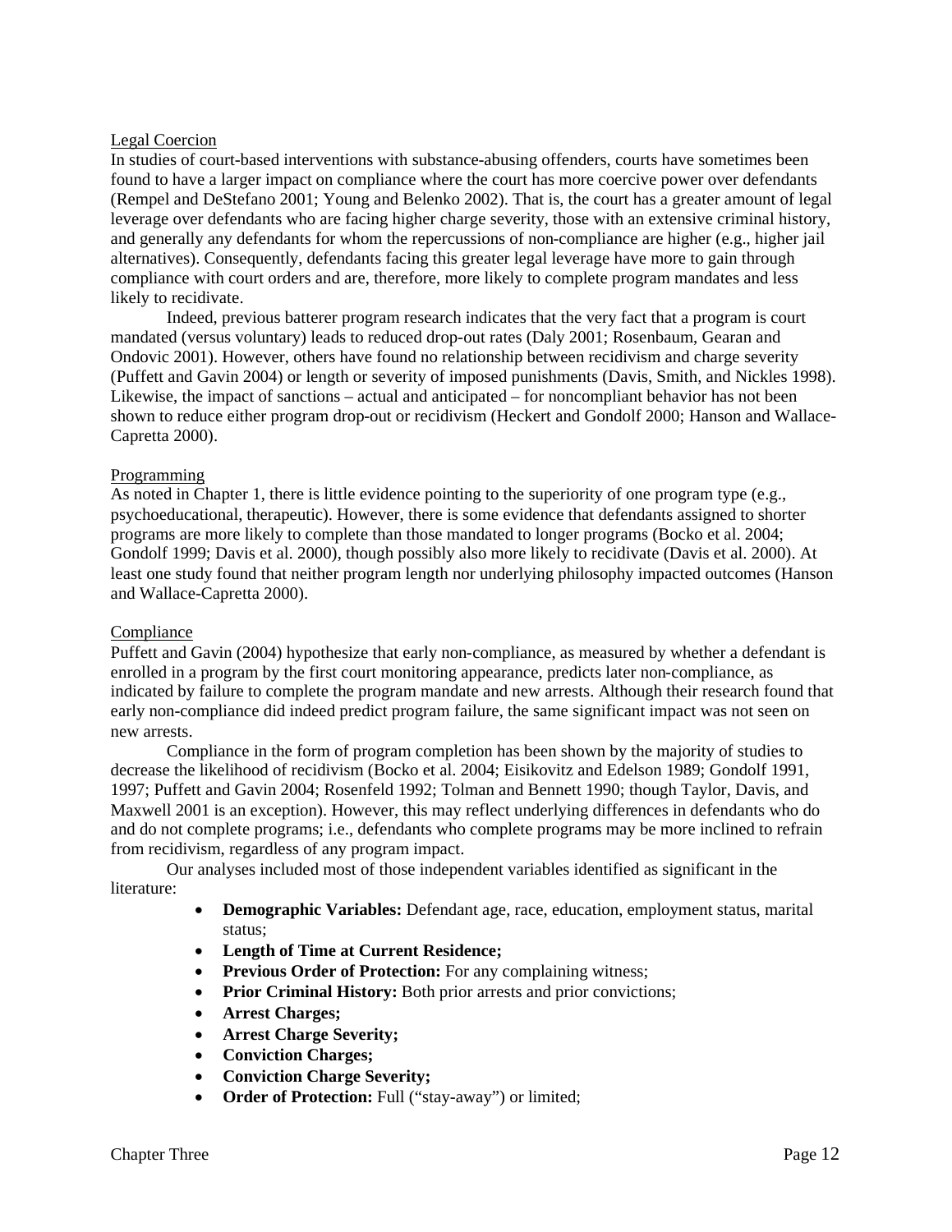- **Ever Sanctioned:** Did the defendant ever receive a bench warrant or have his case returned to the sentencing judge; <sup>8</sup>
- Case Processing Time: Time from first appearance in the specialized domestic violence part (i.e., first appearance post-arraignment) to sentencing; and
- **Program Variables:** Program (DVAP  $= 1$ , IDCC  $= 2$ ), whether enrolled in program at first monitoring appearance, total time in program, total time from first court appearance to final court appearance, whether completed the program.

Cases missing demographic variables were examined to see if the data were systematically missing. Because it was determined that data were not systematically missing, and because only a small percentage of cases were missing any data,<sup>9</sup> the mean value by program assignment was assigned in missing cases.

# Hypotheses

Based on the findings of the literature outlined above, the following hypotheses are posited for the current study:

| <b>Program Model</b><br>Hypothesis 1:<br>Hypothesis 2:          | When time in the program is held constant, underlying program philosophy<br>will not have a significant impact on program completion or recidivism.<br>Defendants sentenced to the 12-week program (IDCC) will be more likely to<br>complete the program than those sentenced to the 26-week program (DVAP),<br>based on the length of the program. |
|-----------------------------------------------------------------|-----------------------------------------------------------------------------------------------------------------------------------------------------------------------------------------------------------------------------------------------------------------------------------------------------------------------------------------------------|
| Demographics<br>Hypothesis 3:<br>Hypothesis 4:<br>Hypothesis 5: | Younger age will predict program failure and recidivism.<br>Lower education will predict program failure and recidivism.<br>Lower stake in conformity as measured by employment, marital status, and<br>tenure at current residence will predict program failure and recidivism.                                                                    |
| Hypothesis 6:<br>Hypothesis 7:<br>Hypothesis 8:                 | <b>Criminal and Domestic Violence History</b><br>Prior drug charges will predict program failure and recidivism.<br>Criminal history will predict recidivism.<br>Previous orders of protection, used here as a proxy for history of domestic<br>violence, will predict recidivism.                                                                  |
| <b>Current Arrest</b><br>Hypothesis 9:                          | More severe current charges will predict program failure and recidivism.                                                                                                                                                                                                                                                                            |
| Hypothesis 10:<br>Hypothesis 11:                                | Program Non-Compliance and Failure<br>Early non-compliance will predict program failure.<br>Program failure will predict subsequent recidivism.                                                                                                                                                                                                     |

<sup>&</sup>lt;sup>8</sup> This variable is only included in analyses where it can be determined that the sanction pre-dated the recidivism incident. For sanctions imposed while the defendant was participating in the program it was impossible to determine the temporal order of violations and sanctions; violations might precede or follow sanctions. Therefore, whether a defendant ever received a sanction is only included in post-program analyses.

 $98\%$  of cases had no data on education, the variable most commonly missing. 6% of cases were missing marital status, 6% were missing length of time at current residence, 5% were missing employment, and 1% were missing race data.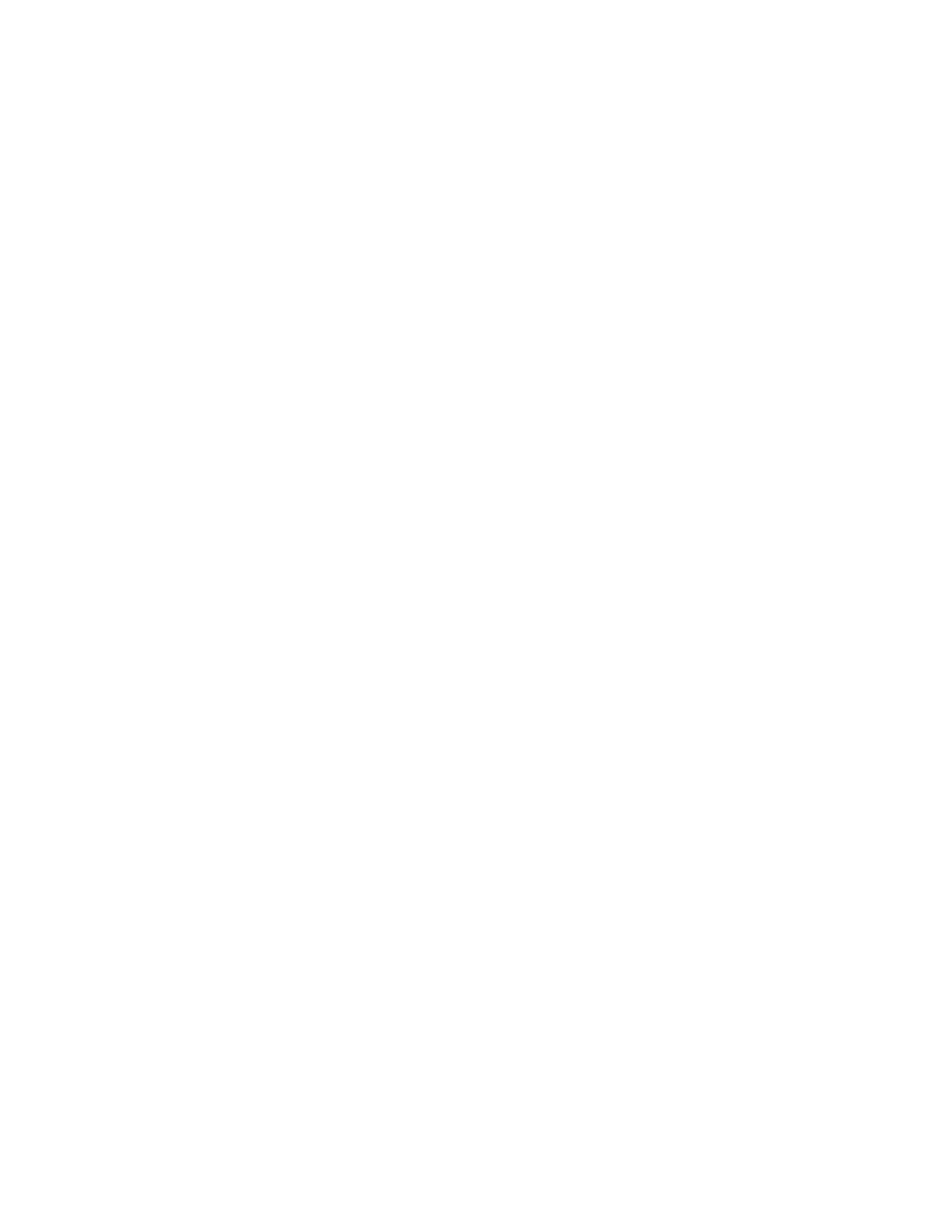# CHAPTER 4 DEFENDANT CHARACTERISTICS

# The Population

The third column of Table 2 presents the characteristics of the total defendant population.

Defendants are, on average, 33 years of age. Just over half of defendants are black (55%), another 33% are Hispanic, and the remaining 12% are Caucasian or another ethnic/racial group. More than half of defendants are employed (68%), married (55%), and have at least a high school education (59%). Less than a third of defendants have had a previous order of protection (31%).

Most defendants have a criminal history: 64% have at least one prior arrest and 63% have at least one prior conviction, with an average of 3.8 prior convictions. Just under one-third of the prior convictions are felony charges (31%). The most common previous conviction charges are assault (29%), drug-related charges (12%), and criminal contempt (9%).

The arrest charge most frequently leading participants to the court is assault (56%). A range of additional arrest charges lead defendants to the court, including criminal contempt (11%), menacing (8%), and harassment (8%). Although all defendants face misdemeanor arraignment charges, 31% were initially arrested on felony level charges. By sentence, the charges faced by defendants are considerably lower; nearly three-quarters of cases are disposed on a harassment charge (74%), while the number convicted of assault drops to 10%. Likewise, the severity of conviction charges is reduced: only 17% of defendants receive a misdemeanor conviction, while the remaining 83% receive a violation-level charge. A violation is not technically considered a crime, and thus a violation conviction does not lead to a public criminal record.

Fifty-nine percent of defendants receive a full order of protection, meaning that they can have no contact with the complaining witness. The remaining 41% received limited orders allowing them to see the complaining witness, but barring them from committing a new offense against her.

As noted above, 71% of defendants are sentenced to IDCC, 29% are sentenced to DVAP. Participants spend an average of nearly eight months in the program. Once defendants are sentenced to a program, nearly three-quarters of them are initially compliant with the sentence (73%), having enrolled in the program by their first monitoring appearance. Seventy percent of the defendant population goes on to complete the program mandate. Forty-two percent receive at least one sanction (either a bench warrant or a forthwith to appear in court) during the time they are in the program.

Case time from arrest to sentence is 107 days, on average. This translates to just over three and a half months. The total time spent with an open case in court (including both pre-sentence and postsentence court monitoring time) is nearly ten months, 298 days.

### Differences by Program Assignment

Table 3 also illustrates how these descriptive characteristics vary by program. First, defendants sentenced to IDCC are significantly more likely to be Caucasian than those sentenced to DVAP ( $p<.01$ ). They are also less likely to be married ( $p<0.05$ ), but have spent more time in their current residence ( $p<0.05$ ).

Although defendants in the two programs are equally likely to have had prior arrests, those defendants sentenced to IDCC are somewhat more likely to have both prior criminal contempt arrests and prior criminal contempt convictions (p<.10), while DVAP participants are somewhat more likely to have prior weapons convictions  $(p<.10)$ .

Defendants in the two programs face similar arrest charges and charge severity, but defendants sentenced to DVAP are more likely to be disposed on an assault charge ( $p<0.05$ ) and more likely to be convicted of a misdemeanor rather than a violation or infraction  $(p<0.01)$ . Just about 60% of both groups receive a full order of protection.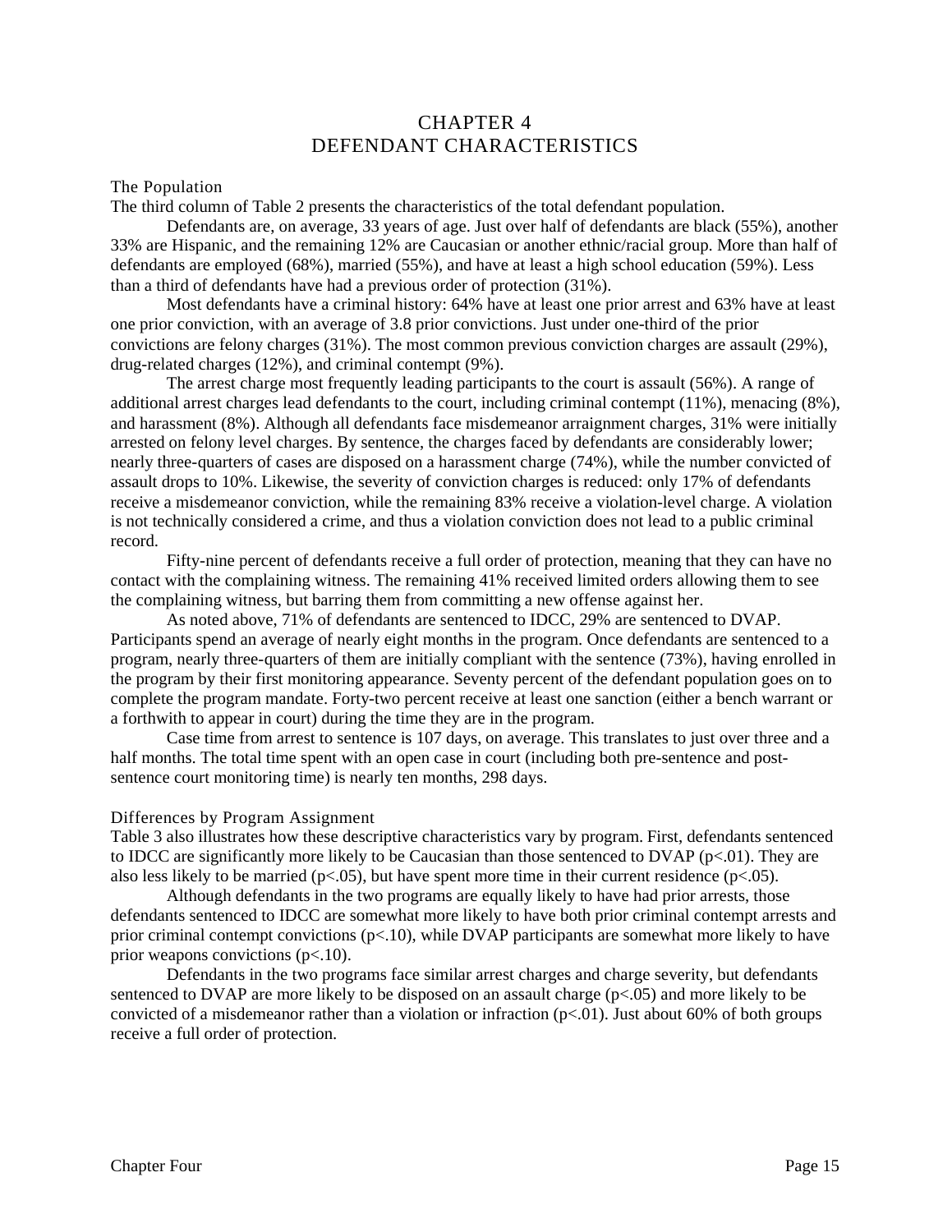|                                            | DVAP     | <b>IDCC</b> | Total  |
|--------------------------------------------|----------|-------------|--------|
|                                            | $N = 84$ | N=207       | N=291  |
| Defendant Characteristics                  |          |             |        |
| Average Age                                | 32       | 33          | 33     |
| Race                                       |          |             |        |
| Caucasian                                  | 2%       | 13%**       | 10%    |
| <b>Black</b>                               | 55%      | 55%         | 55%    |
| Hispanic                                   | 38%      | 31%         | 33%    |
| Other                                      | 5%       | 1%          | 2%     |
| <b>High School Education or Above</b>      | 59%      | 59%         | 59%    |
| Emploved <sup>1</sup>                      | 69%      | 67%         | 68%    |
| Married <sup>2</sup>                       | 66%      |             |        |
|                                            |          | 51%*        | 55%    |
| Average Time in Current Residence          |          |             |        |
| (Years)                                    | 4.57     | $7.40*$     | 6.59   |
| Previous OP                                | 29%      | 33%         | 31%    |
| Priors                                     |          |             |        |
| Any Prior Arrests                          | 63%      | 64%         | 64%    |
| <b>Prior Criminal Contempt Arrests</b>     | 6%       | $13% +$     | 11%    |
| <b>Prior Assault Arrests</b>               | 36%      | 32%         | 33%    |
| <b>Any Prior Convictions</b>               | 63%      | 64%         | 63%    |
| Average Number of Prior Convictions        | 4.42     | 3.56        | 3.80   |
| Prior Violent Felony Convictions           | 14%      | 9%          | 10%    |
| <b>Prior Drug Convictions</b>              | 11%      | 13%         | 12%    |
| <b>Prior Weapons Convictions</b>           | 10%      | $4%+$       | 6%     |
| <b>Prior Criminal Contempt Convictions</b> | 4%       | $11% +$     | 9%     |
| <b>Prior Assault Convictions</b>           | 33%      | 28%         | 29%    |
| Any Prior Felony Convictions               | 37%      | 29%         | 31%    |
| <b>Arrest Charges</b>                      |          |             |        |
| Assault                                    | 55%      | 56%         | 56%    |
| <b>Criminal Contempt</b>                   | 13%      | 10%         | 11%    |
| Menacing                                   | 7%       | 8%          | 8%     |
| Harassment                                 | 7%       | 8%          | 8%     |
| Other                                      | 18%      | 18%         | 18%    |
| <b>Arrest Charge Severity</b>              |          |             |        |
| <b>Felony Arrest</b>                       | 32%      | 30%         | 31%    |
| <b>Disposition Charges</b>                 |          |             |        |
| Harassment                                 | 62%      | 78%         | 74%    |
| Assault                                    | 17%      | $7%$ *      | 10%    |
| <b>Disorderly Conduct</b>                  | 12%      | 9%          | 10%    |
| <b>Criminal Contempt</b>                   | 2%       | 3%          | 3%     |
| Other                                      | 7%       | 2%          | 4%     |
| <b>Disposition Charge Severity</b>         |          |             |        |
| <b>Misdemeanor Conviction</b>              | 27%      | 12%**       | 17%    |
| Violation/Infraction Conviction            | 73%      | 88%**       | 83%    |
| Order of Protection                        |          |             |        |
| Full                                       | 60%      | 57%         | 59%    |
| Limited                                    | 40%      | 43%         | 41%    |
| Compliance                                 |          |             |        |
| In Program at 1st Compliance               |          |             |        |
| Appearance                                 | 77%      | 71%         | 73%    |
| <b>Ever Sanctioned</b>                     | 44%      | 42%         | 42%    |
| Completed Program                          | 66%      | 71%         | 70%    |
| Case Processing                            |          |             |        |
| Time to Sentence (Days)                    | 106.65   | 107.57      | 107.31 |
| Time in Program (Months)                   | 8.88     | $7.53**$    | 7.92   |
| Average Time in Court (Days) <sup>3</sup>  |          |             |        |
|                                            | 325.21   | 286.85*     | 297.92 |

# Significant Differences by Program Assignment Table 2. Defendant Characteristics and

+p<.10 \*p<.05 \*\*p<.01 \*\*\*p<.001

Asterisks indicate significant differences in means between defendants sentenced

to DVAP and defendants sentenced to IDCC.

 $<sup>1</sup>$  Includes part-time and full-time employment.</sup>

 $2$  Includes both legal and common law marriage.

 $3$  Time from first court appearance to final court appearance.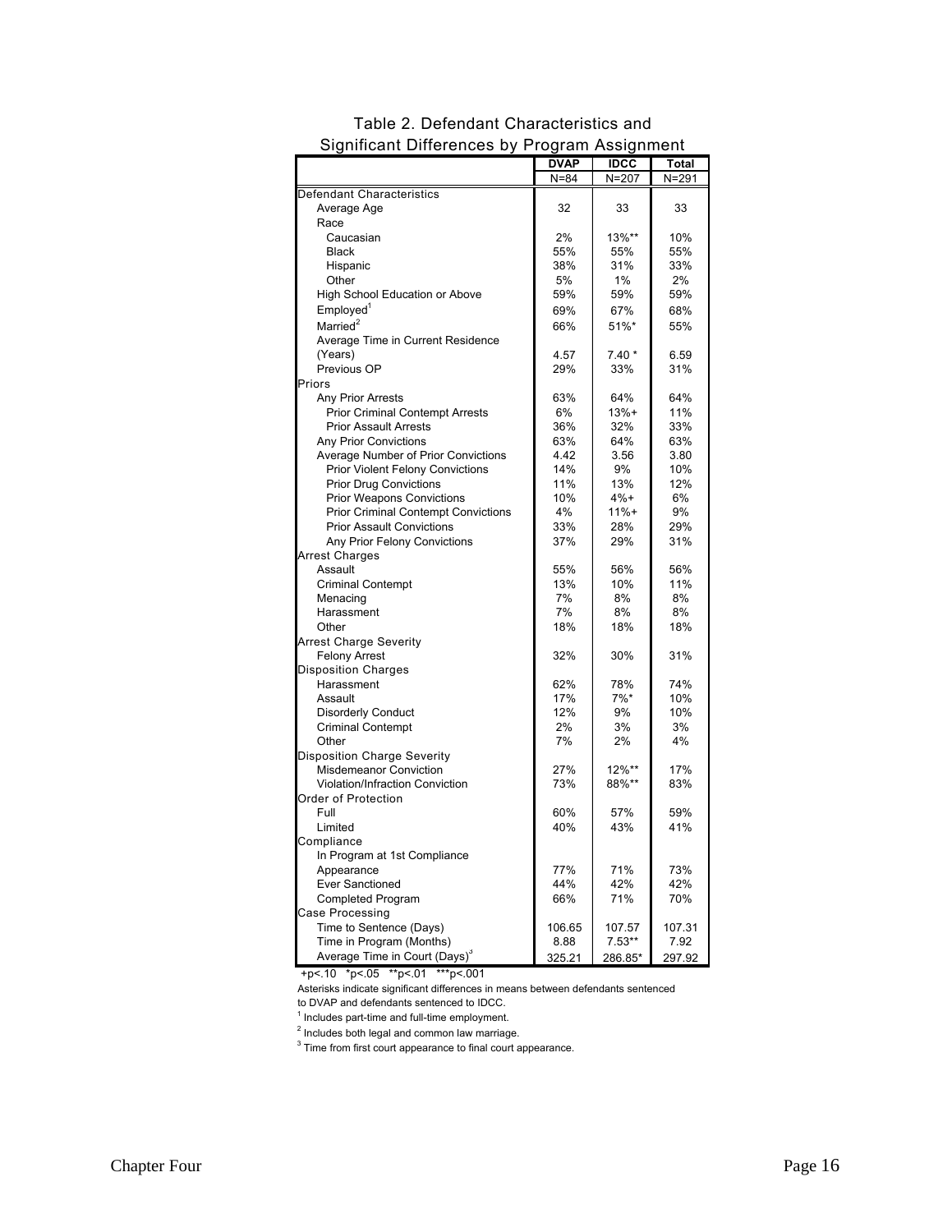Although defendants in both programs take about as long to reach disposition and sentencing, those defendants sentenced to DVAP spend nearly forty more days in court post-sentence than participants sentenced to IDCC ( $p<.05$ ), simply because of DVAP's greater length. Actually, what is surprising is that this difference is not larger, given that DVAP defendants are mandated to fourteen more weeks in the program than IDCC defendants.

Overall, it appears that defendants sentenced to IDCC are more likely to have a domestic violence history (more prior criminal contempt arrests and convictions) than defendants mandated to DVAP, while defendants sentenced to DVAP have a slightly more serious criminal history (primarily more prior weapons convictions) and are convicted on more serious charges (assault) of greater severity (misdemeanor). Although court staff indicated that there was no systematic process to determine which program defendants would be offered, it makes sense that defendants facing higher level charges and with more severe criminal histories would be more likely to be sentenced to the longer batterer program.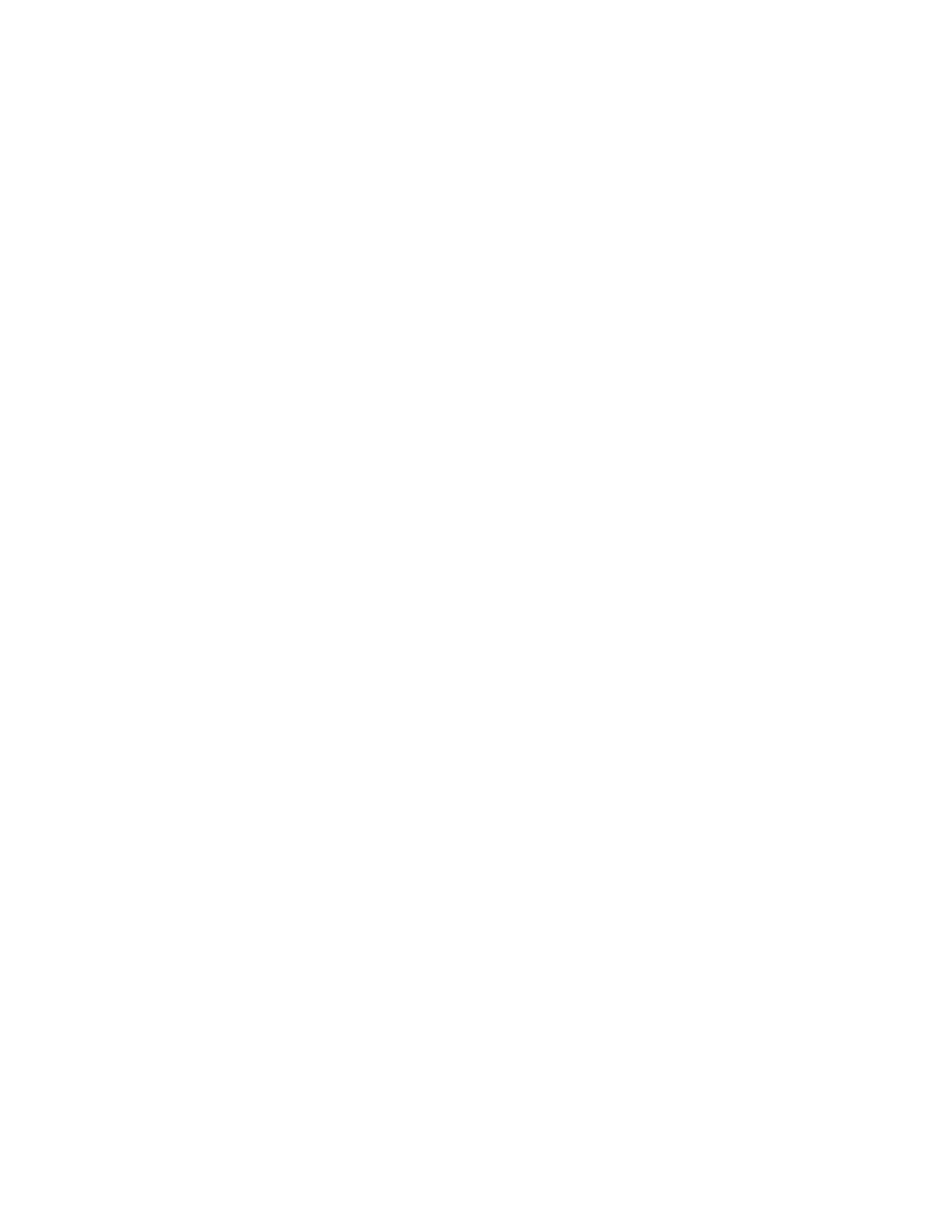CHAPTER 5 OUTCOMES: PROGRAM COMPLETION



**Figure 1. Percentage of Defendants Successfully Completing Program Mandate by Program**

Program Assignment

Note: No significant differences between groups.

Of the defendants sentenced to attend one of the two batterer programs, 70% completed the program mandate. This compares favorably to the 58% to 61% completion rates reported across two studies of adult misdemeanants mandated to batterer programs in the Bronx (Labriola et al. 2005; Puffett and Gavin 2004), as well as to the national literature, which rarely reports completion rates greater than 70% (Daly and Pelowski, 2000).

The results of the bivariate analysis identifying correlates of program completion are presented in Appendix B, Table B.1. Notably, those defendants mandated to the longer DVAP program are not significantly less likely to complete than those mandated to IDCC even when defendant characteristics are controlled for, as illustrated in Figure 1. Although the effect does not reach statistical significance, the raw percentages do suggest the possibility of a slightly higher completion rate among those mandated to the shorter IDCC program, as expected.

Regression models predicting program completion are shown in Table 3, below. Contrary to predictions made in Hypothesis 2, defendants mandated to DVAP are no less likely to complete their program mandate. It might seem intuitive that defendants' rates of failure must increase with length of program mandate, due simply to the increased time at risk – that is, the need to remain in compliance for six months in DVAP rather than three in IDCC. In addition, it might be assumed that the fee associated with DVAP would make defendants more likely to drop out of that program than the free IDCC. However, whether actual length of time in the program is included in the model or not, program assignment is not a significant predictor of program completion.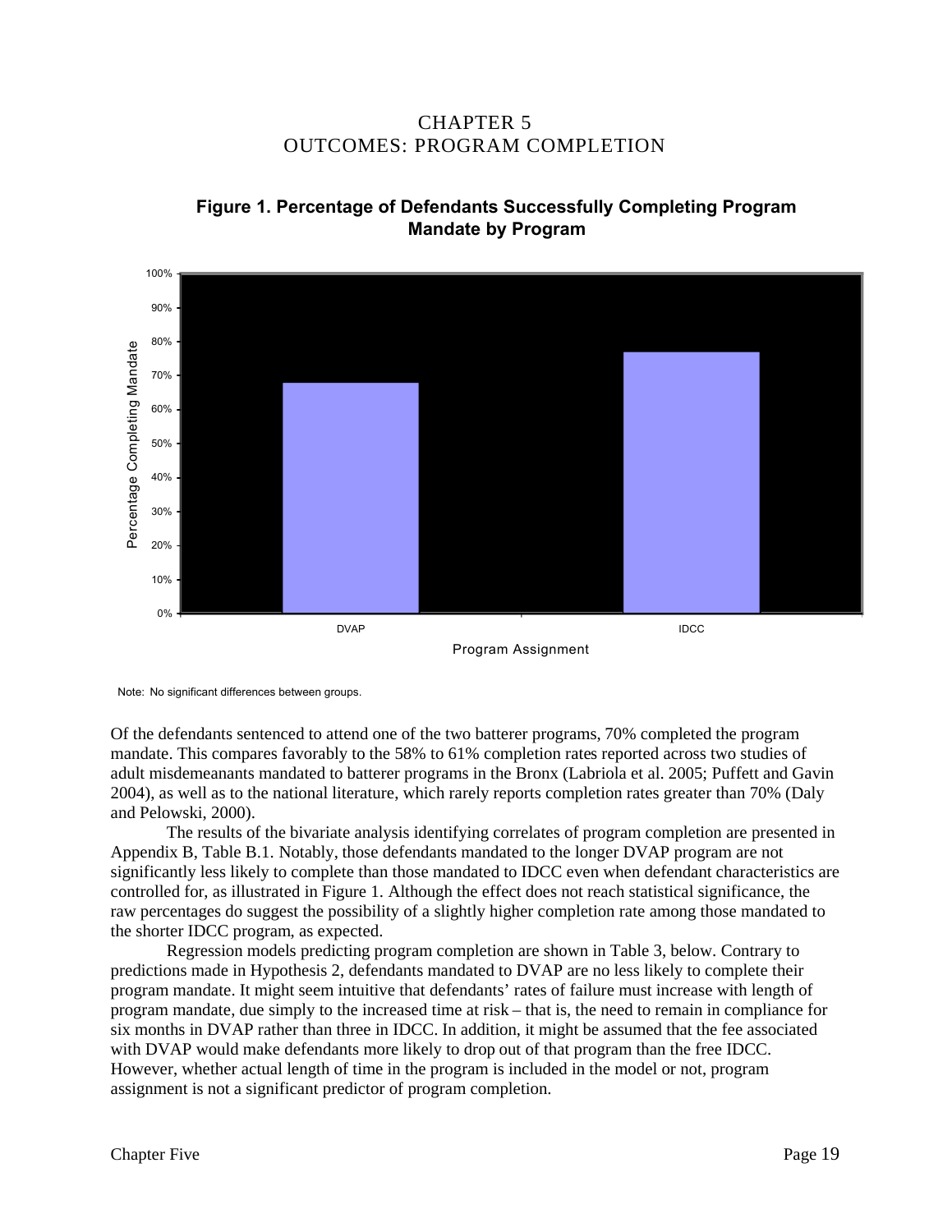|                                               | <b>Regression Coefficients</b> |            |  |  |
|-----------------------------------------------|--------------------------------|------------|--|--|
|                                               | Model 1                        | Model 2    |  |  |
| <b>Summary Statistics</b>                     |                                |            |  |  |
| <b>Total Sample</b>                           |                                | 263        |  |  |
| Completed                                     |                                | 183        |  |  |
| Did not Complete                              |                                | 80         |  |  |
| Chi-square for model                          | 30.017***                      | 72.172***  |  |  |
| Logistic Regression Odds Ratios               |                                |            |  |  |
| Program Assignment: IDCC (v. DVAP)            | 1.506                          | 1.580      |  |  |
| Age at Arrest                                 | $1.035*$                       | 1.021      |  |  |
| <b>Black</b>                                  | $0.433**$                      | $0.429*$   |  |  |
| High School Diploma or GED                    | 0.912                          | 0.878      |  |  |
| <b>Employed Part- or Full-Time</b>            | 1.993*                         | $2.265*$   |  |  |
| Married                                       | 0.912                          | 0.751      |  |  |
| <b>Prior Convictions</b>                      | $0.416**$                      | 0.643      |  |  |
| Enrolled in BP at First Compliance Appearance |                                | $6.798***$ |  |  |
| Total Time in Court (Days)                    |                                | $0.997*$   |  |  |
| Constant                                      | 0.794                          | $0.091*$   |  |  |

# Table 3. Predictors of Program Completion

+p<.10 \*p<.05 \*\*p<.01 \*\*\*p<.001

 $1$  Time from first court appearance to final court appearance.

As predicted in Hypothesis 3, younger defendants are less likely to complete their program mandate in Model 1 (p<.05), although this finding is no longer significant once in-program factors are considered in Model 2. Contrary to the predictions made in Hypothesis 4, education is not a significant predictor of program completion in either model. The stake in conformity hypothesis (Hypothesis 5) gains some support here; defendants who are employed either part-time or full-time are more likely to complete their program mandate than unemployed defendants (p<.05, Model 1 and Model 2). Marital status does not predict of program completion. Although no predictions were made in regard to race and program completion, black defendants are significantly less likely to complete their program mandate than nonblack defendants (p<.01, Model 1; p<.05, Model 2).

While defendants with prior criminal convictions are predicted to be more likely to recidivate (Hypothesis 7), no prediction was made regarding the impact of criminal history on program completion. The results of this analysis indicate that while those with prior criminal convictions are less likely to complete the program mandate in Model 1 ( $p<0.01$ ), this relationship is eliminated when in-program compliance factors are added. However, defendants with prior drug convictions are less likely to complete their program mandate (see Appendix C, Table C.1), as predicted by Hypothesis 6.

The single strongest predictor of program completion is early compliance. As predicted by Hypothesis 10, those defendants who enroll in their mandated program by their first compliance appearance are significantly more likely to complete their program mandate  $(p<.001,$  Model 2). Also more likely to complete their program mandate are defendants who spend less time between their first appearance in the dedicated domestic violence part (the first post-arraignment appearance) and their final appearance (p<.05, Model 2).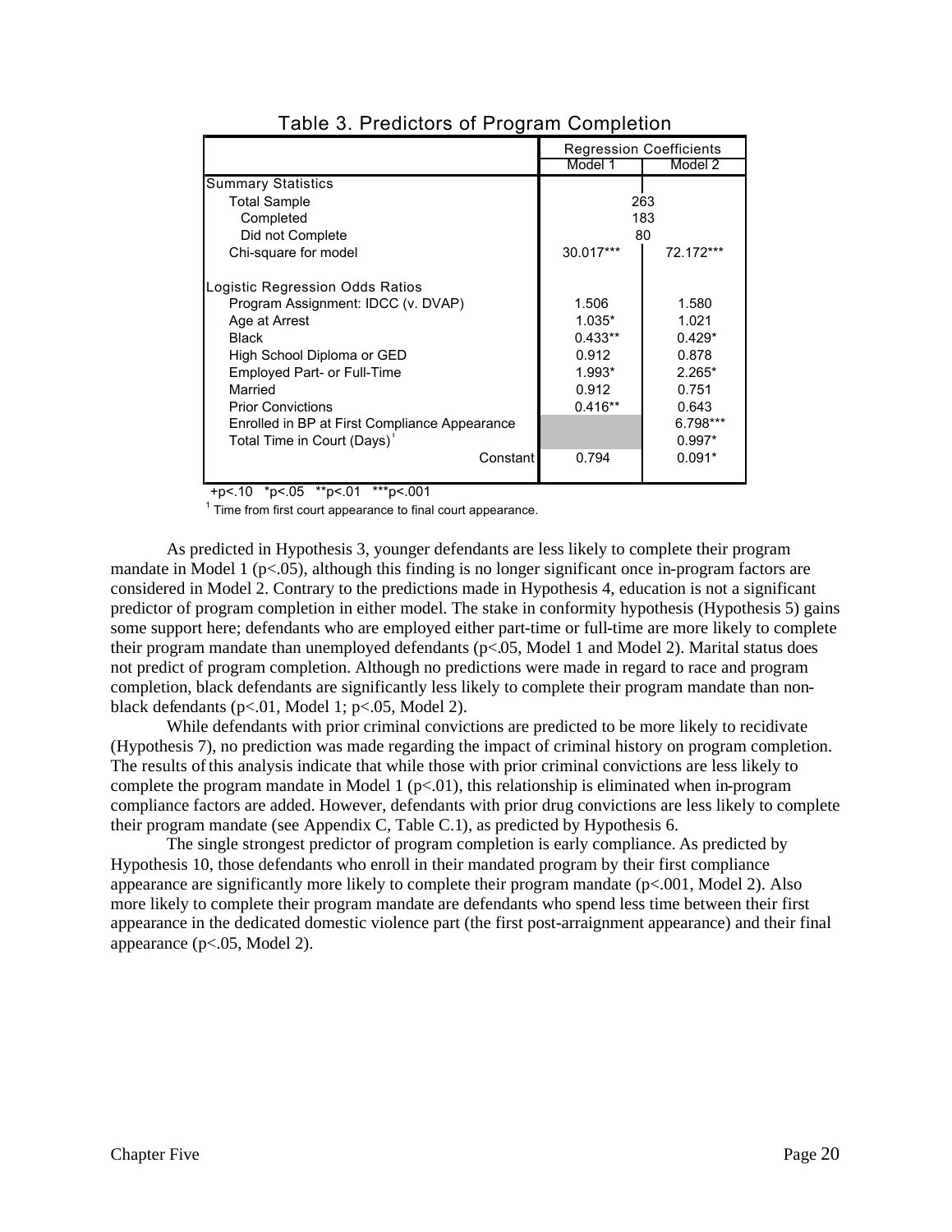# CHAPTER 6 OUTCOMES: RECIDIVISM

The analyses included in this chapter cover three different time periods during which defendants may be re-arrested: during program participation (in-program recidivism), within one year of case sentencing (post-sentence recidivism), and within one year of program completion or failure (post-program recidivism). Additionally, new arrests are broken down by type of new offense and separate analyses examine whether defendants had any new criminal contempt arrests within one year of case sentencing<sup>10</sup> and whether defendants were arrested for a violent charge in any time period.<sup>11</sup>

Defendants spent an average of nearly eight months in a batterer program, although those assigned to the longer DVAP program spent more time in it (8.88 versus 7.53 months). During their time in the program, 28% of defendants were re-arrested at least once.<sup>12</sup> Within one year of their BKMDVC sentence, 34% of all defendants had at least one new arrest.<sup>13</sup> Within one year of final completion or failure of the program,  $24\%$  of all defendants had at least one new arrest.<sup>14</sup> Twelve percent of all defendants had at least one new criminal contempt arrest within one year post-sentence. Eighteen percent of defendants had at least one new arrest for a violent offense at any time between initial arrest through the one year post-program period. As noted above, violent charges include murder, rape, robbery, and assault charges.

### Program Effect

Figure 2 illustrates the percentage of defendants with a new arrest during each of the three time periods of interest, by program mandate. Additionally, the figure presents a breakdown of new arrests by charge type, indicating the number of new criminal contempt and new violent offense arrests by program. While the differences between defendants mandated to DVAP and IDCC are not statistically significant, the raw percentages suggest the possibility of a slightly increased probability of re-arrest among defendants mandated to IDCC. This raw percentage difference coupled with the high odds ratios presented in Table 4 may indicate that these differences might have reached statistical significance, given a larger sample size. Table 4 presents the results of the multivariate analyses predicting each of the outcomes of interest. Logistic regression models are used to predict whether a defendant will have a new arrest within one year post-sentence and one-year post program, as well as whether defendants will be re-arrested on a new criminal contempt offense or violent offense. Because the duration of the in-program period varies between DVAP and IDCC, to control for this variation, a "rate" variable was constructed representing the number of new arrests divided by time in program. Poisson regression was then used to predict inprogram recidivism. (Similarly, Poisson regression was used to predict the number of new arrests both within one year post-sentence and within one year post-program. Because the results of the Poisson analyses predicting number of new arrests did not vary noticeably from the results of the analyses presented in Table 4, these results are not shown here.)

<sup>&</sup>lt;sup>10</sup> Because defendants in the BkMDVC cases are typically given a protective order lasting one year from the date of sentencing, new criminal contempt arrests within the one year post-sentence time period likely represent new violence against the same victim as in the initial case.

 $11$  To maximize the number of defendants facing a new charge, no time limitation is placed on this analysis. That is, defendants may have been arrested on a new violent charge any time from the initial arrest up to one year post-program.

<sup>&</sup>lt;sup>12</sup> The results of the bivariate analysis illustrating the correlates of in-program recidivism can be seen in Appendix B, Table B.2. <sup>13</sup> The results of the bivariate analysis illustrating the correlates of post-sentence recidivism can be seen in Appendix B, Table B.3.

<sup>14&</sup>lt;br><sup>14</sup> Table B.4, Appendix B presents the results of bivariate analyses examining correlates of post-program recidivism. Because this time period begins upon program completion, re-arrests occurring during program participation are not included in this analysis.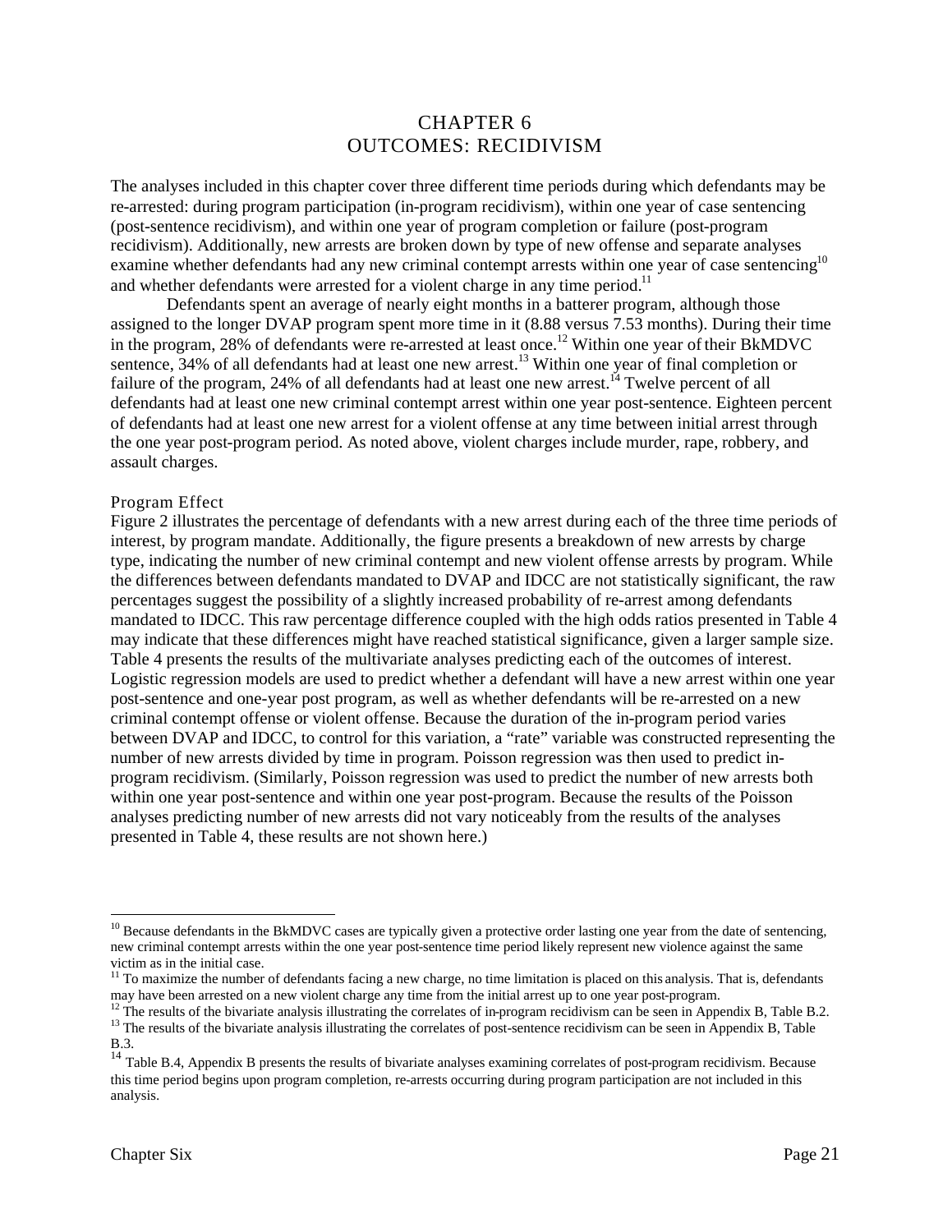

**Figure 2. Probability of New Arrest by Program Mandate**

Note: The percentage of defendants with a new in-program arrest are raw percentages. Unlike the other time periods, in-program rearrests does not control for background characteristics of defendants.

As indicated by the results presented in Tables 4, program assignment (DVAP versus IDCC) is not a significant predictor of recidivism in any of the analyses, despite controlling for defendant characteristics. However, in one of the analyses, program assignment very nearly reaches the level of statistical significance. This evidence indicates that those defendants mandated to IDCC are somewhat more likely to have a new criminal contempt arrest within the one year post-sentence period (odds ratio 2.230, p<.10), once in-program factors are controlled.

The number of days defendants in the two programs remain arrest-free ("survive") is graphically represented in Figure 3, which presents the one year post-sentence survival curve – representing the number of days from case sentence to the first new arrest. Although the findings of the regression analysis indicate that program assignment is not a significant predictor of new arrests in the post-sentence time period, the results of the survival analysis indicate that slightly more IDCC defendants than DVAP defendants have been arrested at the one year mark, and, furthermore, that the divergence between the two groups begins to appear as early as three months following BkMDVC sentence.

# Other Predictors of Recidivism

Although program assignment is not found to be a significant predictor of outcomes, Table 4 indicates several significant predictors. As predicted in Hypothesis 3, younger defendants were significantly more likely to be re-arrested in all time periods examined. Additionally, younger defendants were more likely to have a new violent arrest; but age did not predict re-arrest on the domestic violence-related criminal contempt charge.

 <sup>+</sup>p<.10 \*p<.05 \*\*p<.01 \*\*\*p<.001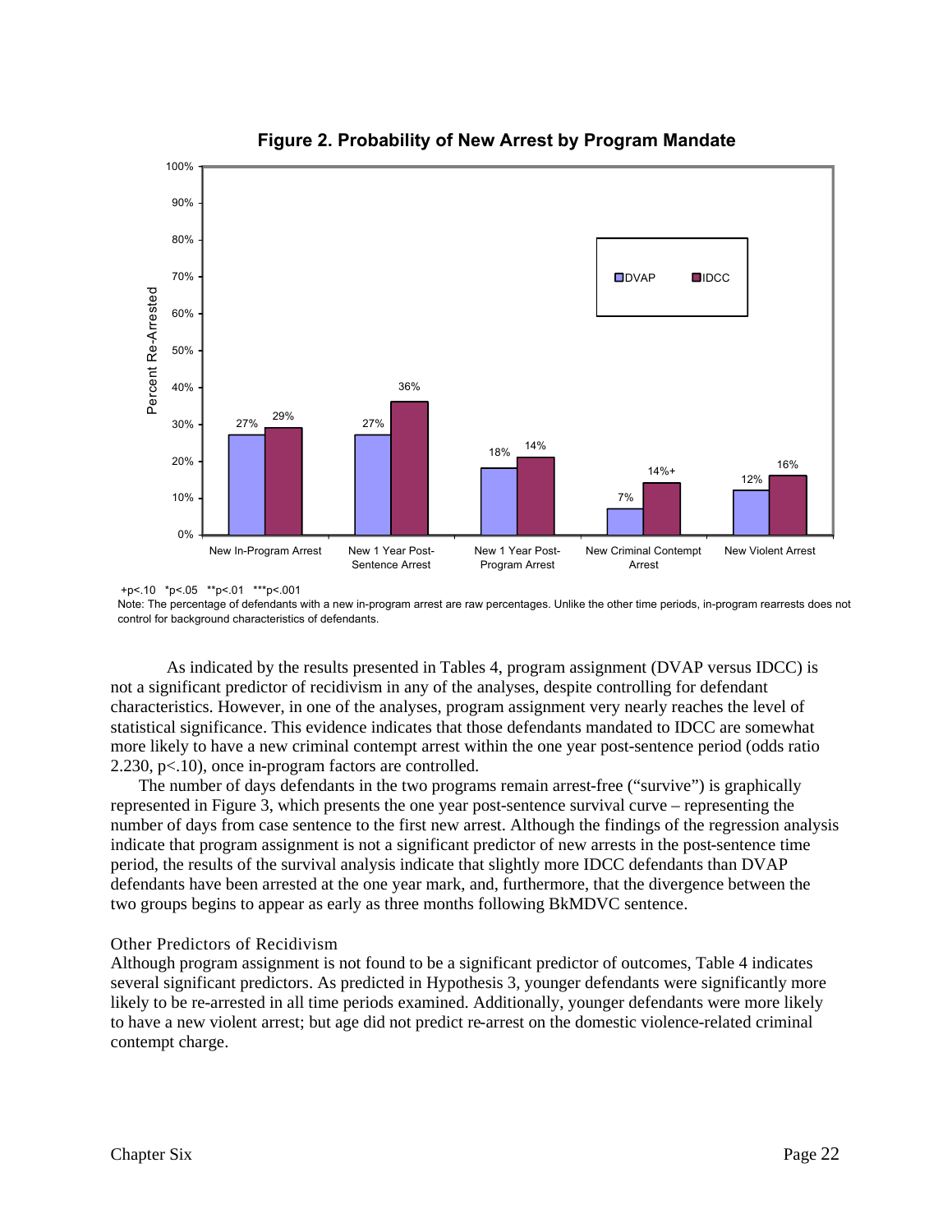|                                               | In-Program<br>Recidivism |            | 1 Year Post-<br>Sentence Recidivism |           | 1 Year Post-Program<br>Recidivism |           | Any New Criminal<br><b>Contempt Arrest</b> |           | Any New Violent<br>Arrest |
|-----------------------------------------------|--------------------------|------------|-------------------------------------|-----------|-----------------------------------|-----------|--------------------------------------------|-----------|---------------------------|
|                                               | Model 1                  | Model 1    | Model 2                             | Model 1   | Model 2                           | Model 1   | Model 2                                    | Model 1   | Model 2                   |
| <b>Summary Statistics</b>                     |                          |            |                                     |           |                                   |           |                                            |           |                           |
| <b>Total Sample</b>                           | 263                      |            | 263                                 |           | 263                               |           | 263                                        |           | 263                       |
| Recidivated                                   | 78                       |            | 94                                  |           | 62                                |           | 34                                         |           | 51                        |
| Did Not Recidivate                            | 185                      |            | 169                                 |           | 201                               |           | 207                                        |           | 212                       |
| Chi-square for model                          | 517.58***                | 33.324***  | 37.955***                           | 34.394*** | 39.194***                         | 10.511    | 15.540                                     | 31.467*** | 50.337***                 |
| Logistic Regression Odds Ratios               |                          |            |                                     |           |                                   |           |                                            |           |                           |
| Program Assignment: IDCC (v. DVAP)            | $-0.063$                 | 1.412      | 1.501                               | 1.082     | 1.162                             | 2.110     | $2.230+$                                   | 1.175     | 1.340                     |
| Age at Arrest                                 | $-0.679***$              | $0.967*$   | $0.970+$                            | $0.957*$  | $0.954*$                          | 0.992     | 0.993                                      | $0.957*$  | $0.965+$                  |
| Black <sup>1</sup>                            |                          | $2.130**$  | $2.153**$                           | 1.967*    | $2.030*$                          | $3.019*$  | $2.949*$                                   | 1.396     | 1.169                     |
| High School Diploma or GED                    | 0.004                    | 1.542      | 1.540                               | 1.156     | 1.149                             | 1.093     | 1.003                                      | $2.249*$  | $2.215*$                  |
| <b>Employed Part- or Full-Time</b>            | $-0.549***$              | 0.906      | 0.892                               | 1.262     | 1.255                             | 1.140     | 1.225                                      | 0.941     | 1.077                     |
| Married                                       | $-0.125*$                | 0.947      | 1.030                               | 0.952     | 1.009                             | 1.383     | 1.426                                      | $0.534+$  | 0.526                     |
| <b>Prior Convictions</b>                      | $0.930***$               | $3.231***$ | 2.848**                             | 5.721***  | 5.927***                          | 0.817     | 0.790                                      | 4.398**   | 3.638**                   |
| Completed Program Mandate                     |                          |            |                                     |           | 0.805                             |           | $0.446+$                                   |           | $0.288**$                 |
| Enrolled in BP at First Compliance Appearance |                          |            | 0.730                               |           | 1.889                             |           | $2.467+$                                   |           | 1.134                     |
| <b>Ever Sanctioned</b>                        |                          |            |                                     |           | 1.148                             |           |                                            |           |                           |
| Total Time in Court (Days) <sup>1</sup>       |                          |            | $1.002 +$                           |           | 1.002                             |           | 1.001                                      |           | $1.003+$                  |
| Constant                                      | 1.695***                 | $0.220 +$  | $0.175+$                            | $0.159*$  | $0.031**$                         | $0.021**$ | $0.005**$                                  | $0.175+$  | $0.091 +$                 |

# Table 4. Predictors of Recidivism

+p<.10 \*p<.05 \*\*p<.01 \*\*\*p<.001

<sup>1</sup> Race could not be included in several of the models due to multicollinearity. Shaded boxes indicate models where race was not included.

 $2$  Time from first court appearance to final court appearance.

The predictions of Hypothesis 4 are not supported by the findings presented here. Instead, defendants with at least a high school education or GED were more likely to have a new violent arrest (p<.05, Model 1 and Model 2). In none of the other analyses is education found to be a significant predictor.

Hypothesis 5 gained modest support. Defendants who were employed and thus had a greater stake in conformity were significantly less likely to have a new arrest during their program participation than unemployed defendants (p<.001). Likewise, married defendants were less likely to have an inprogram arrest (p<.05). Married defendants were also somewhat less likely to have a new violent arrest (p<.10, Model 1), though marital status was not a significant predictor in any additional analyses.

Although no hypothesis was developed predicting a relationship between race and re-arrest, race is one of the most consistent predictors in the analyses presented above. Black defendants were more likely to have a new arrest across all time periods examined. In addition, black defendants were more likely to have a new criminal contempt arrest ( $p<0.05$ , Model 1 and Model 2).

Criminal history is the strongest and most consistent predictor of future arrest across the models presented here. Consistent with the predictions made in Hypothesis 7, defendants with prior criminal convictions were more likely to be re-arrested within each of the time periods examined. Likewise, defendants with prior criminal convictions were more likely to be re-arrested on a new violent charge  $(p<.01$ , Model 1 and Model 2).

When prior drug convictions are substituted for prior criminal convictions in the model (See Appendix C), the impact of prior drug convictions is neither as strong nor as universal. However, the findings presented in Table C.2 provide some support for Hypothesis 6. Defendants with prior drug convictions were more likely to have a new arrest within one year post-sentence ( $p<0.05$ ) and within one year post-program (p<.05). In addition, defendants with prior drug convictions were somewhat more likely to have a new violent arrest  $(p<.10)$ .

Among in-program factors added to the analyses in Model 2, Hypothesis 11 gains modest support. Defendants who completed their program mandate were also somewhat less likely to have a new criminal contempt arrest  $(p<.10)$  and significantly less likely to have a new violent arrest. These findings indicate that while differences in program philosophy and length may not influence future arrest rates, there may be something important about completing a program mandate – regardless of the specifics of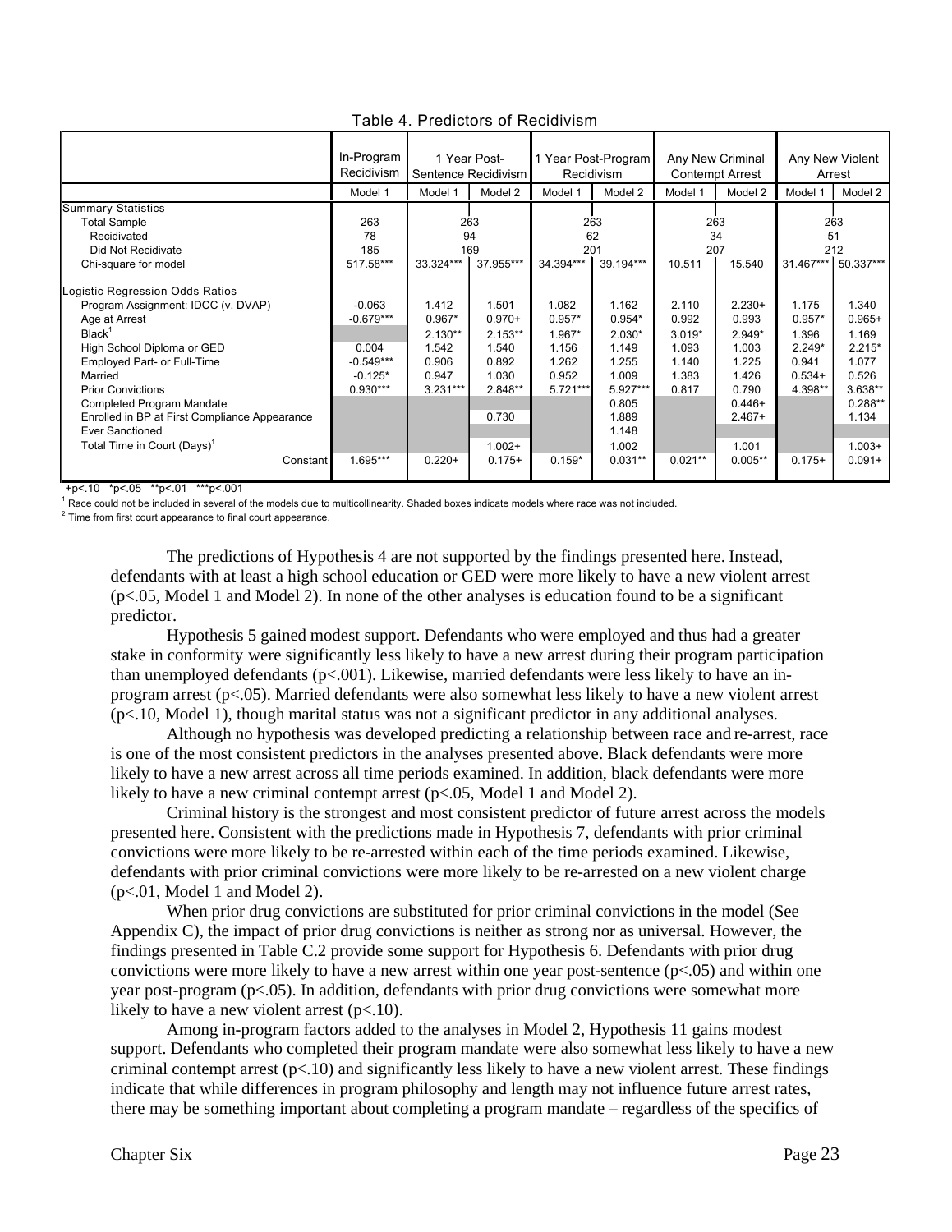that mandate – that indicates a decreased likelihood of recidivism. Even if this is the case, however, a statistical relationship between program completion and lower re-arrest rates does not indicate that attending all of the program sessions caused the outcome of lower re-arrest rates. It is likely that other unmeasured factors predict both program failure and re-arrest.

Other in-program factors have less impact on outcomes. Counter-intuitively, defendants who were in compliance (enrolled in the mandated program) at their first compliance appearance were somewhat more likely to have a new criminal contempt arrest  $(p<10)$ , though this finding does not reach statistical significance and early compliance is not a predictor of any of the other outcomes of interest. Likewise, while defendants who spent longer from first BkMDVC appearance to final appearance were somewhat more likely to have both a new arrest within one year post-sentence  $(p<.10)$  and a new violent arrest  $(p<.10)$ , total time in court is not predictive of the other outcomes of interest. Whether a defendant was ever sanctioned during program participation was not predictive of outcomes.



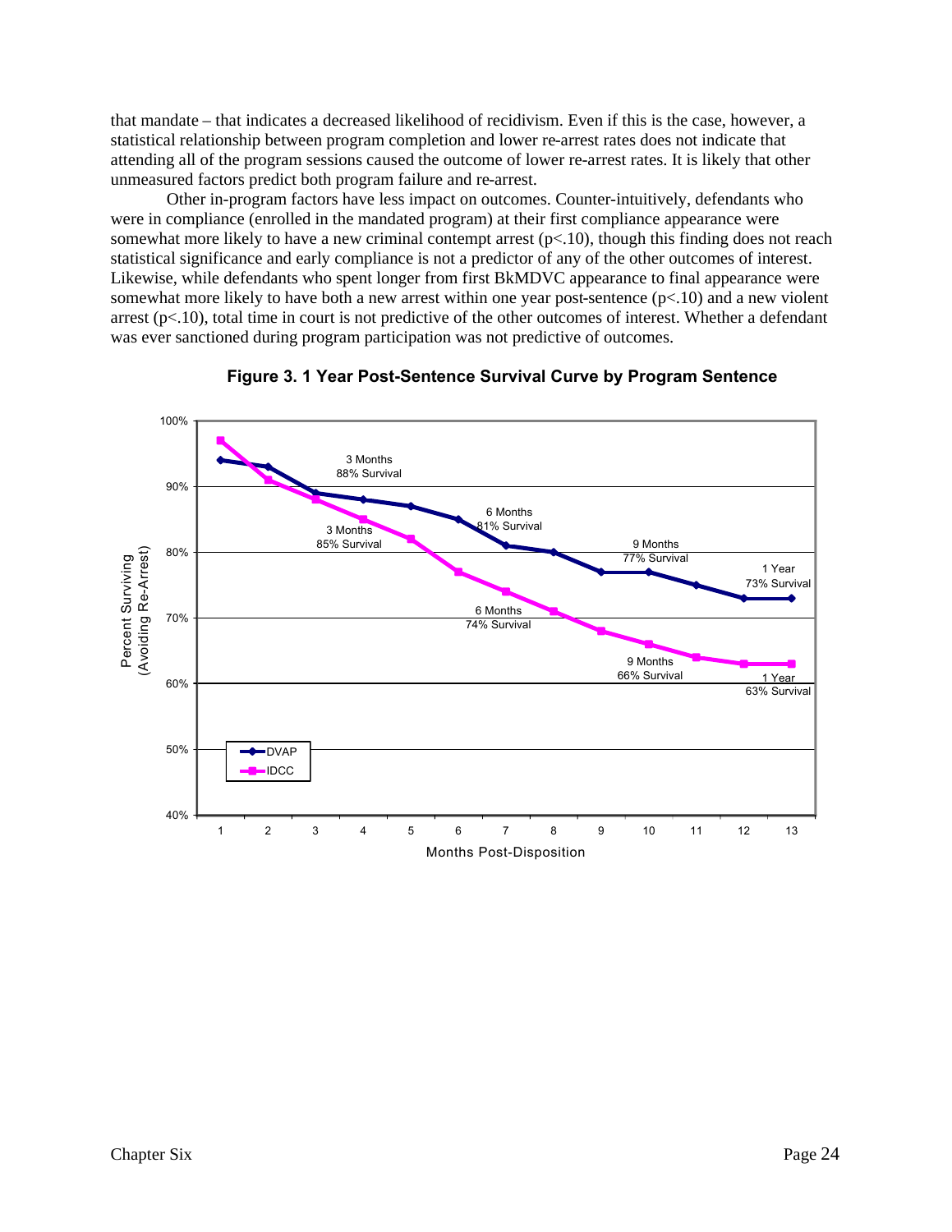# CHAPTER 7 POLICY IMPLICATIONS AND CONCLUSION

# Performance of the Hypotheses

Program Model

Although program assignment (DVAP or IDCC) did not significantly predict re-arrest in any of the analyses, there is some evidence that defendants sentenced to IDCC had a slightly higher probability of certain types of re-arrests – criminal contempt in particular – as indicated by the raw percentages of defendants re-arrested once defendant characteristics are controlled (Figure 2). These findings generally support Hypothesis 1, which predicts that program assignment will not have a significant impact on recidivism.

In contrast to the prediction made in Hypothesis 2, defendants mandated to IDCC were not significantly more likely to complete their program mandate than defendants sentenced to DVAP (Table 3). This is somewhat surprising, given that the program mandate is more than twice as long for DVAP participants. However, there is a small but notable difference in the raw percentages of defendants completing the program mandate, with the difference favoring defendants in the shorter IDCC program, as predicted (Figure 1).

Among other hypothesized predictors of outcomes, key findings include the following:

# Criminal History

- x **Defendants with prior criminal convictions were more likely to have a new arrest in all time periods.** Prior criminal convictions were the most consistent predictor of re-arrest across all time periods. Those with prior convictions were also more likely to be re-arrested on a new violent charge.
- **•** Prior orders of protection, conceived of as a proxy for a history of domestic violence, were **not correlated to defendant success.** The bivariate analyses revealed no differences between defendants with previous orders of protection and those with no previous orders. (For this reason, the prior order of protection variable was not included in the multi-variate models in the preceding two chapters.)

The lack of a significant relationship between prior protective orders and failure does not necessarily mean that a history of domestic violence is a poor predictor of future violence. Instead, this finding may mean only that a history of protective orders is a poor indicator of domestic violence history. It is also important to keep in mind that the analyses examine all recidivism incidents rather than examining solely new domestic violence incidents – therefore this finding does not exclude the possibility that an extensive domestic violence history predicts future criminal behavior if only domestic violence recidivism was examined. However, the finding does suggest that any prior criminal history at all may better predict future violence than a domestic violence criminal history in particular.

Demographic and Socioeconomic Characteristics

- x **Older defendants were more likely to complete their program mandate and less likely to have a new arrest in all time periods.** Additionally, older defendants were less likely to be rearrested on a new violent charge.
- x **Black defendants were less likely to complete their program mandate and more likely to have a new arrest in all time periods.** In addition, black defendants were more likely than nonblack defendants to be re-arrested on a new criminal contempt charge.

The implications of this finding are unclear. However, it is worth noting that this research relies on official reports of recidivism – that is, re-arrest. Consequently, disparate rates of re-arrest are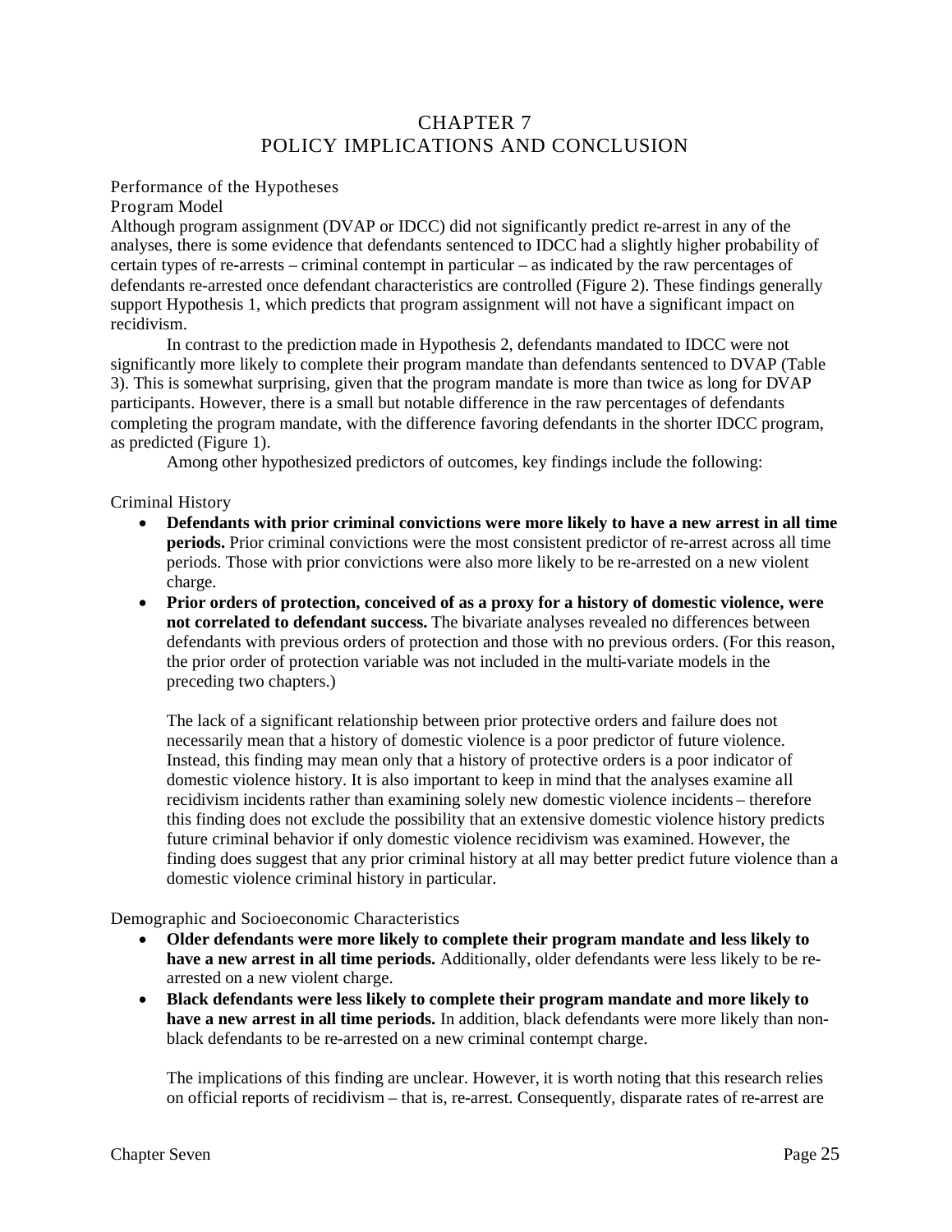likely to impact official counts of recidivism and it is possible that victims from certain backgrounds are more likely to report domestic violence to police and, therefore, that defendants from these groups may be more likely to be arrested.

- x **Those with a greater stake in conformity were more likely to be successful during early participation.** Defendants who are employed were more likely to complete their program mandate and less likely to have a new arrest during their program participation. Married defendants were also less likely to have a new arrest during program participation.
- Education did not predict outcomes. In contrast to predictions, defendants with at least a high school diploma or GED were more likely to have a new violent arrest.

# Mental Health and Substance Abuse Issues

**Defendants with prior drug convictions were less likely to be successful.** Because prior drug charges and prior convictions are intercorrelated, both variables could be included in the models above. However, separate analyses (see Appendix C) replaced prior criminal convictions with prior drug convictions. Those with prior drug convictions were less likely to complete their program mandate and more likely to be re-arrested within one year post-program. Defendants with prior drug convictions were also somewhat more likely to have a new violent arrest.

# Legal Coercion

x **Severity of current charges did not predict outcomes.** Defendants facing more severe current charges (e.g., assault or felony level charges) were not found to be more likely to fail to complete the program mandate or to recidivate in the bivariate analyses. (Thus, current charge severity was not included in the multivariate analyses.)

#### Compliance

**Early compliance predicted future success.** Defendants who were enrolled in the batterer program by their first court compliance appearance were more likely to complete their program mandate. Likewise, defendants who completed their program mandate were less likely to have a new arrest on either a criminal contempt or violent charge.

### Discussion

Utilizing the results of the above analyses, it is possible to identify a prototype of a domestic violence court "success": the successful defendant is likely to have no criminal history, to be older, to not be black, and to complete his program mandate. The results of this study indicate that program length and underlying program philosophy have little impact on participants' outcomes. Although defendants assigned to the longer, more rigorous program are somewhat less likely to have a new criminal contempt arrest, this finding did not reach significance. Moreover, this is the only area where program assignment even approached significance in predicting failure or recidivism in the regression analysis. Although the impact of program assignment does not reach statistical significance in any of the analyses, the raw percentages indicate that those defendants assigned to DVAP may be slightly less likely to be re-arrested. It is perhaps noteworthy that these findings hint at a greater impact derived from the educational DVAP, which is designed to educate and hold batterers accountable, over the therapeutic IDCC, which is designed to rehabilitate batterers.

The findings of this study and those of previous studies that indicate that batterer programs are not successful in reducing re-arrest (e.g., Dunford 2000; Feder and Dugan 2002; Labriola et al. 2005) may help to clarify the role of batterer programs in domestic violence courts. As noted above, there has long been a debate among those who rely on such programs regarding their purpose. Are such programs meant to be rehabilitative or are they merely to be used as one tool of the court in holding offenders accountable? If the answer is the former, then the findings presented here seem to indicate that the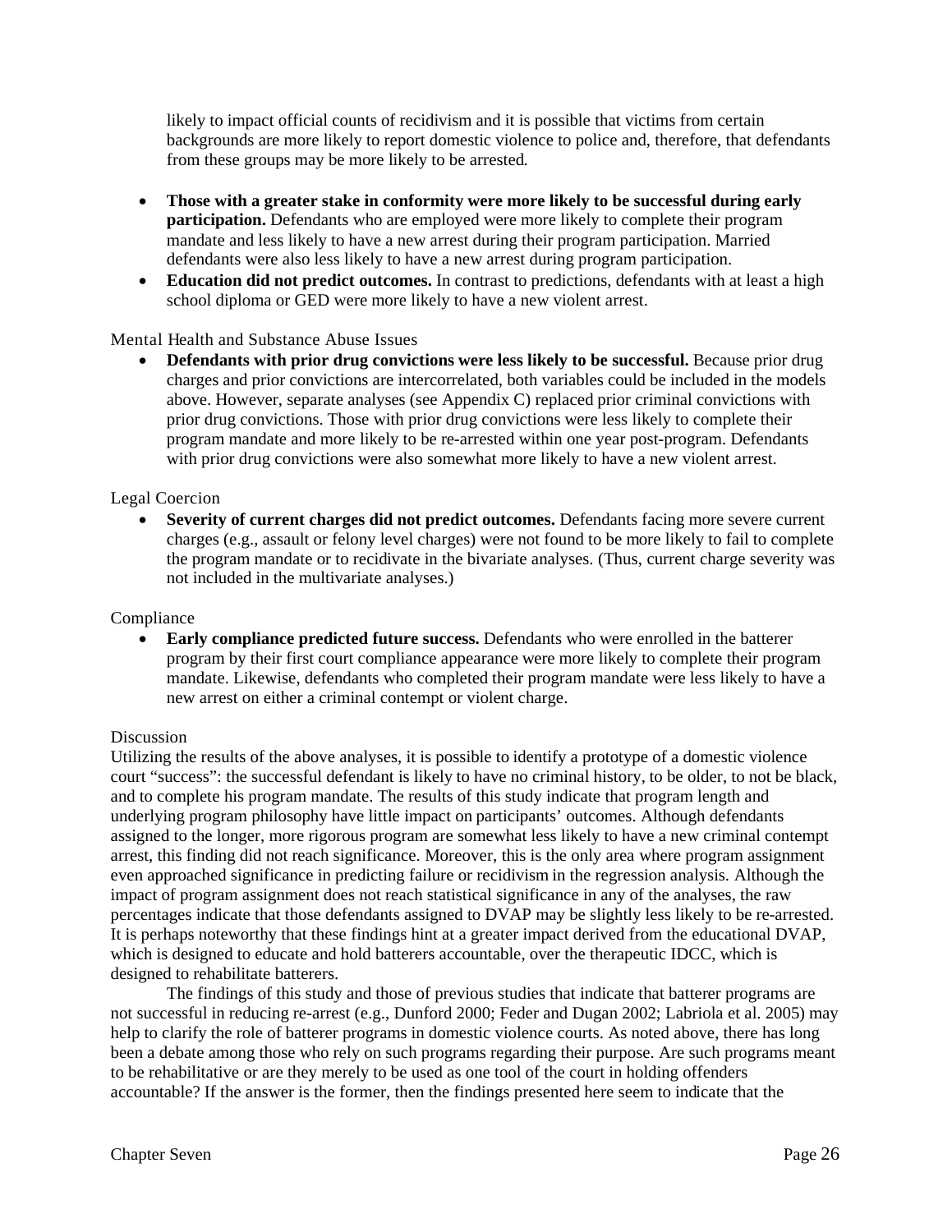selection of appropriate programs by the court has little impact on future outcomes. Coupled with previous research indicating the ineffectiveness of batterer programs in rehabilitating offenders, this research does not support the theory that some program structures might be more effective than others in achieving behavioral change. However, if the answer is the latter, the fact that program philosophy has little impact on recidivism is of less consequence. Instead, courts must select programs that do the most to uphold the court's tenets of accountability. In the instance of the Brooklyn Misdemeanor Domestic Violence Court, this meant ceasing to utilize a program which was felt not to hold defendants to a high enough standard of accountability. For all courts using batterer programs as an accountability tool, defining clear standards and maintaining frequent contact with local programs may aid in the mission to promote defendant accountability.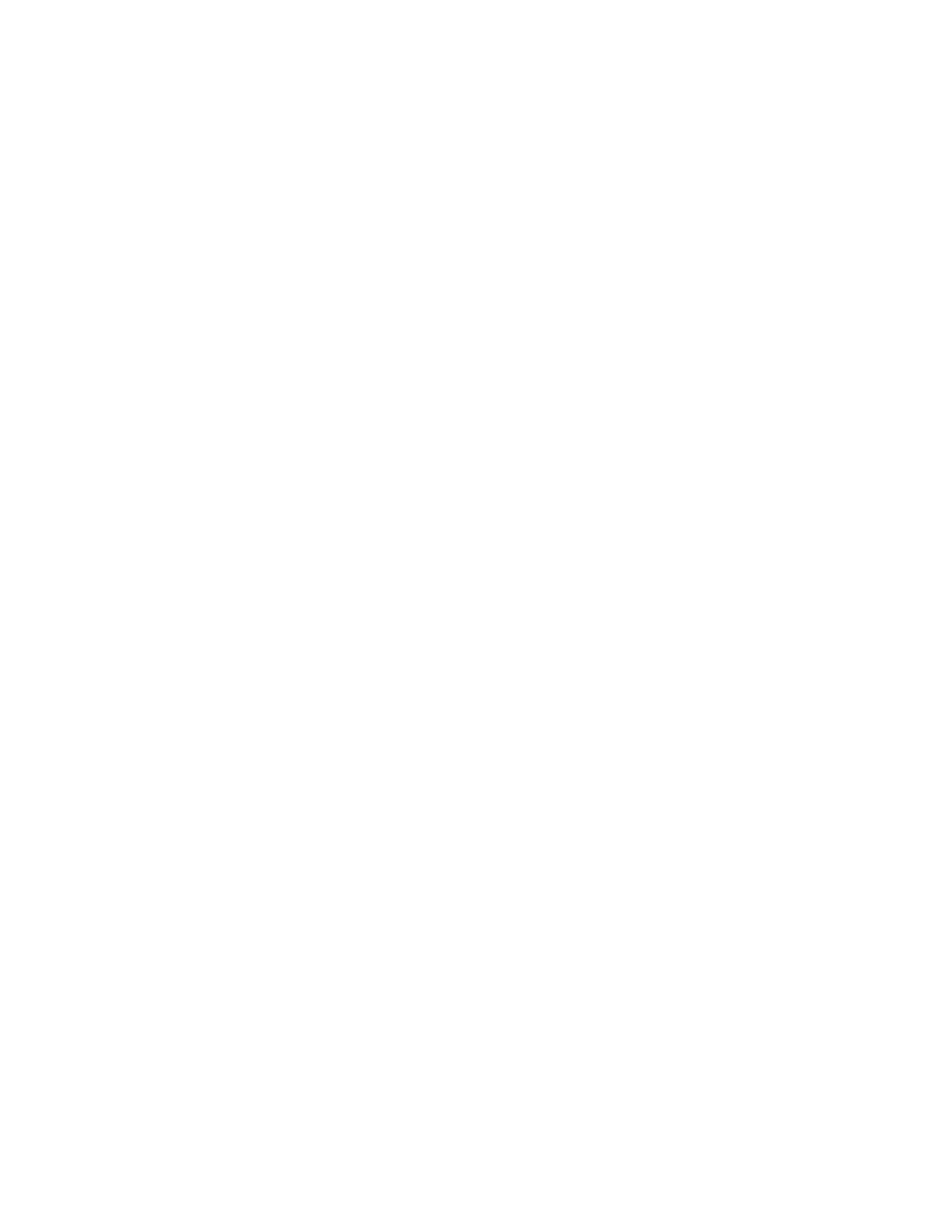# Works Cited

- Association of the Bar of the City of New York, Domestic Violence Committee. 2004. Choosing Between Batterers Education Program Models: Recommendations to the New York City Domestic Violence Criminal and Family Courts.
- Baba, Y., Galaka, S., Turk-Bicakci, L., and Asquith, D. 1999. Variables Associated with Success or Failure in a Court-Ordered Domestic Violence Treatment Program. Annual Meeting of the Pacific Sociological Association: Portland, Oregon. Downloaded from www.growing.com/nonviolent/research/dvprog/index.htm on October 1, 2005.
- Babcock, J, Green, C and Robie, C. 2004. "Does Batterers' Treatment Work? A Meta-analytical Review of Domestic Violence Treatment." Clinical Psychology Review 23: 1023.
- Bennett, L.W. and Williams, O. 2001. Controversies and Recent Studies of Batterer Intervention Programs Effectiveness. VAWnet: National Resource Center on Domestic Violence.
- Berk, R.A., Campbell, A., Klap, R. and Western, B. 1992. "The Deterrent Effect of Arrest in Incidents of Domestic Violence: A Bayesian Analysis of Four Field Experiments." American Sociological Review 57: 698.
- Bocko, S., Cicchetti, C., Lempicki, L., and Powell, A. 2004. Restraining Order Violators, Corrective Programming and Recidivism. Boston, MA: Office of the Commissioner of Probation.
- Brannen, S. and Rubin, A. 1996. "Comparing the Effectiveness of Gender-Specific and Couples Groups in a Court-Mandated Spouse Abuse Treatment Program." Research on Social Work Practice 6(4):405-424.
- Brown, P.D., Feldbau, S.R., and O'Leary, K.D. 1997. "Dropout in a Treatment Program for Self-Referring Wife Abusing Men." Journal of Family Violence 12:4.
- Buttell, F.P. and Carney, M.M. 2002. "Psychological and Demographic Predictors of Attrition Among Batterers Court Ordered into Treatment." Social Work Research 26:31.
- Cadsky, O., Hanson, R.K., Crawford, M. and Lalonde, C. 1996. "Attrition from a Male Batterer Treatment Program: Client-Treatment Congruence and Lifestyle Instability." Violence and Victims 11:51.
- Crowell, N., and Burgess, A.W. eds. 1996. Understanding Violence Against Women. Washington, DC: National Academy Press.
- Daly, J. and Pelowski, S. 2000. "Predictors of Dropout Among Men who Batter: A review of studies with implications for research and practice." Violence and Victims, 15:137-60.
- Daly, J., Power, T. and Gondolf, E. 2001. "Predictors of Batterer Program Attendance." Journal of Interpersonal Violence 16(10): 971-991.
- Davis, R.C., Smith, B.E., and Nickles, L.B. 1998. "The Deterrent Effect of Prosecuting Domestic Violence Misdemeanors." Crime and Delinquency 44:3.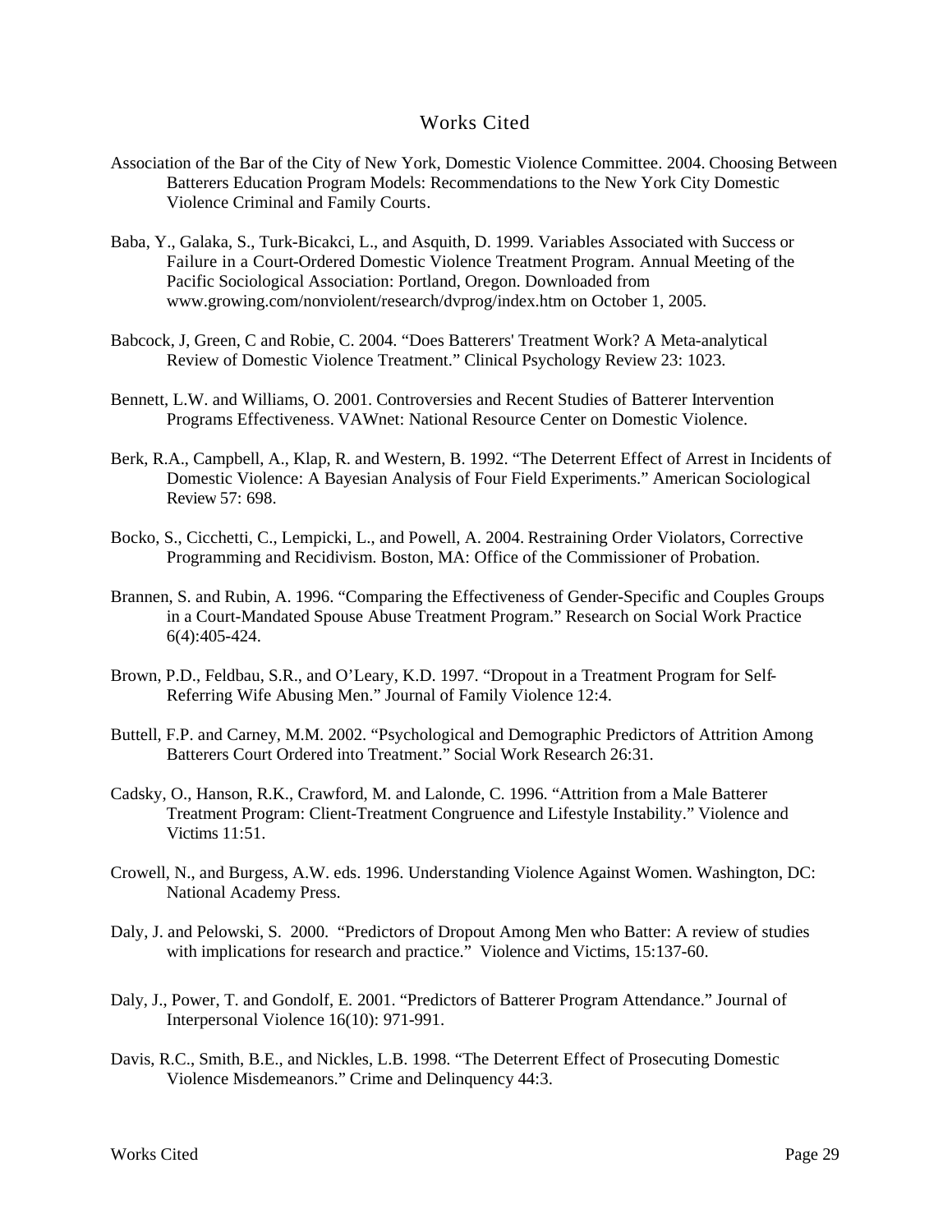- Davis, R. C., B. G. Taylor, and C. M. Maxwell. 2000. Does Batterer Treatment Reduce Violence: A Randomized Experiment in Brooklyn. Final report to the National Institute of Justice by Victim Services (now Safe Horizon), New York City.
- DeMaris, A. 1989. "Attrition in Batterers' Counseling: The Role of Social and Demographic Factors." Social Service Review 63(1): 142-154.
- DeMaris, A. and Jackson, J.K.. 1987. "Batterers' Reports of Recidivism After Counseling." Social Casework 68: 458-465.
- Dunford, F.W. 2000. "The San Diego Navy Experiment: An Assessment of Interventions for Men who Assault their Wives." Journal of Consulting and Clinical Psychology 68: 468.
- Dutton, D.G., Bodnarchuk, M., Kropp, R., Hart, S.D., and Ogloff, J.R.P. 1997. "Client Personality Disorders Affecting Wife Assault Post-Treatment Recidivism." Violence and Victims 2(1): 37-50.
- Edleson, J. and Syers, M. 1990. "The Relative Effectiveness of Group Treatments for Men Who Batterer." Social Work Research and Abstracts 26: 10-17.
- Eisikovitz, Z.C. and Edelson, J.L. 1989. "Intervening with Men Who Batter: A Critical Review of the Literature." Social Service Review 37: 385-414.
- Feazell, C.S., Mayers, R.S., and Deschner, J. 1984. "Services for Men who Batter: Implications for Programs and Policies. Family Relations 33: 217-223.
- Feder, L. R. and L. Dugan. 2002. "A Test of the Efficacy of Court-Mandated Counseling for Domestic Violence Offenders: The Broward County Experiment." Justice Quarterly 19(2): 343.
- Feder, L. and Forde, D.R. 2000. A Test of the Efficacy of Court-Mandated Counseling for Domestic Violence Offenders: The Broward Experiment. National Institute of Justice.
- Frank, P. 2005. NY Model for Batterer Programs c/o VCS Inc., Community Change Project. Retrieved 3/21/2006, from www.nymbp.org.
- Feder, L. and D. B. Wilson. 2005. "A Meta-Analytic Review of Court-Mandated Batterer Intervention Programs: Can Courts Affect Abusers' Behavior?" Journal of Experimental Criminology 1: 239-262.
- Ganley, A. 1987. "Perpetrators of Domestic Violence: An Overview of Counseling the Court-Mandated Client." In D. Sonkin (ed.), Domestic Violence on Trial. New York: Springer.
- Gerlock, A. 2001. "A Profile of Who Completes and Who Drops Out of Domestic Violence Rehabilitation." Issues in Mental Health Nursing 22:379.
- Gondolf, E.W. 1990. "An Exploratory Survey of Court-Mandated Batterer Programs." Response 13(3): 7- 11.
- Gondolf, E.W. 1991. "A Victim-Based Assessment of Court-Mandated Counseling for Batterers. Criminal Justice Review 16 (2), 214-226.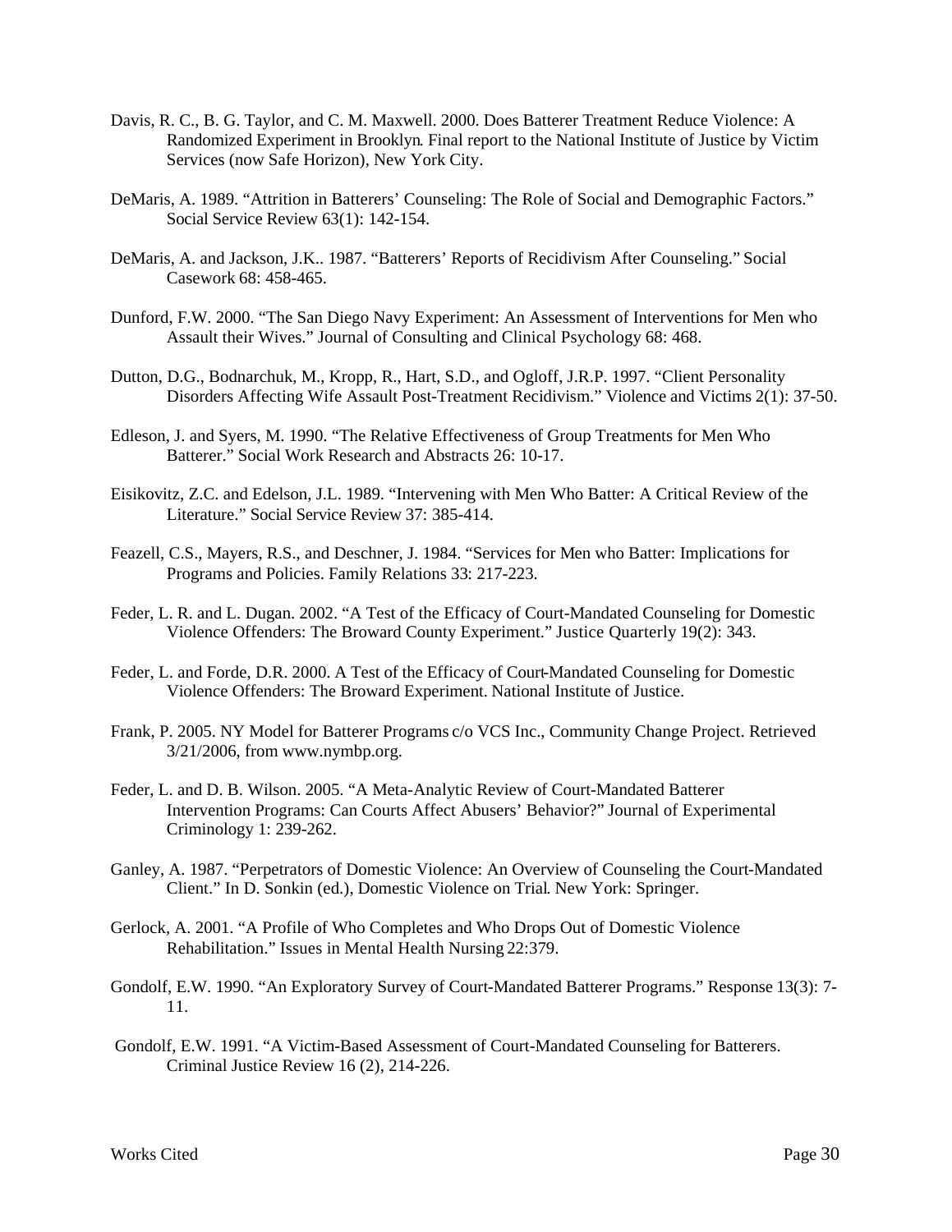- Gondolf, E.W. 1995. Batterer Intervention: What We Know and Need to Know. Paper presented at the National of Institute of Justice Violence Against Women Strategic Planning Meeting, Washington, DC.
- Gondolf, E.W. 1997. "Expanding Batterer Program Evaluation." In G.K. Kantor and J. Jasinski (eds.), Out of Darkness: Contemporary Research Perspectives on Family Violence. Thousand Oaks, CA: Sage.
- Gondolf, E.W. 1999. "A Comparison of Four Batterer Intervention Systems: Do Court Referral, Program Length, and Services Matter?" Journal of Interpersonal Violence, 14 (1), 41-61.
- Gondolf, E.W. 2002. Batterer Intervention Systems: Issues, Outcomes and Recommendations. Thousand Oaks: Sage.
- Gondolf, E. 2005. "Culturally-Focused Batterer Counseling for African-American Men." Final Report Submitted to the National Institute of Justice.
- Gondolf, E.W. and Foster, R.A. 1991. "Preprogram Attrition in Batterer Programs." Journal of Family Violence 6: 337-350.
- Gondolf, E. and White, R. 2001. "Batterer Program Participants Who Repeatedly Reassault: Psychopathic Tendencies and Other Disorders." Journal of Interpersonal Violence 16: 361-380.
- Grusznski, R.J. and Carrillo, T.P. 2001. "Who Completes Batterer's Treatment Groups? An Empirical Investigation." Journal of Family Violence 3:141.
- Hamberger, L.K. and Hastings, J.E. 1989. "Counseling Male Spouse Abusers: Characteristics of Treatment Completers and Dropouts." Violence and Victims, 4, 275-286.
- Hamberger, L.K. and Hastings, J.E. 1990. "Recidivism Following Spouse Abuse Abatement Counseling: Treatment Program Implications." Violence and Victims 5: 131-147.
- Hamberger, L.K. & Hastings, J.E. 1993. "Court-Mandated Treatment of Men Who Assault Their Partner: Issues, Controversies, and Outcomes." In Z. Hilton (Ed.), Legal responses to wife assault Newbury Park: Sage. Pp. 188-229.
- Hamberger, K., Lohr, J., and Gottlieb, M. 2000. "Predictors of Treatment Dropout from a Spouse Abuse Abatement Program." Behavior Modifications 24:528.
- Hamm, M.S. 1991. "Batterers Annonymous: Toward a Correctional Education to Control Romantic Violence." Journal of Correctional Education 42: 64-73.
- Hanson, R. K., and Wallace-Capretta, S. 2000. "Predicting Recidivism Among Male Batterers." User Report 2000-06. Ottawa: Department of the Solicitor General of Canada.
- Harrell, A.V. 1991. Evaluation of Court-Ordered Treatment for Domestic Violence Offenders. Urban Institute.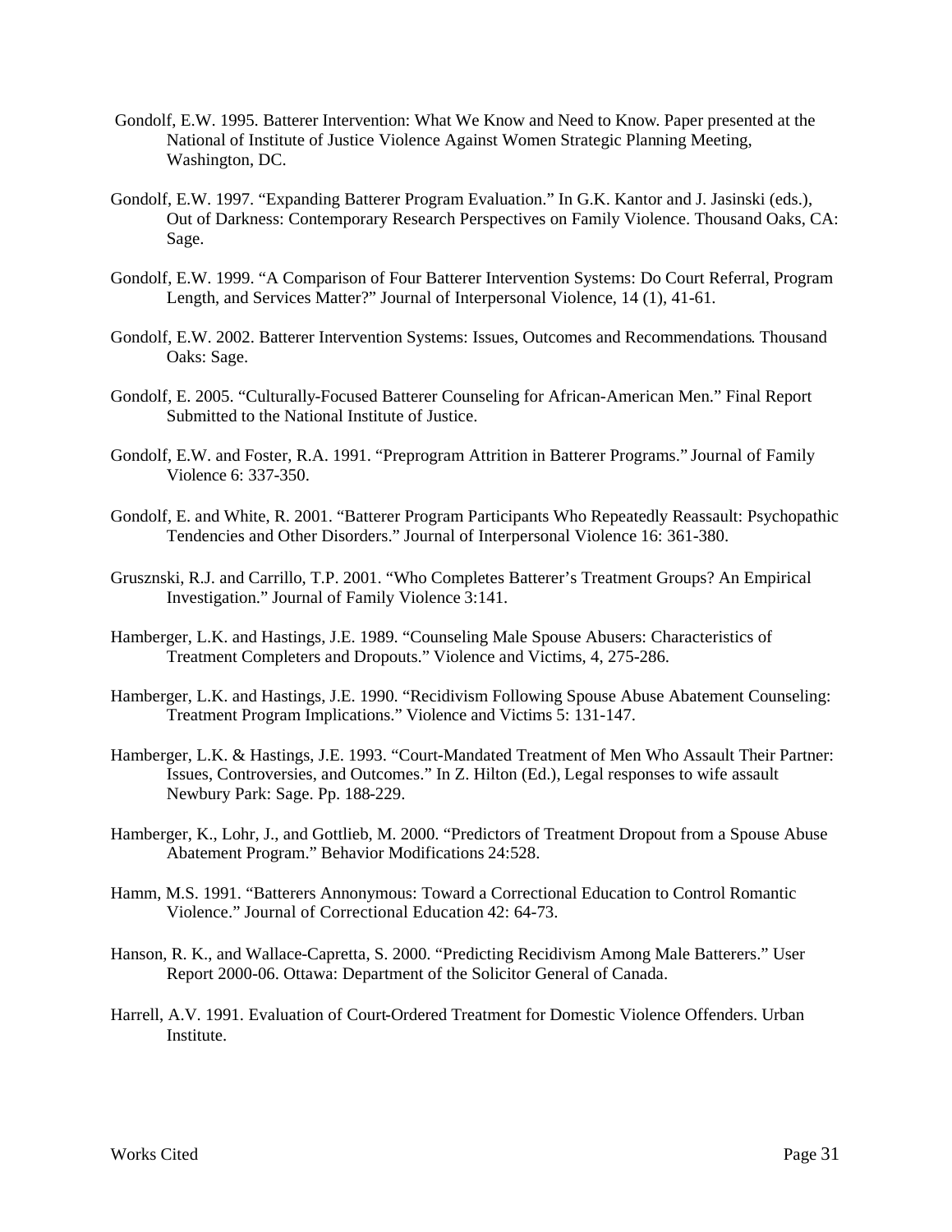- Healy, K., Smith, C., and O'Sullivan, C. 1998. Batterer Intervention: Program Approaches and Criminal Justice Strategies. U.S. Department of Justice: Office of Justice Programs: National Institute of Justice: Issues and Practices.
- Heckert, A. and Gondolf, E.W. 2000. "Predictors of Underreporting of Male Violence by Batterer Program Participants and Their Partners." Journal of Family Violence 15(4): 423-443.
- Jones, A.S. and Gondolf, E.W. 1997. "Post-Program Predictors of Re-Assault for Batterer Program Participants." Paper presented at the Fifth International Family Violence Conference, University of New Hampshire, Durham, NH, June 29-July 2, 1997.
- Jones, A.S. and Gondolf, E.W. 2001. "Time-Varying Risk Factors for Reassault Among Batterer Program Participants." Journal of Family Violence 16:4.
- Labriola, M., Rempel, M., and Davis, R.. 2005. Testing the Effectiveness of Batterer Programs and Judicial Monitoring: Results from a Randomized Trial at the Bronx Misdemeanor Domestic Violence Court. Draft Report submitted to the National Institute of Justice for Review.
- Murphy, C.M., Musser, P.H. and Maton, K.I. 1998. "Coordinated Community Intervention for Domestic Abusers: Intervention System Involvement and Criminal Recidivism." Journal of Family Violence 13(3): 263–284.
- O'Leary, K.D., Heyman, R.E., and Neidig, P.H. 1999. "Treatment of Wife Abuse: A Comparison of Gender-Specific and Conjoint Approaches." Behavior Therapy 30:475–505.
- Pate, A.M. and Hamilton, E.E. 1992. "Formal and Informal Deterrents to Domestic Violence: The Dade County Spouse Assault Experiment." American Sociological Review 57:691.
- Peterson, R.R. 2003. The Impact of Case Processing on Rearrests Among Domestic Violence Offenders in New York City. New York City Criminal Justice Agency.
- Pirog-Good, M. and Stets-Kealey, J. 1986. "Male Batterers and Battering Prevention Programs: A National Survey." Response 8:8.
- Puffett, N. and Gavin, C. 2004. Predictors of Program Outcome and Recidivism and the Bronx Misdemeanor Domestic Violence Court. Research report by the Center for Court Innovation, New York, NY.
- Rempel, M. and C. D. DeStefano. 2001. "Predictors of Engagement in Court-Mandated Treatment: Findings at the Brooklyn Treatment Court, 1996-2000," Journal of Offender Rehabilitation, 33(87): 124.
- Rempel, M., Fox-Kralstein, D., Cissner, A., Cohen, R., Labriola, M., Farole, D., Bader, A., and Magnani,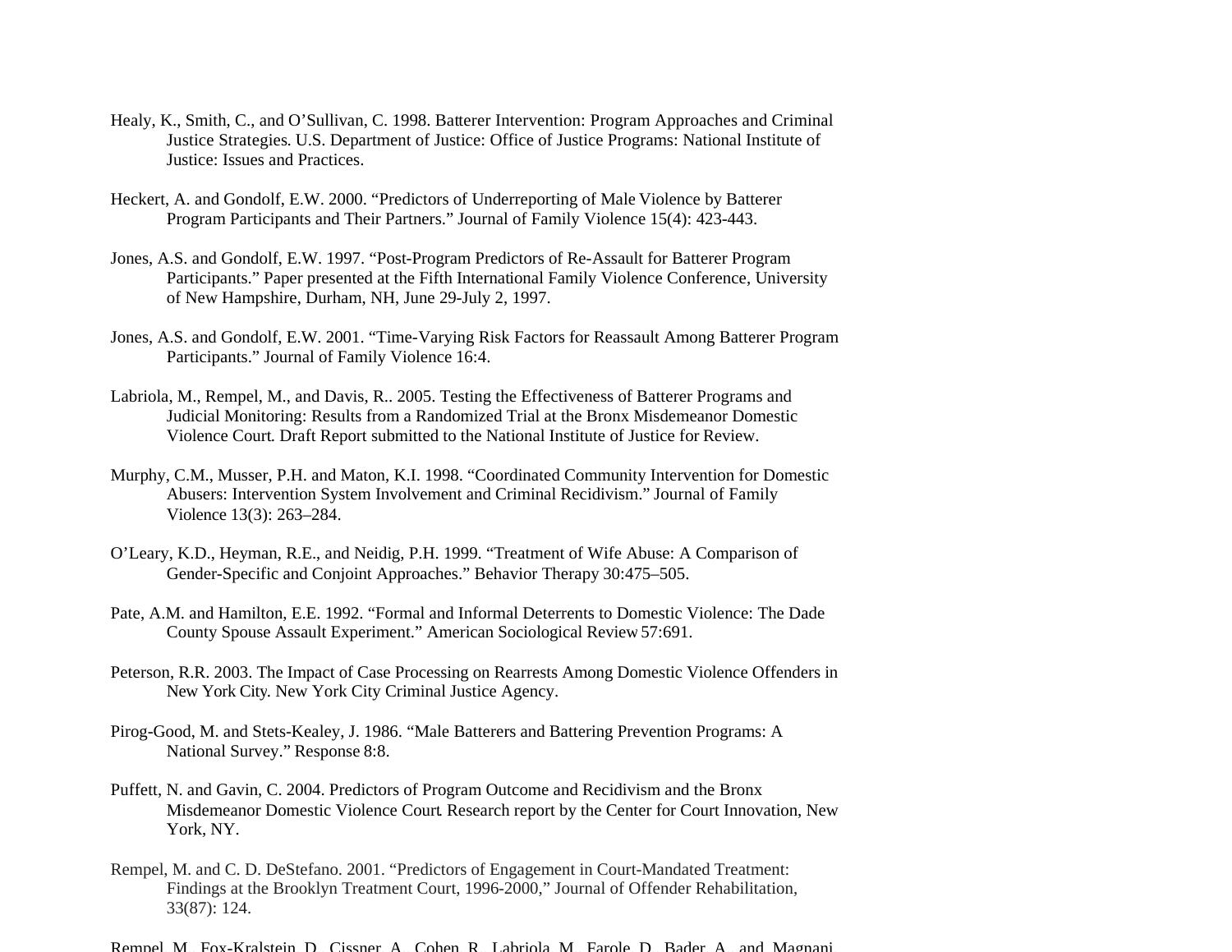- Rosenbaum, A., Gearan, P.J., and Ondovic, C. 2001. "Completion and Recidivism Among Court- and Self-Referred Batterers in a Psychoeducational Group Treatment Program: Implications for Intervention and Public Policy." Journal of Aggression, Maltreatment and Trauma 5(2): 199-220.
- Rosenfeld, B. 1992. "Court-Ordered Treatment of Spouse Abuse." Clinical Psychology Review 12: 205- 226.
- Saunders, D.G. 1996. "Interventions for Men who Batter: Do We Know What Works." Psychotherapy in Practice 2 (3): 81-93.
- Saunders, D.G. and Hamill, R.M. 2003. Violence Against Women: Synthesis of Research on Offender Interventions. U.S. Department of Justice: Office of Justice Programs: National Institute of Justice.
- Saunders, D.G. and Parker, J.C. 1989. "Legal Sanctions and Treatment Follow-Through Among Men Who Batter." Social Work Research and Abstracts 25:21.
- Sherman, L.W. 1993. Domestic Violence and Defiance Theory: Understanding Why Arrest Can Backfire. Second National Conference on Violence, June 15-18, 2003: Canberra. Downloaded from www.aic.gov.au/publications/aust-violence-2/Sherman.pdf on October 1, 2005.
- Sherman, L. W. and D. A. Smith. 1992. "Crime, Punishment, and Stake in Conformity: Legal and Informal Control of Domestic Violence." American Sociological Review 57:680-690.
- Stith, S.M., Rosen, K.H., McCollum, E.E., and Thomsen, C.J. 2004. "Treating Intimate Partner Violence within Intact Couple Relationships: Outcomes of Multi-Couple versus Individual Couple Therapy." Journal of Marital and Family Therapy 30:305-318.
- Taft, C.T., Murphy, C.M., Elliot, J.D., and Keaser, M.C. 2001. "Race and Demographic Factors in Treatment Attendance for Domestically Abusive Men." Journal of Family Violence 16:385.
- Taylor, B.G., Davis, R.C., and Maxwell, C.D. 2001. "The Effects of a Group Batterer Treatment Program: A Randomized Experiment." Justice Quarterly 18(1):171.
- Tolman, R. and Bennett, R.M. 1990. "A Review of Quantitative Research on Men Who Batter." Journal of Interpersonal Violence 5: 87-118.
- Tolman, R.M. and G. Bhosley. 1991. "The Outcome of Participation in a Shelter-Sponsored Program for Men Who Batter." In D. Knudsen and J. Miller (Eds.), Abused and Battered: Social and Legal Responses. New York: Aldine de Gruyter.
- Young, D. and S. Belenko. 2002. "Program Retention and Perceived Coercion in Three Models of Mandatory Drug Treatment," Journal of Drug Issues 22: 2: 297-328.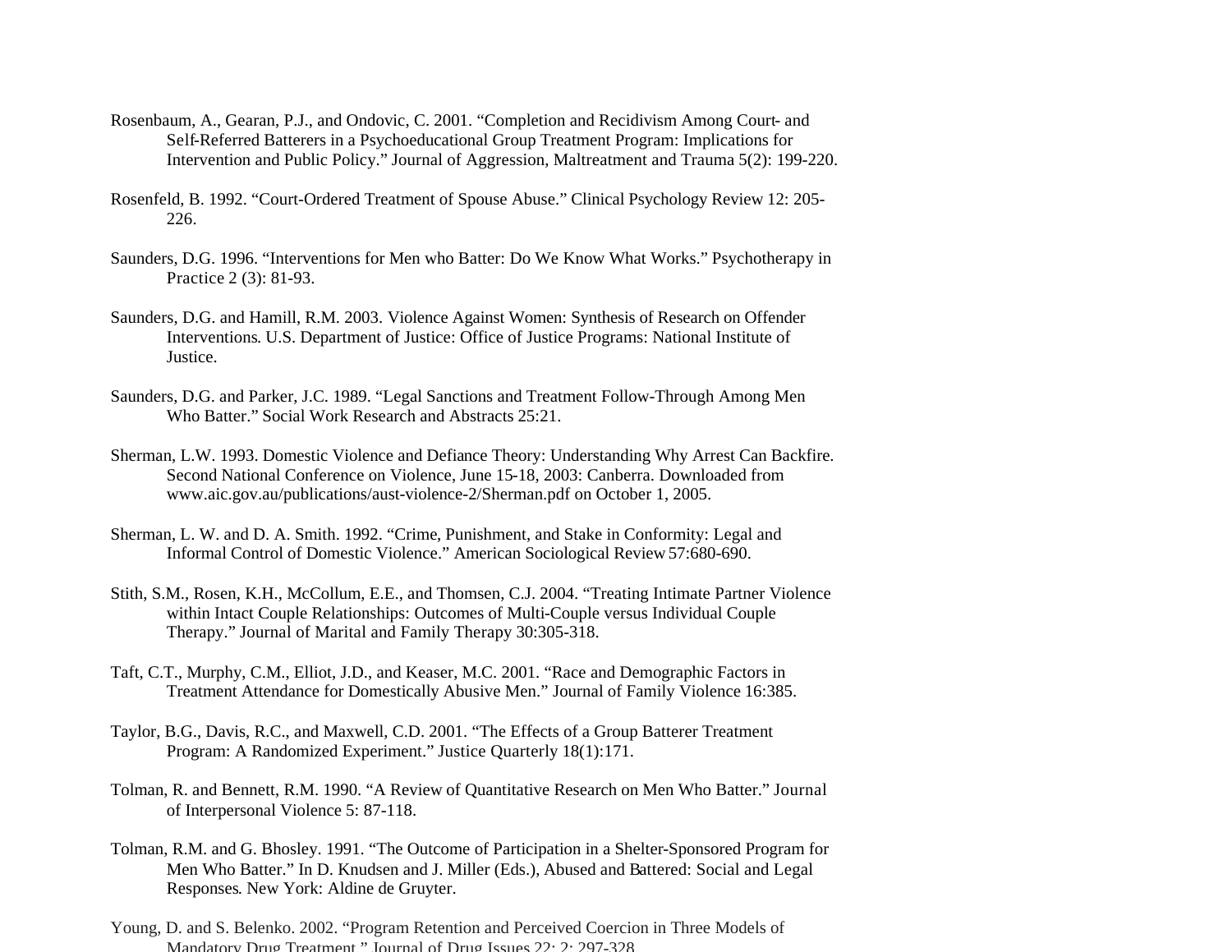# APPENDIX A. DATA MATCHING TECHNIQUES

| <b>Summary Statistics</b>                 |           |
|-------------------------------------------|-----------|
| <b>Total Sample</b>                       | 272       |
| IDCC                                      | 194       |
| <b>DVAP</b>                               | 78        |
| Chi-square for model                      | 27.886*** |
| Logistic Regression Odds Ratios           |           |
| Age at Arrest                             | 1.007     |
| Caucasian                                 | $3.872+$  |
| Married                                   | $.572+$   |
| Average Time in Current Residence         | 1.031     |
| <b>Prior Weapons Conviction</b>           | .601      |
| <b>Prior Criminal Contempt Conviction</b> | $3.430+$  |
| Disposition Charge: Assault               | .893      |
| Disposition Charge Severity: Misdemeanor  | $.387+$   |
| Constant                                  | $2.518+$  |
|                                           |           |

# Table A.1. Predictors of Program Assignment

+p<.10 \*p<.05 \*\*p<.01 \*\*\*p<.001

Because the two populations vary so greatly on important variables (that is, on variables that could be expected to be significant predictors of both program success and new arrests), it was initially hoped that the populations could be matched using a propensity score matching technique that would allow the differences between the populations to be minimized. Using this technique, a logistic regression model predicting program assignment is developed based on the significant results from the bivariate analysis (see Table A.1). For each individual, a value predicting his assignment to one group over the other – the propensity score – is then assigned. Individuals from the DVAP group are then matched to the IDCC participant with the closest propensity score. However, because there are so many more defendants sentenced to IDCC in the population, this matching technique would result in the elimination of 123 IDCC defendants. Even if each DVAP defendant is matched to the nearest two IDCC defendants, the IDCC population would drop by nearly 20%. Moreover, the propensity scores of the two groups are not particularly close, resulting in "matched" defendants that are actually quite dissimilar.

The next attempt to diminish the differences between the populations was to divide the total populations into either quintiles, quarters, or thirds based on propensity score. The distribution of DVAP defendants and IDCC defendants may be unequal across groupings (quintiles, quarters, or thirds), but ideally the significant differences between the programs within each grouping will be diminished. Therefore, predictive models can be developed for each grouping. For instance, if the significant differences between DVAP and IDCC participants are found to be diminished by dividing the total populations into thirds based on propensity score, then three separate regression models predicting program completion would be developed.

Again, the differences between the two populations proved to be too great to be diminished by this technique. Regardless of how many groupings are made, significant differences between the DVAP population and the IDCC population persist. Therefore, it was determined that the differences between the two populations are so great that it is ineffective to divide the population into smaller groups, diminishing the likelihood that any predictors would be found to be significant.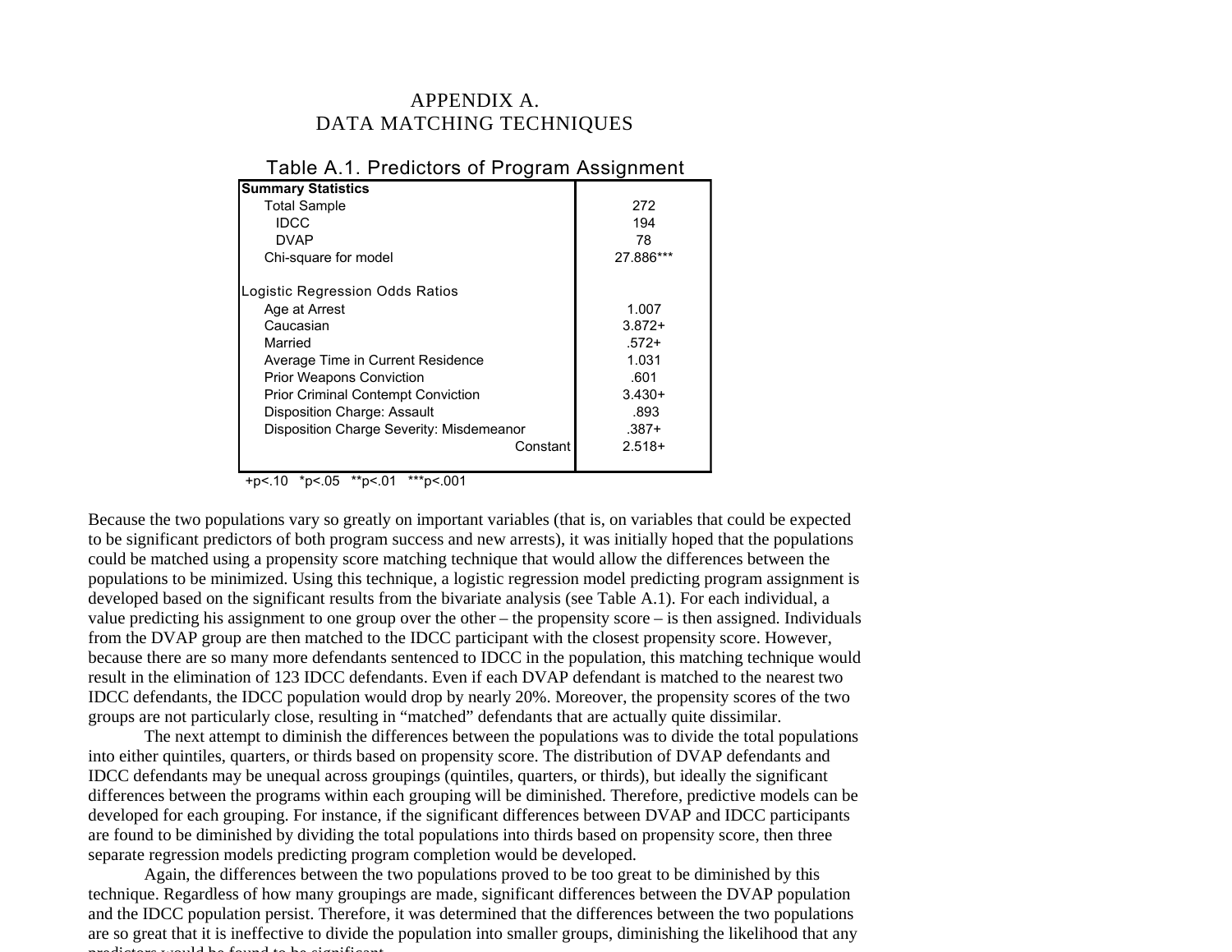# APPENDIX B. BIVARIATE ANALYSES

# Table B.1. Bivariate Analysis:

# Program Completion

|                                            | Completed | <b>Did Not</b><br>Complete |
|--------------------------------------------|-----------|----------------------------|
|                                            | <b>BP</b> | <b>BP</b>                  |
| N                                          | 201       | 87                         |
| Defendant Characteristics                  |           |                            |
| Average Age                                | 33        | $31*$                      |
| Race                                       |           |                            |
| Caucasian                                  | 13%       | $5%$ *                     |
| <b>Black</b>                               | 48%       | 69%**                      |
| Hispanic                                   | 36%       | 26%                        |
| Other                                      | 3%        | $0\%$                      |
| High School Education or Above             | 59%       | 59%                        |
| Employed <sup>1</sup>                      | 73%       | 57%**                      |
| Married <sup>2</sup>                       | 58%       | 51%                        |
| Average Time in Current Residence (Years)  | 6.63      | 6.22                       |
| Previous OP                                | 31%       | 31%                        |
| Priors                                     |           |                            |
|                                            | 59%       | 76%**                      |
| Any Prior Arrests                          |           |                            |
| <b>Prior Criminal Contempt Arrests</b>     | 12%       | 8%                         |
| <b>Prior Assault Arrests</b>               | 32%       | 37%                        |
| <b>Any Prior Convictions</b>               | 58%       | 76%**                      |
| Average Number of Prior Convictions        | 3.01      | $5.77***$                  |
| <b>Prior Violent Felony Convictions</b>    | 7%        | $16% +$                    |
| <b>Prior Drug Convictions</b>              | 8%        | 23%**                      |
| <b>Prior Weapons Convictions</b>           | 5%        | 7%                         |
| <b>Prior Criminal Contempt Convictions</b> | 9%        | 7%                         |
| <b>Prior Assault Convictions</b>           | 29%       | 31%                        |
| Any Prior Felony Convictions               | 22%       | 49%***                     |
| <b>Arrest Charges</b>                      |           |                            |
| Assault                                    | 56%       | 57%                        |
| <b>Criminal Contempt</b>                   | 12%       | 7%                         |
| Menacing                                   | 8%        | 6%                         |
| Harassment                                 | 7%        | 8%                         |
| Other                                      | 16%       | 22%                        |
| <b>Arrest Charge Severity</b>              |           |                            |
| <b>Felony Arrest</b>                       | 33%       | 24%                        |
| <b>Disposition Charges</b>                 |           |                            |
| Harassment                                 | 76%       | 69%                        |
| Assault                                    | 6%        | 16%**                      |
| <b>Disorderly Conduct</b>                  | 10%       | 9%                         |
| <b>Criminal Contempt</b>                   | 3%        | 2%                         |
| Other                                      | 4%        | 3%                         |
| <b>Disposition Charge Severity</b>         |           |                            |
| <b>Misdemeanor Conviction</b>              | 14%       | 21%                        |
| <b>Violation/Infraction Conviction</b>     | 86%       | 79%                        |
| Order of Protection                        |           |                            |
| Full                                       | 39%       | 55%                        |
| Limited                                    | 60%       | 45%                        |
| Program                                    |           |                            |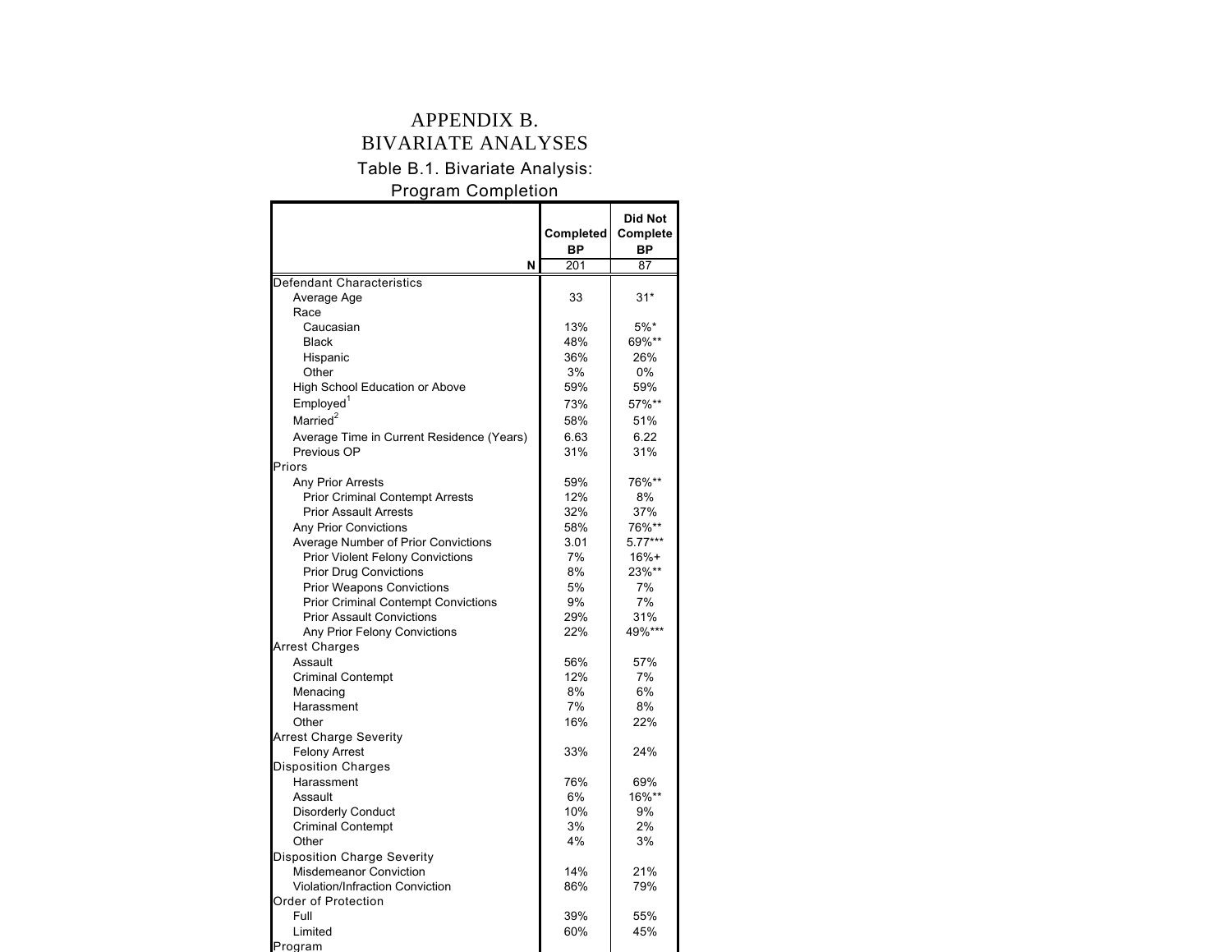# Table B.2. Bivariate Analysis:

In-Program Recidivism

|                                            |                   | <b>No New</b>  |
|--------------------------------------------|-------------------|----------------|
|                                            | <b>New Arrest</b> | <b>Arrests</b> |
| N                                          | 81                | 210            |
| Defendant Characteristics                  |                   |                |
| Average Age                                | 31                | 33             |
| Race                                       |                   |                |
| Caucasian                                  | 6%                | 11%            |
| <b>Black</b>                               | 68%               | 50%**          |
| Hispanic                                   | 25%               | $36%+$         |
| Other                                      | $1\%$             | 2%             |
| <b>High School Education or Above</b>      | 64%               | 57%            |
| Employed <sup>1</sup>                      | 60%               | 71%            |
| Married <sup>2</sup>                       | 47%               | $59%+$         |
| Average Time in Current Residence (Years)  | 6.50              | 6.63           |
| Previous OP                                | 38%               | $28%+$         |
| Priors                                     |                   |                |
| <b>Any Prior Arrests</b>                   | 81%               | 57%***         |
| <b>Prior Criminal Contempt Arrests</b>     | 11%               | 11%            |
| <b>Prior Assault Arrests</b>               | 43%               | $30\%$ *       |
| <b>Any Prior Convictions</b>               | 81%               | 56%***         |
| Average Number of Prior Convictions        | 5.04              | $3.33*$        |
| <b>Prior Violent Felony Convictions</b>    | 12%               | 10%            |
| <b>Prior Drug Convictions</b>              | 20%               | $10\%$ *       |
| <b>Prior Weapons Convictions</b>           | 6%                | 6%             |
| <b>Prior Criminal Contempt Convictions</b> | 9%                | 9%             |
| <b>Prior Assault Convictions</b>           | 40%               | 25%*           |
| Any Prior Felony Convictions               | 49%               | 24%***         |
| <b>Arrest Charges</b>                      |                   |                |
| Assault                                    | 48%               | 59%            |
| <b>Criminal Contempt</b>                   | 15%               | 10%            |
| Menacing                                   | 4%                | 9%             |
| Harassment                                 | 9%                | 7%             |
| Other                                      | 25%               | 16%            |
| <b>Arrest Charge Severity</b>              |                   |                |
| <b>Felony Arrest</b>                       | 37%               | 29%            |
| <b>Disposition Charges</b>                 |                   |                |
| Harassment                                 | 67%               | 76%            |
| Assault                                    | 15%               | $8%+$          |
| <b>Disorderly Conduct</b>                  | 12%               | 9%             |
| <b>Criminal Contempt</b>                   | 4%                | 2%             |
| Other                                      | 3%                | 4%             |
| <b>Disposition Charge Severity</b>         |                   |                |
| <b>Misdemeanor Conviction</b>              | 21%               | 15%            |
| Violation/Infraction Conviction            | 79%               | 85%            |
| Sentence                                   |                   |                |
| Received Jail Time                         | 4%                | 3%             |
| Order of Protection                        |                   |                |
| Full                                       | 59%               | 59%            |
| Limited                                    | 41%               | 41%            |
| Program                                    |                   |                |
| <b>IDCC</b>                                | 73%               | 71%            |
|                                            |                   |                |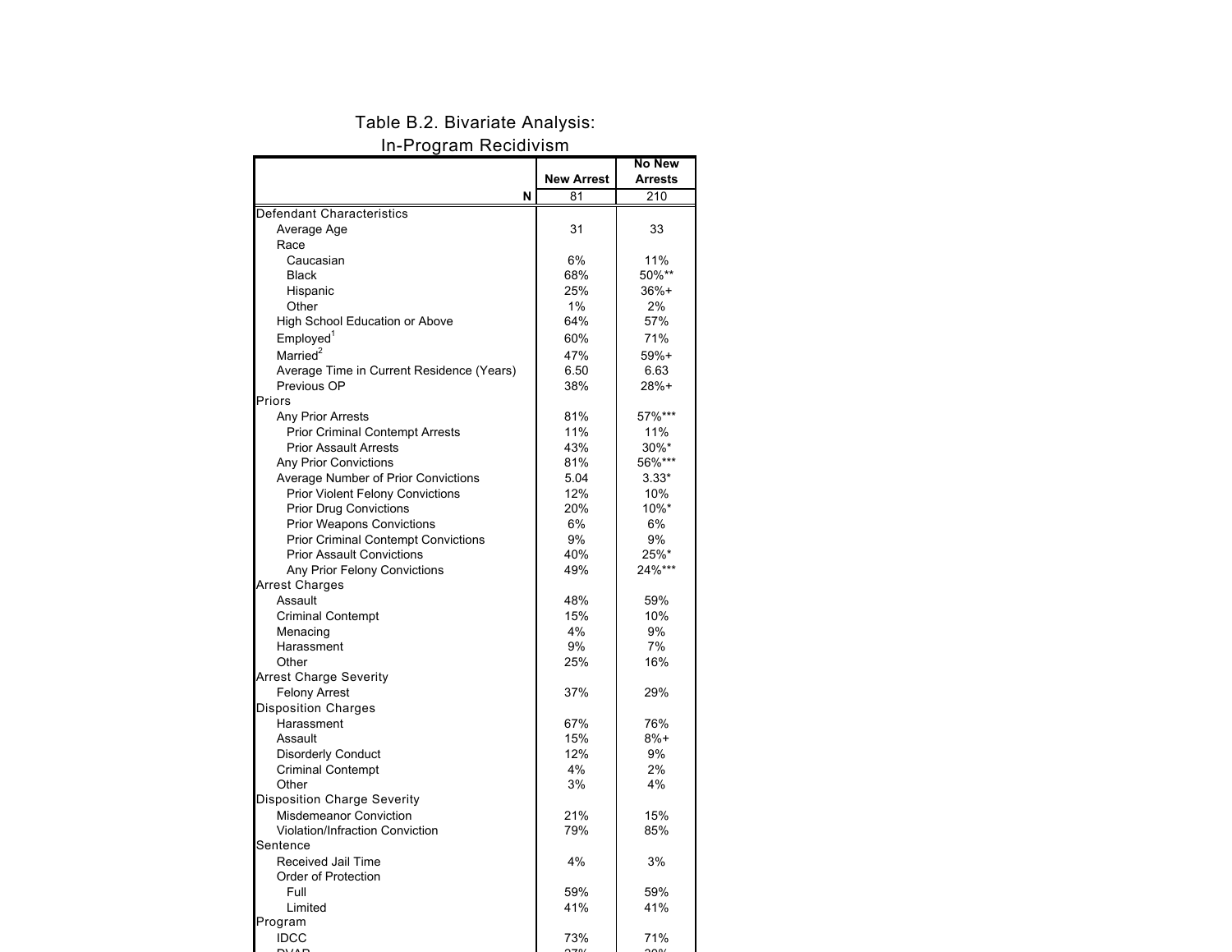#### Table B.3. Bivariate Analysis:

#### 1 Year Post-Sentence Recidivism

|                                                              |                   | <b>No New</b>  |
|--------------------------------------------------------------|-------------------|----------------|
|                                                              | <b>New Arrest</b> | <b>Arrests</b> |
| N                                                            | 99                | 192            |
| Defendant Characteristics                                    |                   |                |
| Average Age                                                  | 31                | 33             |
| Race                                                         |                   |                |
| Caucasian                                                    | 7%                | 12%            |
| <b>Black</b>                                                 | 68%               | 48%**          |
| Hispanic                                                     | 22%               | 39%**          |
| Other                                                        | 3%                | 2%             |
| High School Education or Above                               | 64%               | 56%            |
| Employed <sup>1</sup>                                        | 64%               | 69%            |
| Married <sup>2</sup>                                         | 49%               | 59%            |
|                                                              |                   |                |
| Average Time in Current Residence (Years)                    | 6.23              | 6.78           |
| Previous OP                                                  | 33%               | 30%            |
| Priors                                                       |                   |                |
| <b>Any Prior Arrests</b>                                     | 77%               | 57%**          |
| <b>Prior Criminal Contempt Arrests</b>                       | 14%               | 9%             |
| <b>Prior Assault Arrests</b>                                 | 41%               | 29%*           |
| <b>Any Prior Convictions</b>                                 | 77%               | 57%**          |
| Average Number of Prior Convictions                          | 4.94              | $3.28*$        |
| <b>Prior Violent Felony Convictions</b>                      | 13%               | 9%             |
| <b>Prior Drug Convictions</b>                                | 20%               | $8\%**$        |
| <b>Prior Weapons Convictions</b>                             | 6%                | 6%             |
| <b>Prior Criminal Contempt Convictions</b>                   | 11%               | 7%             |
| <b>Prior Assault Convictions</b>                             | 38%               | 24%*           |
| Any Prior Felony Convictions                                 | 46%               | 23%***         |
| <b>Arrest Charges</b>                                        |                   |                |
| Assault                                                      | 50%               | 59%            |
| <b>Criminal Contempt</b>                                     | 13%               | 10%            |
| Menacing                                                     | 4%                | 9%             |
| Harassment                                                   | 9%                | 7%             |
| Other                                                        | 24%               | 15%            |
| <b>Arrest Charge Severity</b>                                |                   |                |
| <b>Felony Arrest</b>                                         | 36%               | 28%            |
| <b>Disposition Charges</b>                                   |                   |                |
| Harassment                                                   | 69%               | 76%            |
| Assault                                                      | 12%               | 9%             |
| <b>Disorderly Conduct</b>                                    | 12%               | 9%             |
| <b>Criminal Contempt</b>                                     | 4%                | 2%             |
|                                                              | 3%                | 4%             |
| Other                                                        |                   |                |
| Disposition Charge Severity<br><b>Misdemeanor Conviction</b> |                   |                |
|                                                              | 19%               | 15%            |
| <b>Violation/Infraction Conviction</b>                       | 81%               | 85%            |
| Sentence                                                     |                   |                |
| Received Jail Time                                           | 5%                | 3%             |
| Order of Protection                                          |                   |                |
| Full                                                         | 57%               | 60%            |
| Limited                                                      | 43%               | 40%            |
| Program                                                      |                   |                |
| IDCC                                                         | 76%               | 69%            |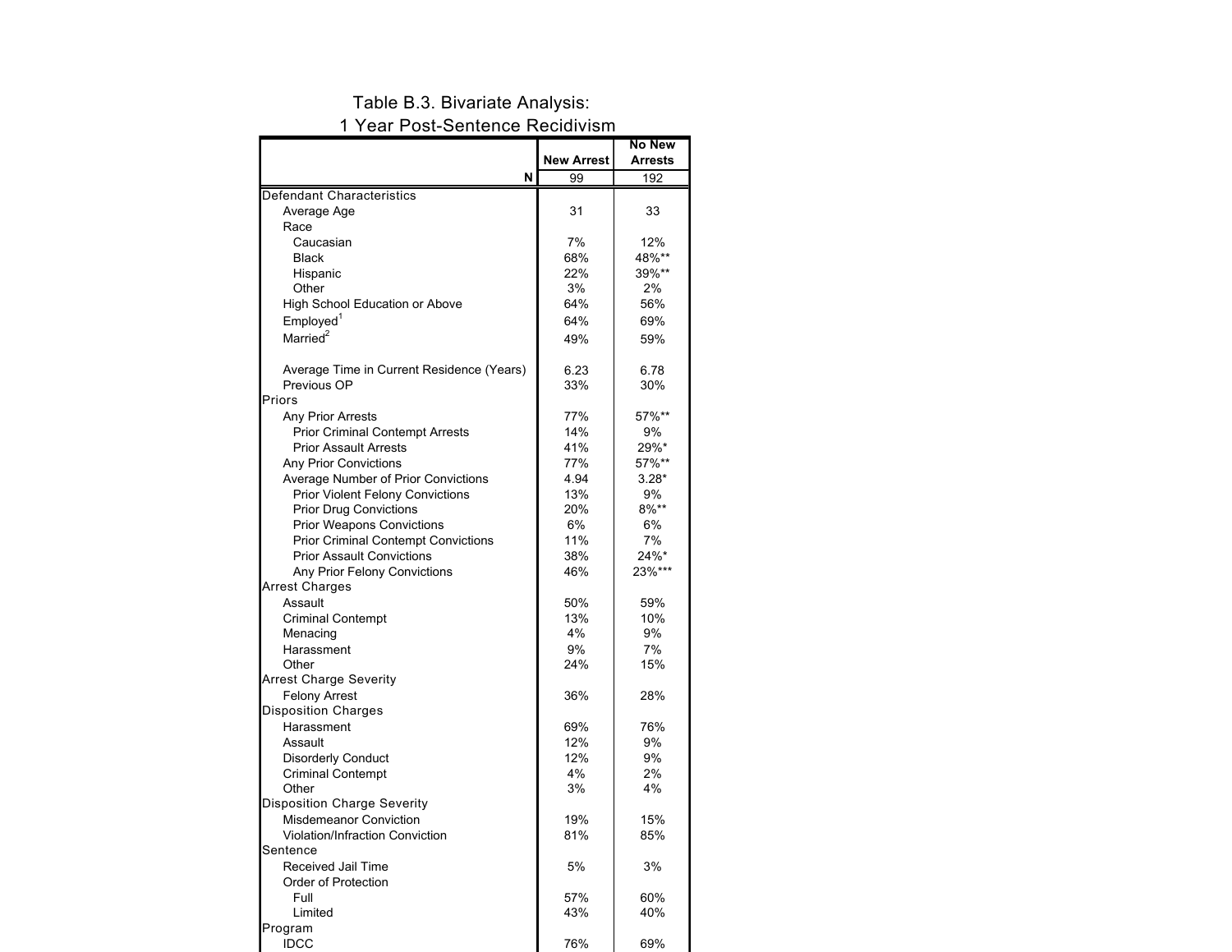### Table B.4. Bivariate Analysis:

#### 1 Year Post-Program Recidivism

|                                            |                   | No New           |
|--------------------------------------------|-------------------|------------------|
|                                            | <b>New Arrest</b> | Arrests          |
| N                                          | 69                | $\overline{222}$ |
| Defendant Characteristics                  |                   |                  |
| Average Age                                | 30                | $33*$            |
| Race                                       |                   |                  |
| Caucasian                                  | 4%                | $12% +$          |
| <b>Black</b>                               | 67%               | 51%*             |
| Hispanic                                   | 25%               | $36%+$           |
| Other                                      | 4%                | 1%               |
| High School Education or Above             | 59%               | 59%              |
| Employed <sup>1</sup>                      | 68%               | 68%              |
| Married <sup>2</sup>                       | 49%               | 57%              |
| Average Time in Current Residence          |                   |                  |
| (Years)                                    | 6.77              | 6.54             |
| Previous OP                                | 35%               | 29%              |
| Priors                                     |                   |                  |
| Any Prior Arrests                          | 86%               | 57%***           |
| <b>Prior Criminal Contempt Arrests</b>     | 15%               | 10%              |
| <b>Prior Assault Arrests</b>               | 44%               | 30%*             |
| <b>Any Prior Convictions</b>               | 86%               | 56%***           |
| Average Number of Prior Convictions        | 5.20              | $3.37*$          |
| <b>Prior Violent Felony Convictions</b>    | 15%               | 9%               |
| <b>Prior Drug Convictions</b>              | 23%               | $9\%**$          |
| <b>Prior Weapons Convictions</b>           | 7%                | 5%               |
| <b>Prior Criminal Contempt Convictions</b> | 10%               | 8%               |
| <b>Prior Assault Convictions</b>           | 40%               | $27%+$           |
| Any Prior Felony Convictions               | 49%               | 25%***           |
| <b>Arrest Charges</b>                      |                   |                  |
| Assault                                    | 51%               | 57%              |
| <b>Criminal Contempt</b>                   | 10%               | 11%              |
| Menacing                                   | 6%                | 8%               |
| Harassment                                 | 7%                | 8%               |
| Other                                      | 26%               | 16%              |
| <b>Arrest Charge Severity</b>              |                   |                  |
| <b>Felony Arrest</b>                       | 32%               | 31%              |
| <b>Disposition Charges</b>                 |                   |                  |
| Harassment                                 | 71%               | 74%              |
| Assault                                    | 12%               | 9%               |
| <b>Disorderly Conduct</b>                  | 7%                | 11%              |
| <b>Criminal Contempt</b>                   | 4%                | 2%               |
| Other                                      | 6%                | 3%               |
| <b>Disposition Charge Severity</b>         |                   |                  |
| <b>Misdemeanor Conviction</b>              | 22%               | 15%              |
| Violation/Infraction Conviction            | 78%               | 85%              |
| Sentence                                   |                   |                  |
| Received Jail Time                         | 4%                | 3%               |
| Order of Protection                        |                   |                  |
| Full                                       | 53%               | 61%              |
| Limited                                    | 47%               | 39%              |
| Program                                    |                   |                  |
| <b>IDCC</b>                                | 71%               | 71%              |